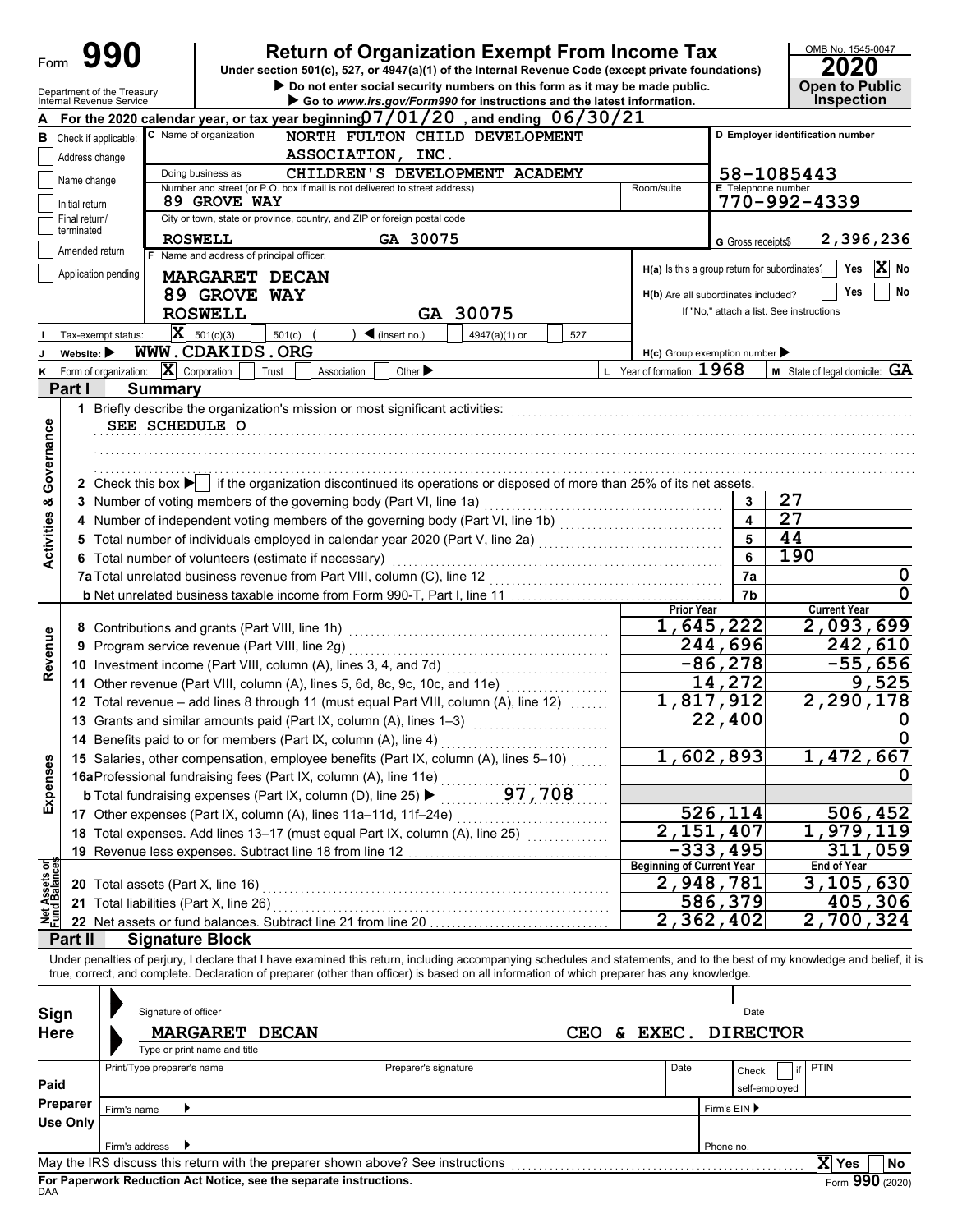| Part III     | 58-1085443<br>Form 990 (2020) NORTH FULTON CHILD DEVELOPMENT<br><b>Statement of Program Service Accomplishments</b>            | Page 2<br>$\mathbf{\overline{X}}$ |
|--------------|--------------------------------------------------------------------------------------------------------------------------------|-----------------------------------|
| $1 \quad$    | Briefly describe the organization's mission:                                                                                   |                                   |
|              | SEE SCHEDULE O                                                                                                                 |                                   |
|              |                                                                                                                                |                                   |
|              |                                                                                                                                |                                   |
| $\mathbf{2}$ | Did the organization undertake any significant program services during the year which were not listed on the                   |                                   |
|              | prior Form 990 or 990-EZ?                                                                                                      | Yes $\overline{X}$ No             |
|              | If "Yes," describe these new services on Schedule O.                                                                           |                                   |
| 3            | Did the organization cease conducting, or make significant changes in how it conducts, any program                             |                                   |
|              | services?                                                                                                                      | Yes $\overline{X}$ No             |
|              | If "Yes," describe these changes on Schedule O.                                                                                |                                   |
| 4            | Describe the organization's program service accomplishments for each of its three largest program services, as measured by     |                                   |
|              | expenses. Section 501(c)(3) and 501(c)(4) organizations are required to report the amount of grants and allocations to others, |                                   |
|              | the total expenses, and revenue, if any, for each program service reported.                                                    |                                   |
|              | $(1, 358, 145)$ including grants of $(2, 358, 145)$ including grants of $(3, 358, 145)$<br>4a (Code:                           | 242,610                           |
|              | SEE SCHEDULE O                                                                                                                 |                                   |
|              |                                                                                                                                |                                   |
|              |                                                                                                                                |                                   |
|              |                                                                                                                                |                                   |
|              |                                                                                                                                |                                   |
|              |                                                                                                                                |                                   |
|              |                                                                                                                                |                                   |
|              |                                                                                                                                |                                   |
|              |                                                                                                                                |                                   |
|              |                                                                                                                                |                                   |
|              |                                                                                                                                |                                   |
|              |                                                                                                                                |                                   |
|              | $\sim$ ) (Expenses \$<br>4b (Code:                                                                                             |                                   |
|              | SEE SCHEDULE O                                                                                                                 |                                   |
|              |                                                                                                                                |                                   |
|              |                                                                                                                                |                                   |
|              |                                                                                                                                |                                   |
|              |                                                                                                                                |                                   |
|              |                                                                                                                                |                                   |
|              |                                                                                                                                |                                   |
|              |                                                                                                                                |                                   |
|              |                                                                                                                                |                                   |
|              |                                                                                                                                |                                   |
|              |                                                                                                                                |                                   |
|              | including grants of\$<br>4c (Code:<br>) (Expenses \$<br>) (Revenue \$                                                          |                                   |
| N/A          |                                                                                                                                |                                   |
|              |                                                                                                                                |                                   |
|              |                                                                                                                                |                                   |
|              |                                                                                                                                |                                   |
|              |                                                                                                                                |                                   |
|              |                                                                                                                                |                                   |
|              |                                                                                                                                |                                   |
|              |                                                                                                                                |                                   |
|              |                                                                                                                                |                                   |
|              |                                                                                                                                |                                   |
|              |                                                                                                                                |                                   |
|              |                                                                                                                                |                                   |
|              | 4d Other program services (Describe on Schedule O.)                                                                            |                                   |
|              | (Expenses \$<br>(Revenue \$<br>including grants of\$                                                                           |                                   |
|              | 4e Total program service expenses                                                                                              |                                   |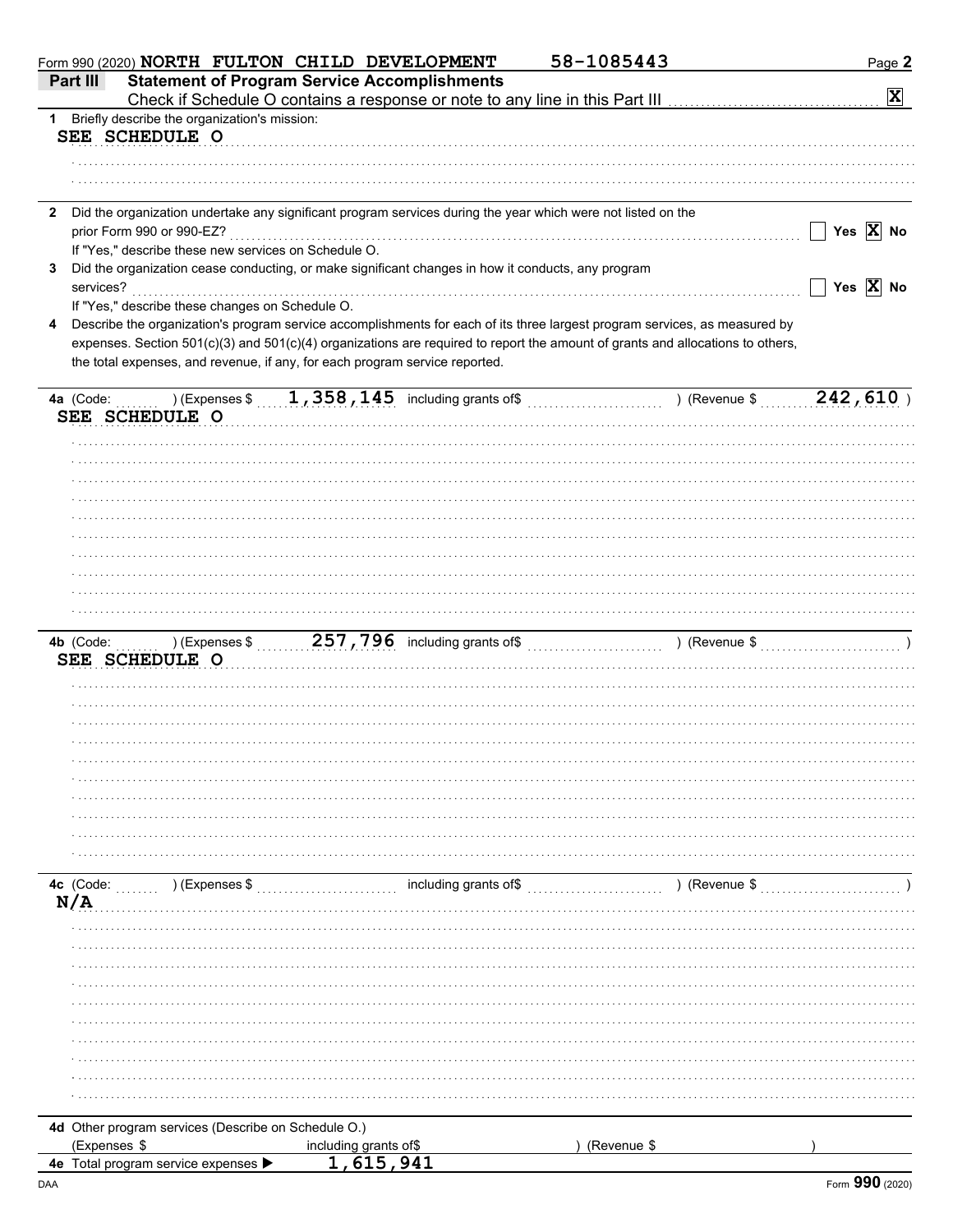**Part IV Checklist of Required Schedules** Form 990 (2020) **NORTH FULTON CHILD DEVELOPMENT** 58-1085443 Page 3

|     |                                                                                                                                                                               |                 | Yes         | No          |
|-----|-------------------------------------------------------------------------------------------------------------------------------------------------------------------------------|-----------------|-------------|-------------|
| 1   | Is the organization described in section $501(c)(3)$ or $4947(a)(1)$ (other than a private foundation)? If "Yes,"                                                             |                 |             |             |
|     | complete Schedule A                                                                                                                                                           | 1               | X           |             |
| 2   | Is the organization required to complete Schedule B, Schedule of Contributors (see instructions)?                                                                             | $\mathbf{2}$    | X           |             |
| 3   | Did the organization engage in direct or indirect political campaign activities on behalf of or in opposition to                                                              |                 |             |             |
|     | candidates for public office? If "Yes," complete Schedule C, Part I                                                                                                           | 3               |             | X           |
| 4   | Section 501(c)(3) organizations. Did the organization engage in lobbying activities, or have a section 501(h)                                                                 |                 |             |             |
|     | election in effect during the tax year? If "Yes," complete Schedule C, Part II                                                                                                | 4               |             | X           |
| 5   | Is the organization a section $501(c)(4)$ , $501(c)(5)$ , or $501(c)(6)$ organization that receives membership dues,                                                          |                 |             |             |
|     | assessments, or similar amounts as defined in Revenue Procedure 98-19? If "Yes," complete Schedule C, Part III                                                                | 5               |             | X           |
| 6   | Did the organization maintain any donor advised funds or any similar funds or accounts for which donors                                                                       |                 |             |             |
|     | have the right to provide advice on the distribution or investment of amounts in such funds or accounts? If                                                                   |                 |             |             |
|     | "Yes," complete Schedule D, Part I                                                                                                                                            | 6               |             | X           |
| 7   | Did the organization receive or hold a conservation easement, including easements to preserve open space,                                                                     |                 |             |             |
|     | the environment, historic land areas, or historic structures? If "Yes," complete Schedule D, Part II                                                                          | 7               |             | X           |
| 8   | Did the organization maintain collections of works of art, historical treasures, or other similar assets? If "Yes,"                                                           |                 |             |             |
|     | complete Schedule D, Part III                                                                                                                                                 | 8               |             | X           |
| 9   | Did the organization report an amount in Part X, line 21, for escrow or custodial account liability, serve as a                                                               |                 |             |             |
|     | custodian for amounts not listed in Part X; or provide credit counseling, debt management, credit repair, or                                                                  |                 |             |             |
|     | debt negotiation services? If "Yes," complete Schedule D, Part IV                                                                                                             | 9               |             | X           |
| 10  | Did the organization, directly or through a related organization, hold assets in donor-restricted endowments                                                                  |                 | $\mathbf x$ |             |
|     | or in quasi endowments? If "Yes," complete Schedule D, Part V<br>If the organization's answer to any of the following questions is "Yes," then complete Schedule D, Parts VI, | 10              |             |             |
| 11  | VII, VIII, IX, or X as applicable.                                                                                                                                            |                 |             |             |
|     | a Did the organization report an amount for land, buildings, and equipment in Part X, line 10? If "Yes,"                                                                      |                 |             |             |
|     | complete Schedule D, Part VI                                                                                                                                                  | 11a             | $\mathbf x$ |             |
|     | <b>b</b> Did the organization report an amount for investments-other securities in Part X, line 12, that is 5% or more                                                        |                 |             |             |
|     | of its total assets reported in Part X, line 16? If "Yes," complete Schedule D, Part VII                                                                                      | 11b             |             | X           |
| c   | Did the organization report an amount for investments—program related in Part X, line 13, that is 5% or more                                                                  |                 |             |             |
|     | of its total assets reported in Part X, line 16? If "Yes," complete Schedule D, Part VIII                                                                                     | 11с             |             | X           |
|     | d Did the organization report an amount for other assets in Part X, line 15, that is 5% or more of its total assets                                                           |                 |             |             |
|     | reported in Part X, line 16? If "Yes," complete Schedule D, Part IX                                                                                                           | 11d             |             | X           |
| е   | Did the organization report an amount for other liabilities in Part X, line 25? If "Yes," complete Schedule D, Part X                                                         | 11e             |             | $\mathbf X$ |
| f   | Did the organization's separate or consolidated financial statements for the tax year include a footnote that addresses                                                       |                 |             |             |
|     | the organization's liability for uncertain tax positions under FIN 48 (ASC 740)? If "Yes," complete Schedule D, Part X                                                        | 11f             | X           |             |
|     | 12a Did the organization obtain separate, independent audited financial statements for the tax year? If "Yes," complete                                                       |                 |             |             |
|     |                                                                                                                                                                               | 12a             | X           |             |
| b   | Was the organization included in consolidated, independent audited financial statements for the tax year? If                                                                  |                 |             |             |
|     | "Yes," and if the organization answered "No" to line 12a, then completing Schedule D, Parts XI and XII is optional                                                            | 12 <sub>b</sub> |             | X           |
| 13  |                                                                                                                                                                               | 13              |             | X           |
| 14a |                                                                                                                                                                               | 14a             |             | X           |
| b   | Did the organization have aggregate revenues or expenses of more than \$10,000 from grantmaking,                                                                              |                 |             |             |
|     | fundraising, business, investment, and program service activities outside the United States, or aggregate                                                                     |                 |             |             |
|     | foreign investments valued at \$100,000 or more? If "Yes," complete Schedule F, Parts I and IV                                                                                | 14b             |             | X           |
| 15  | Did the organization report on Part IX, column (A), line 3, more than \$5,000 of grants or other assistance to or                                                             |                 |             |             |
|     | for any foreign organization? If "Yes," complete Schedule F, Parts II and IV                                                                                                  | 15              |             | X           |
| 16  | Did the organization report on Part IX, column (A), line 3, more than \$5,000 of aggregate grants or other                                                                    |                 |             |             |
|     | assistance to or for foreign individuals? If "Yes," complete Schedule F, Parts III and IV                                                                                     | 16              |             | X           |
| 17  | Did the organization report a total of more than \$15,000 of expenses for professional fundraising services on                                                                |                 |             |             |
|     |                                                                                                                                                                               | 17              |             | X           |
| 18  | Did the organization report more than \$15,000 total of fundraising event gross income and contributions on                                                                   |                 |             |             |
|     | Part VIII, lines 1c and 8a? If "Yes," complete Schedule G, Part II                                                                                                            | 18              |             | X           |
| 19  | Did the organization report more than \$15,000 of gross income from gaming activities on Part VIII, line 9a?                                                                  |                 |             |             |
|     |                                                                                                                                                                               | 19              |             | X           |
| 20a | Did the organization operate one or more hospital facilities? If "Yes," complete Schedule H                                                                                   | <b>20a</b>      |             | X           |
| b   |                                                                                                                                                                               | 20b             |             |             |
| 21  | Did the organization report more than \$5,000 of grants or other assistance to any domestic organization or                                                                   |                 |             |             |
|     |                                                                                                                                                                               | 21              |             | X           |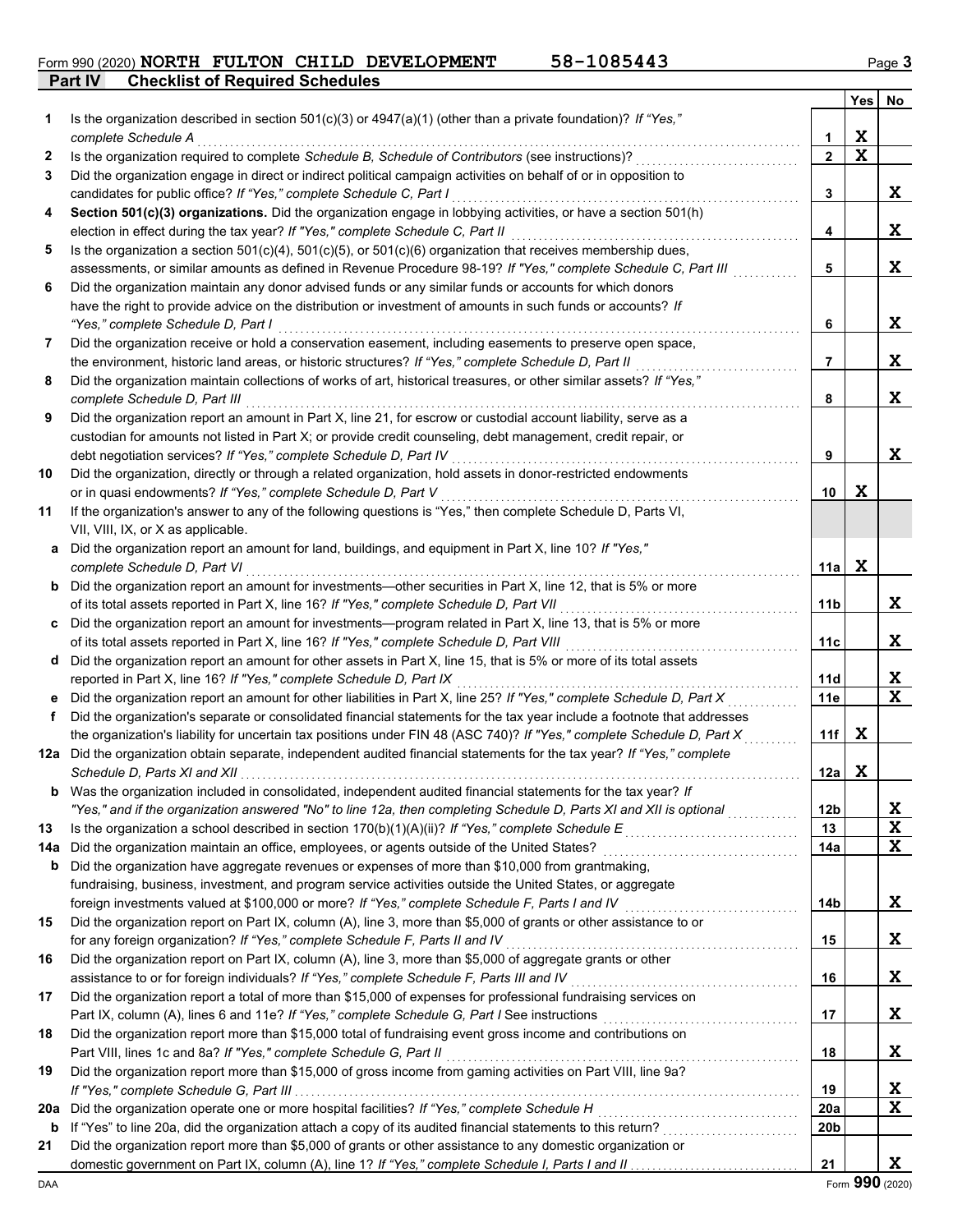Form 990 (2020) **NORTH FULTON CHILD DEVELOPMENT** 58-1085443 Page 4 **NORTH FULTON CHILD DEVELOPMENT 58-1085443**

**Part IV Checklist of Required Schedules** *(continued)*

|     |                                                                                                                                                                   |                |             |                        | <b>Yes</b>  | No              |
|-----|-------------------------------------------------------------------------------------------------------------------------------------------------------------------|----------------|-------------|------------------------|-------------|-----------------|
| 22  | Did the organization report more than \$5,000 of grants or other assistance to or for domestic individuals on                                                     |                |             |                        |             |                 |
|     | Part IX, column (A), line 2? If "Yes," complete Schedule I, Parts I and III                                                                                       |                |             | 22                     |             | X               |
| 23  | Did the organization answer "Yes" to Part VII, Section A, line 3, 4, or 5 about compensation of the                                                               |                |             |                        |             |                 |
|     | organization's current and former officers, directors, trustees, key employees, and highest compensated                                                           |                |             |                        |             |                 |
|     | employees? If "Yes," complete Schedule J                                                                                                                          |                |             | 23                     |             | X               |
|     | 24a Did the organization have a tax-exempt bond issue with an outstanding principal amount of more than                                                           |                |             |                        |             |                 |
|     | \$100,000 as of the last day of the year, that was issued after December 31, 2002? If "Yes," answer lines 24b                                                     |                |             |                        |             |                 |
|     | through 24d and complete Schedule K. If "No," go to line 25a<br>Did the organization invest any proceeds of tax-exempt bonds beyond a temporary period exception? |                |             | 24a<br>24 <sub>b</sub> |             | X               |
| b   | Did the organization maintain an escrow account other than a refunding escrow at any time during the year                                                         |                |             |                        |             |                 |
| c   | to defease any tax-exempt bonds?                                                                                                                                  |                |             | 24c                    |             |                 |
|     | d Did the organization act as an "on behalf of" issuer for bonds outstanding at any time during the year?                                                         |                |             | 24d                    |             |                 |
|     | 25a Section 501(c)(3), 501(c)(4), and 501(c)(29) organizations. Did the organization engage in an excess benefit                                                  |                |             |                        |             |                 |
|     | transaction with a disqualified person during the year? If "Yes," complete Schedule L, Part I                                                                     |                |             | 25a                    |             | X               |
|     | <b>b</b> Is the organization aware that it engaged in an excess benefit transaction with a disqualified person in a prior                                         |                |             |                        |             |                 |
|     | year, and that the transaction has not been reported on any of the organization's prior Forms 990 or 990-EZ?                                                      |                |             |                        |             |                 |
|     | If "Yes." complete Schedule L. Part I                                                                                                                             |                |             | 25 <sub>b</sub>        |             | X               |
| 26  | Did the organization report any amount on Part X, line 5 or 22, for receivables from or payables to any current                                                   |                |             |                        |             |                 |
|     | or former officer, director, trustee, key employee, creator or founder, substantial contributor, or 35%                                                           |                |             |                        |             |                 |
|     | controlled entity or family member of any of these persons? If "Yes," complete Schedule L, Part II                                                                |                |             | 26                     |             | X               |
| 27  | Did the organization provide a grant or other assistance to any current or former officer, director, trustee, key                                                 |                |             |                        |             |                 |
|     | employee, creator or founder, substantial contributor or employee thereof, a grant selection committee                                                            |                |             |                        |             |                 |
|     | member, or to a 35% controlled entity (including an employee thereof) or family member of any of these                                                            |                |             |                        |             |                 |
|     | persons? If "Yes," complete Schedule L, Part III                                                                                                                  |                |             | 27                     |             | X               |
| 28  | Was the organization a party to a business transaction with one of the following parties (see Schedule L, Part                                                    |                |             |                        |             |                 |
|     | IV instructions, for applicable filing thresholds, conditions, and exceptions):                                                                                   |                |             |                        |             |                 |
| a   | A current or former officer, director, trustee, key employee, creator or founder, or substantial contributor? If<br>"Yes," complete Schedule L, Part IV           |                |             | 28a                    |             | X               |
| b   | A family member of any individual described in line 28a? If "Yes," complete Schedule L, Part IV                                                                   |                |             | 28 <sub>b</sub>        |             | $\mathbf x$     |
| c   | A 35% controlled entity of one or more individuals and/or organizations described in lines 28a or 28b? If                                                         |                |             |                        |             |                 |
|     | "Yes," complete Schedule L, Part IV                                                                                                                               |                |             | 28c                    |             | X               |
| 29  | Did the organization receive more than \$25,000 in non-cash contributions? If "Yes," complete Schedule M                                                          |                |             | 29                     | $\mathbf x$ |                 |
| 30  | Did the organization receive contributions of art, historical treasures, or other similar assets, or qualified                                                    |                |             |                        |             |                 |
|     | conservation contributions? If "Yes," complete Schedule M                                                                                                         |                |             | 30                     |             | X               |
| 31  | Did the organization liquidate, terminate, or dissolve and cease operations? If "Yes," complete Schedule N, Part I                                                |                |             | 31                     |             | $\mathbf x$     |
| 32  | Did the organization sell, exchange, dispose of, or transfer more than 25% of its net assets? If "Yes,"                                                           |                |             |                        |             |                 |
|     | complete Schedule N, Part II                                                                                                                                      |                |             | 32                     |             | X               |
| 33  | Did the organization own 100% of an entity disregarded as separate from the organization under Regulations                                                        |                |             |                        |             |                 |
|     | sections 301.7701-2 and 301.7701-3? If "Yes," complete Schedule R, Part I                                                                                         |                |             | 33                     |             | X               |
| 34  | Was the organization related to any tax-exempt or taxable entity? If "Yes," complete Schedule R, Part II, III,                                                    |                |             |                        |             |                 |
|     | or IV, and Part V, line 1                                                                                                                                         |                |             | 34                     |             | X               |
| 35a | Did the organization have a controlled entity within the meaning of section 512(b)(13)?                                                                           |                |             | 35a                    |             | $\mathbf x$     |
| b   | If "Yes" to line 35a, did the organization receive any payment from or engage in any transaction with a                                                           |                |             |                        |             |                 |
|     | Section 501(c)(3) organizations. Did the organization make any transfers to an exempt non-charitable                                                              |                |             | 35b                    |             |                 |
| 36  | related organization? If "Yes," complete Schedule R, Part V, line 2                                                                                               |                |             | 36                     |             | X               |
| 37  | Did the organization conduct more than 5% of its activities through an entity that is not a related organization                                                  |                |             |                        |             |                 |
|     | and that is treated as a partnership for federal income tax purposes? If "Yes," complete Schedule R, Part VI                                                      |                |             | 37                     |             | X               |
| 38  | Did the organization complete Schedule O and provide explanations in Schedule O for Part VI, lines 11b and                                                        |                |             | .                      |             |                 |
|     | 19? Note: All Form 990 filers are required to complete Schedule O.                                                                                                |                |             | 38                     | X           |                 |
|     | <b>Statements Regarding Other IRS Filings and Tax Compliance</b><br><b>Part V</b>                                                                                 |                |             |                        |             |                 |
|     | Check if Schedule O contains a response or note to any line in this Part V                                                                                        |                |             |                        |             |                 |
|     |                                                                                                                                                                   |                |             |                        | <b>Yes</b>  | No              |
| 1a  | Enter the number reported in Box 3 of Form 1096. Enter -0- if not applicable                                                                                      | 1a             | 9           |                        |             |                 |
| b   | Enter the number of Forms W-2G included in line 1a. Enter -0- if not applicable [[[[[[[[[[[[[[[[[[[[[[[[[[[[[                                                     | 1 <sub>b</sub> | $\mathbf 0$ |                        |             |                 |
| c   | Did the organization comply with backup withholding rules for reportable payments to vendors and                                                                  |                |             |                        |             |                 |
|     |                                                                                                                                                                   |                |             | 1c                     |             |                 |
| DAA |                                                                                                                                                                   |                |             |                        |             | Form 990 (2020) |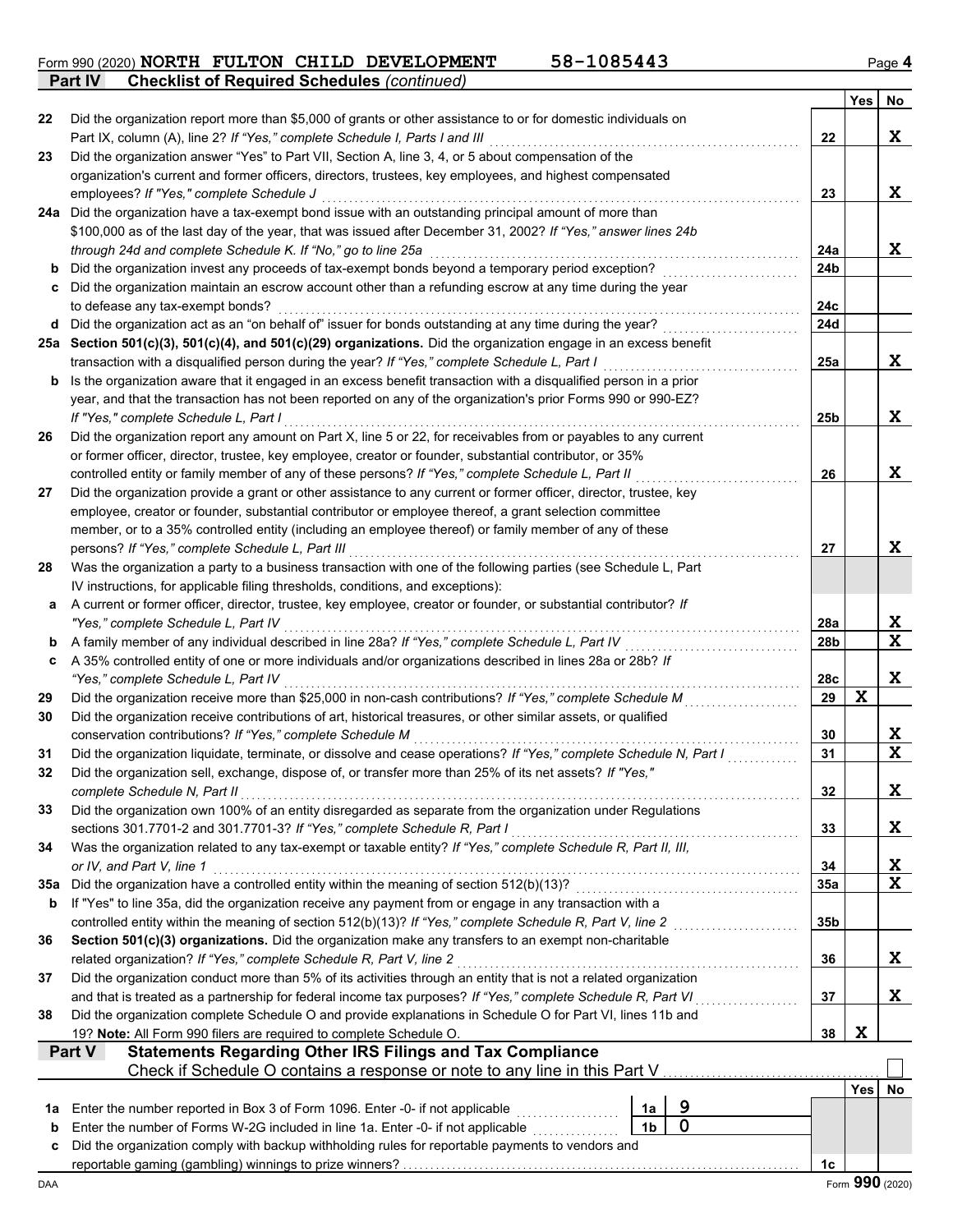| b   | If "Yes," has it filed a Form 990-T for this year? If "No" to line 3b, provide an explanation on Schedule O                        |                 |     |                  |
|-----|------------------------------------------------------------------------------------------------------------------------------------|-----------------|-----|------------------|
| 4a  | At any time during the calendar year, did the organization have an interest in, or a signature or other authority over,            |                 |     |                  |
|     | a financial account in a foreign country (such as a bank account, securities account, or other financial account)?                 |                 | 4a  | X                |
| b   | If "Yes," enter the name of the foreign country ▶                                                                                  |                 |     |                  |
|     | See instructions for filing requirements for FinCEN Form 114, Report of Foreign Bank and Financial Accounts (FBAR).                |                 |     |                  |
| 5a  | Was the organization a party to a prohibited tax shelter transaction at any time during the tax year?                              |                 | 5a  | X                |
| b   | Did any taxable party notify the organization that it was or is a party to a prohibited tax shelter transaction?                   |                 | 5b  | X                |
| c   | If "Yes" to line 5a or 5b, did the organization file Form 8886-T?                                                                  |                 | 5с  |                  |
| 6а  | Does the organization have annual gross receipts that are normally greater than \$100,000, and did the                             |                 |     |                  |
|     | organization solicit any contributions that were not tax deductible as charitable contributions?                                   |                 | 6a  | X                |
| b   | If "Yes," did the organization include with every solicitation an express statement that such contributions or                     |                 |     |                  |
|     | gifts were not tax deductible?                                                                                                     |                 | 6b  |                  |
| 7   | Organizations that may receive deductible contributions under section 170(c).                                                      |                 |     |                  |
| а   | Did the organization receive a payment in excess of \$75 made partly as a contribution and partly for goods                        |                 |     |                  |
|     | and services provided to the payor?                                                                                                |                 | 7а  | X                |
| b   |                                                                                                                                    |                 | 7b  |                  |
|     | Did the organization sell, exchange, or otherwise dispose of tangible personal property for which it was                           |                 |     |                  |
| c   | required to file Form 8282?                                                                                                        |                 | 7c  | X                |
|     |                                                                                                                                    | 7d              |     |                  |
| a   | If "Yes," indicate the number of Forms 8282 filed during the year                                                                  |                 |     |                  |
| е   | Did the organization receive any funds, directly or indirectly, to pay premiums on a personal benefit contract?                    |                 | 7е  | X<br>$\mathbf x$ |
| t   | Did the organization, during the year, pay premiums, directly or indirectly, on a personal benefit contract?                       |                 | 7f  |                  |
| g   | If the organization received a contribution of qualified intellectual property, did the organization file Form 8899 as required?   |                 | 7g  |                  |
| h   | If the organization received a contribution of cars, boats, airplanes, or other vehicles, did the organization file a Form 1098-C? |                 | 7h  | X                |
| 8   | Sponsoring organizations maintaining donor advised funds. Did a donor advised fund maintained by the                               |                 |     |                  |
|     | sponsoring organization have excess business holdings at any time during the year?                                                 |                 | 8   | X                |
| 9   | Sponsoring organizations maintaining donor advised funds.                                                                          |                 |     |                  |
| а   | Did the sponsoring organization make any taxable distributions under section 4966?                                                 |                 | 9а  | X                |
| b   | Did the sponsoring organization make a distribution to a donor, donor advisor, or related person?                                  |                 | 9b  | $\mathbf x$      |
| 10  | Section 501(c)(7) organizations. Enter:                                                                                            |                 |     |                  |
| а   | Initiation fees and capital contributions included on Part VIII, line 12                                                           | 10a             |     |                  |
| b   | Gross receipts, included on Form 990, Part VIII, line 12, for public use of club facilities                                        | 10 <sub>b</sub> |     |                  |
| 11  | Section 501(c)(12) organizations. Enter:                                                                                           |                 |     |                  |
| а   | Gross income from members or shareholders                                                                                          | 11a             |     |                  |
| b   | Gross income from other sources (Do not net amounts due or paid to other sources                                                   |                 |     |                  |
|     | against amounts due or received from them.)                                                                                        | 11 <sub>b</sub> |     |                  |
|     | 12a Section 4947(a)(1) non-exempt charitable trusts. Is the organization filing Form 990 in lieu of Form 1041?                     |                 | 12a |                  |
| b   | If "Yes," enter the amount of tax-exempt interest received or accrued during the year <i>minimal</i>                               | 12b             |     |                  |
|     | Section 501(c)(29) qualified nonprofit health insurance issuers.                                                                   |                 |     |                  |
| а   | Is the organization licensed to issue qualified health plans in more than one state?                                               |                 | 13а |                  |
|     | Note: See the instructions for additional information the organization must report on Schedule O.                                  |                 |     |                  |
| b   | Enter the amount of reserves the organization is required to maintain by the states in which                                       |                 |     |                  |
|     |                                                                                                                                    | 13b             |     |                  |
| c   | Enter the amount of reserves on hand                                                                                               | 13с             |     |                  |
| 14a | Did the organization receive any payments for indoor tanning services during the tax year?                                         |                 | 14a | X                |
| b   | If "Yes," has it filed a Form 720 to report these payments? If "No," provide an explanation on Schedule O                          |                 | 14b |                  |
| 15  | Is the organization subject to the section 4960 tax on payment(s) of more than \$1,000,000 in remuneration or                      |                 |     |                  |
|     |                                                                                                                                    |                 | 15  | X.               |
|     | excess parachute payment(s) during the year?                                                                                       |                 |     |                  |
|     | If "Yes," see instructions and file Form 4720, Schedule N.                                                                         |                 |     |                  |
| 16  | Is the organization an educational institution subject to the section 4968 excise tax on net investment income?                    |                 | 16  | X                |

| Form 990 (2020) NORTH FULTON CHILD DEVELOPMENT |  | 58-1085443 | Page <b>:</b> |
|------------------------------------------------|--|------------|---------------|

Statements, filed for the calendar year ending with or within the year covered by this return

**Note:** If the sum of lines 1a and 2a is greater than 250, you may be required to *e-file* (see instructions)

**b** If at least one is reported on line 2a, did the organization file all required federal employment tax returns? . . . . . . . . . . . . . . . . . . . . .

**3a** Did the organization have unrelated business gross income of \$1,000 or more during the year? . . . . . . . . . . . . . . . . . . . . . . . . . . . . . . . .

**2a** Enter the number of employees reported on Form W-3, Transmittal of Wage and Tax

|               |  | brm 990 (2020) NORTH FULTON CHILD DEVELOPMENT                         | 58-1085443 |  |
|---------------|--|-----------------------------------------------------------------------|------------|--|
| <b>Part V</b> |  | Statements Regarding Other IRS Filings and Tax Compliance (continued) |            |  |

**44**

**2a**

**X**

**Yes No**

**X**

**2b**

**3a**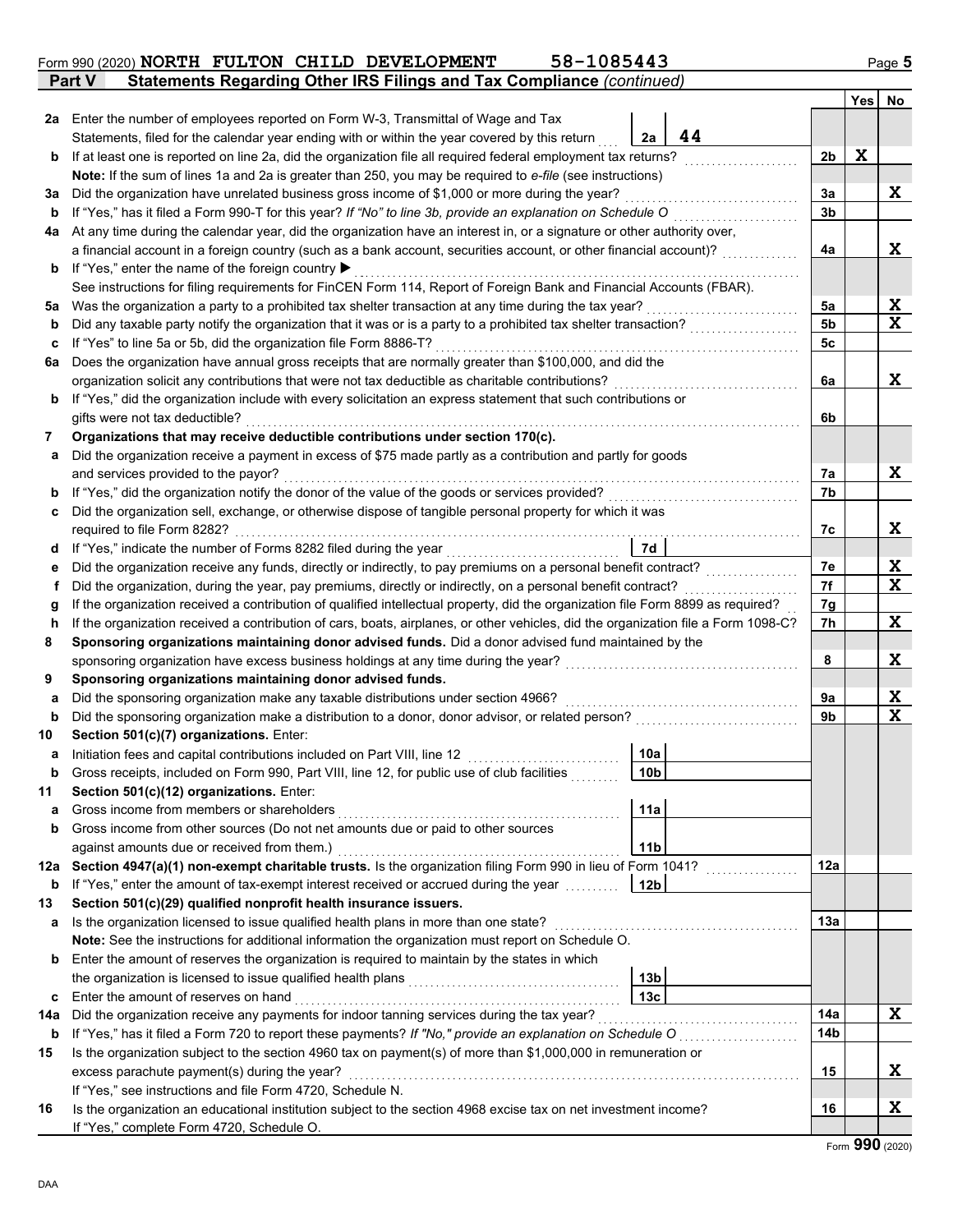|    | 58-1085443<br>Form 990 (2020) NORTH FULTON CHILD DEVELOPMENT                                                                 |    |    |      | Page 6 |
|----|------------------------------------------------------------------------------------------------------------------------------|----|----|------|--------|
|    | Governance, Management, and Disclosure For each "Yes" response to lines 2 through 7b below, and for a "No"<br><b>Part VI</b> |    |    |      |        |
|    | response to line 8a, 8b, or 10b below, describe the circumstances, processes, or changes on Schedule O. See instructions.    |    |    |      |        |
|    |                                                                                                                              |    |    |      |        |
|    | <b>Section A. Governing Body and Management</b>                                                                              |    |    |      |        |
|    |                                                                                                                              |    |    | Yes⊺ | No     |
| 1a | Enter the number of voting members of the governing body at the end of the tax year                                          | 1a | 27 |      |        |
|    | If there are material differences in voting rights among members of the governing body, or                                   |    |    |      |        |
|    | if the governing body delegated broad authority to an executive committee or similar                                         |    |    |      |        |
|    | committee, explain on Schedule O.                                                                                            |    |    |      |        |
| b  | Enter the number of voting members included on line 1a, above, who are independent                                           | 1b | 27 |      |        |
|    | Did any officer, director, trustee, or key employee have a family relationship or a business relationship with               |    |    |      |        |
|    | any other officer, director, trustee, or key employee?                                                                       |    |    |      | X      |
|    | Did the organization delegate control over management duties customarily performed by or under the direct                    |    |    |      |        |
|    | the contract of the contract of the contract of the contract of the contract of the contract of the contract of              |    |    |      |        |

| 3   | Did the organization delegate control over management duties customarily performed by or under the direct                           |                 |             |                         |
|-----|-------------------------------------------------------------------------------------------------------------------------------------|-----------------|-------------|-------------------------|
|     | supervision of officers, directors, trustees, or key employees to a management company or other person?                             | 3               |             | X                       |
| 4   | Did the organization make any significant changes to its governing documents since the prior Form 990 was filed?                    | 4               |             | $\overline{\mathbf{x}}$ |
| 5   | Did the organization become aware during the year of a significant diversion of the organization's assets?                          | 5               |             | $\overline{\mathbf{x}}$ |
| 6   | Did the organization have members or stockholders?                                                                                  | 6               |             | $\overline{\mathbf{x}}$ |
| 7a  | Did the organization have members, stockholders, or other persons who had the power to elect or appoint                             |                 |             |                         |
|     | one or more members of the governing body?                                                                                          | 7a              |             | X                       |
| b   | Are any governance decisions of the organization reserved to (or subject to approval by) members,                                   |                 |             |                         |
|     | stockholders, or persons other than the governing body?                                                                             | 7b              |             | X                       |
| 8   | Did the organization contemporaneously document the meetings held or written actions undertaken during the year by the following:   |                 |             |                         |
| a   | The governing body?                                                                                                                 | 8а              | X           |                         |
| b   | Each committee with authority to act on behalf of the governing body?                                                               | 8b              | $\mathbf x$ |                         |
| 9   | Is there any officer, director, trustee, or key employee listed in Part VII, Section A, who cannot be reached at                    |                 |             |                         |
|     | the organization's mailing address? If "Yes," provide the names and addresses on Schedule O                                         | 9               |             | X                       |
|     | Section B. Policies (This Section B requests information about policies not required by the Internal Revenue Code.)                 |                 |             |                         |
|     |                                                                                                                                     |                 | <b>Yes</b>  | No                      |
| 10a | Did the organization have local chapters, branches, or affiliates?                                                                  | 10a             |             | $\mathbf x$             |
|     | <b>b</b> If "Yes," did the organization have written policies and procedures governing the activities of such chapters,             |                 |             |                         |
|     | affiliates, and branches to ensure their operations are consistent with the organization's exempt purposes?                         | 10 <sub>b</sub> |             |                         |
|     | 11a Has the organization provided a complete copy of this Form 990 to all members of its governing body before filing the form?     | 11a             | X           |                         |
| b   | Describe in Schedule O the process, if any, used by the organization to review this Form 990.                                       |                 |             |                         |
| 12a | Did the organization have a written conflict of interest policy? If "No," go to line 13                                             | 12a             | X           |                         |
| b   | Were officers, directors, or trustees, and key employees required to disclose annually interests that could give rise to conflicts? | 12 <sub>b</sub> | X           |                         |
| c   | Did the organization regularly and consistently monitor and enforce compliance with the policy? If "Yes,"                           |                 |             |                         |
|     | describe in Schedule O how this was done                                                                                            | 12c             | X           |                         |
| 13  | Did the organization have a written whistleblower policy?                                                                           | 13              | X           |                         |
| 14  | Did the organization have a written document retention and destruction policy?                                                      | 14              | X           |                         |
| 15  | Did the process for determining compensation of the following persons include a review and approval by                              |                 |             |                         |
|     | independent persons, comparability data, and contemporaneous substantiation of the deliberation and decision?                       |                 |             |                         |
|     | The organization's CEO, Executive Director, or top management official                                                              | 15a             | X           |                         |
| b   | Other officers or key employees of the organization                                                                                 | 15 <sub>b</sub> | X           |                         |
|     | If "Yes" to line 15a or 15b, describe the process in Schedule O (see instructions).                                                 |                 |             |                         |
|     | 16a Did the organization invest in, contribute assets to, or participate in a joint venture or similar arrangement                  |                 |             |                         |
|     | with a taxable entity during the year?                                                                                              | 16a             |             | x                       |
|     | b If "Yes," did the organization follow a written policy or procedure requiring the organization to evaluate its                    |                 |             |                         |
|     | participation in joint venture arrangements under applicable federal tax law, and take steps to safeguard the                       |                 |             |                         |
|     |                                                                                                                                     | 16 <sub>b</sub> |             |                         |
|     | <b>Section C. Disclosure</b>                                                                                                        |                 |             |                         |

## **17** List the states with which a copy of this Form 990 is required to be filed . . . . . . . . . . . . . . . . . . . . . . . . . . . . . . . . . . . . . . . . . . . . . . . . . . . . . . . . . . . . . . . . . . . . . . . . . . . . **GA**

|    | MARCIA H. BRYCE<br>89 GROVE WAY                                                                                                       |
|----|---------------------------------------------------------------------------------------------------------------------------------------|
| 20 | State the name, address, and telephone number of the person who possesses the organization's books and records                        |
|    | financial statements available to the public during the tax year.                                                                     |
| 19 | Describe on Schedule O whether (and if so, how) the organization made its governing documents, conflict of interest policy, and       |
|    | ◯ Own website $ \mathbf{\overline{X}} $ Another's website $ \mathbf{\overline{X}} $ Upon request $\Box$ Other (explain on Schedule O) |
|    | (3)s only) available for public inspection. Indicate how you made these available. Check all that apply.                              |
| 18 | Section 6104 requires an organization to make its Forms 1023 (1024 or 1024-A, if applicable), 990, and 990-T (Section 501(c)          |
|    |                                                                                                                                       |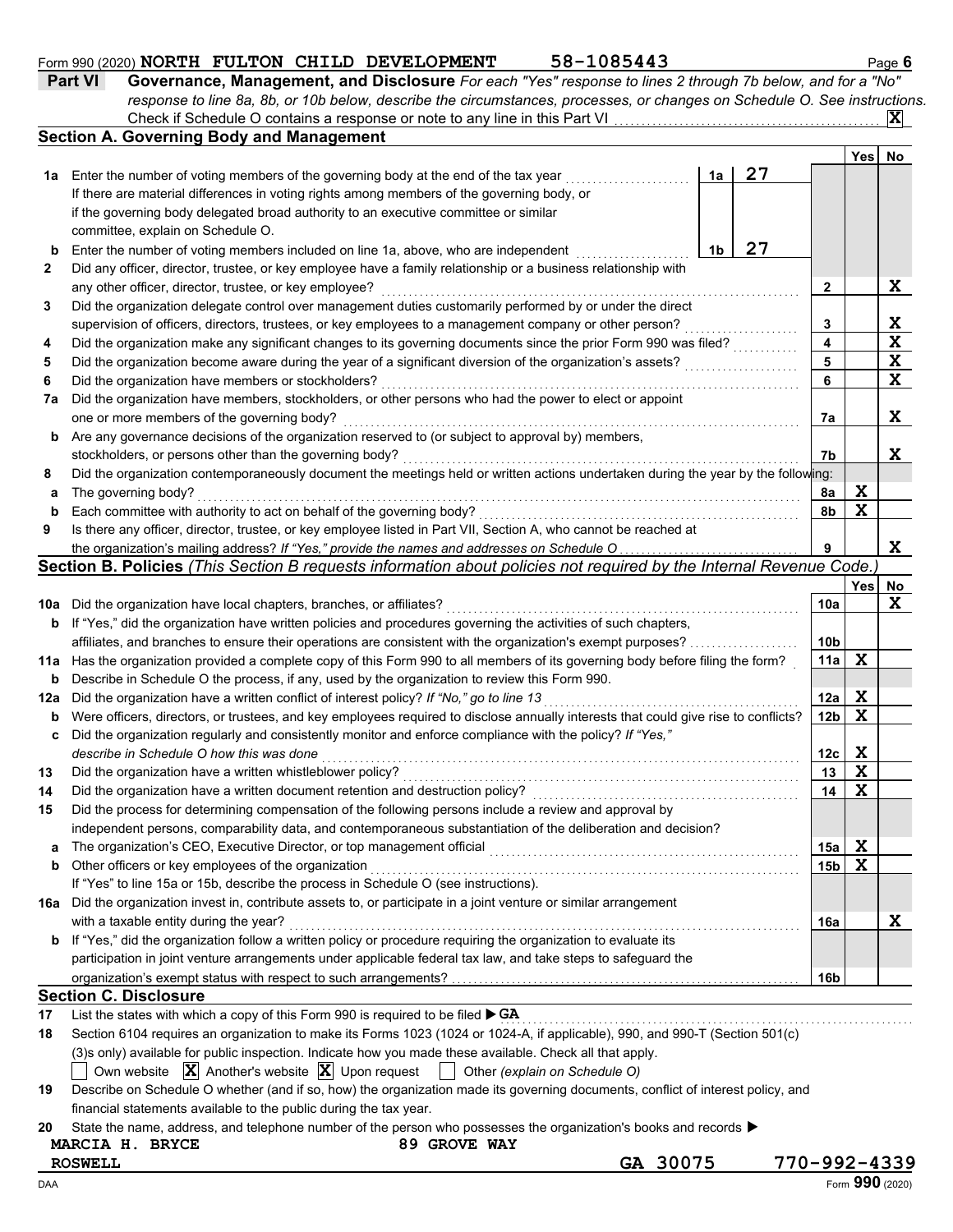| Part VII Compensation of Officers, Directors, Trustees, Key Employees, Highest Compensated Employees, and |
|-----------------------------------------------------------------------------------------------------------|
| <b>Independent Contractors</b>                                                                            |
| Check if Schedule O contains a response or note to any line in this Part VII                              |
|                                                                                                           |

#### **Section A. Officers, Directors, Trustees, Key Employees, and Highest Compensated Employees**

**1a** Complete this table for all persons required to be listed. Report compensation for the calendar year ending with or within the organization's tax year.

■ List all of the organization's **current** officers, directors, trustees (whether individuals or organizations), regardless of amount of compensation. Enter -0- in columns (D), (E), and (F) if no compensation was paid.

List all of the organization's **current** key employees, if any. See instructions for definition of "key employee."

■ List all of the organization's **current** key employees, if any. See instructions for definition of "key employee."<br>■ List the organization's five **current** highest compensated employees (other than an officer, director,

who received reportable compensation (Box 5 of Form W-2 and/or Box 7 of Form 1099-MISC) of more than \$100,000 from the organization and any related organizations.

• List all of the organization's **former** officers, key employees, and highest compensated employees who received more than<br>00,000 of reportable compensation from the organization and any related erganizations. \$100,000 of reportable compensation from the organization and any related organizations.

• List all of the organization's **former directors or trustees** that received, in the capacity as a former director or trustee of the anization more than \$10,000 of reportable compensation from the organization and any rel organization, more than \$10,000 of reportable compensation from the organization and any related organizations. See instructions for the order in which to list the persons above.

Check this box if neither the organization nor any related organization compensated any current officer, director, or trustee.

| (A)<br>Name and title                    | (B)<br>Average<br>hours<br>per week<br>(list any<br>hours for |                                   | (C)<br>Position<br>(do not check more than one<br>box, unless person is both an<br>officer and a director/trustee) |             |              |                                           | (D)<br>Reportable<br>compensation<br>from the<br>organization<br>(W-2/1099-MISC) | (E)<br>Reportable<br>compensation<br>from related<br>organizations<br>(W-2/1099-MISC) | (F)<br>Estimated amount<br>of other<br>compensation<br>from the<br>organization and |  |
|------------------------------------------|---------------------------------------------------------------|-----------------------------------|--------------------------------------------------------------------------------------------------------------------|-------------|--------------|-------------------------------------------|----------------------------------------------------------------------------------|---------------------------------------------------------------------------------------|-------------------------------------------------------------------------------------|--|
|                                          | related<br>organizations<br>below<br>dotted line)             | Individual trustee<br>or director | nstitutional trustee                                                                                               | Officer     | Key employee | Highest compensated<br>employee<br>Former |                                                                                  |                                                                                       | related organizations                                                               |  |
| (1) CATHERINE STOREY                     |                                                               |                                   |                                                                                                                    |             |              |                                           |                                                                                  |                                                                                       |                                                                                     |  |
| <b>CHAIR</b>                             | 3.00<br>0.00                                                  | $\mathbf x$                       |                                                                                                                    | $\mathbf x$ |              |                                           | 0                                                                                | 0                                                                                     | 0                                                                                   |  |
| (2) BROCK DARBY                          |                                                               |                                   |                                                                                                                    |             |              |                                           |                                                                                  |                                                                                       |                                                                                     |  |
| <b>DIRECTOR</b>                          | 1.00<br>0.00                                                  | $\mathbf x$                       |                                                                                                                    |             |              |                                           | 0                                                                                | 0                                                                                     | $\mathbf 0$                                                                         |  |
| (3) MARGARET DECAN                       |                                                               |                                   |                                                                                                                    |             |              |                                           |                                                                                  |                                                                                       |                                                                                     |  |
| CEO & EXEC. DIRECTOR                     | 40.00<br>0.00                                                 | $\mathbf x$                       |                                                                                                                    | X           |              |                                           | 110,973                                                                          | 0                                                                                     | 4,482                                                                               |  |
| (4) KAY LUCAS                            |                                                               |                                   |                                                                                                                    |             |              |                                           |                                                                                  |                                                                                       |                                                                                     |  |
| <b>DIRECTOR</b>                          | 1.00<br>0.00                                                  | X                                 |                                                                                                                    |             |              |                                           | 0                                                                                | 0                                                                                     | $\mathbf 0$                                                                         |  |
| (5) STEVE DORVEE                         |                                                               |                                   |                                                                                                                    |             |              |                                           |                                                                                  |                                                                                       |                                                                                     |  |
| <b>DIRECTOR</b>                          | 1.00<br>0.00                                                  | $\mathbf x$                       |                                                                                                                    |             |              |                                           | 0                                                                                | 0                                                                                     | $\mathbf 0$                                                                         |  |
| (6) CARLYLE DOUGLAS                      |                                                               |                                   |                                                                                                                    |             |              |                                           |                                                                                  |                                                                                       |                                                                                     |  |
| <b>DIRECTOR</b>                          | 5.00<br>0.00                                                  | $\mathbf x$                       |                                                                                                                    |             |              |                                           | 0                                                                                | 0                                                                                     | $\mathbf 0$                                                                         |  |
| (7) JIM STURM                            |                                                               |                                   |                                                                                                                    |             |              |                                           |                                                                                  |                                                                                       |                                                                                     |  |
| <b>SECRETARY</b>                         | 2.00<br>0.00                                                  | $\mathbf x$                       |                                                                                                                    | X           |              |                                           | 0                                                                                | 0                                                                                     | $\mathbf 0$                                                                         |  |
| (8) BOB HAGAN                            |                                                               |                                   |                                                                                                                    |             |              |                                           |                                                                                  |                                                                                       |                                                                                     |  |
| <b>DIRECTOR</b>                          | 1.00<br>0.00                                                  | $\mathbf x$                       |                                                                                                                    |             |              |                                           | 0                                                                                | 0                                                                                     | $\mathbf 0$                                                                         |  |
| (9) CLARA SMITH                          |                                                               |                                   |                                                                                                                    |             |              |                                           |                                                                                  |                                                                                       |                                                                                     |  |
| <b>DIRECTOR</b>                          | 2.00<br>0.00                                                  | $\mathbf x$                       |                                                                                                                    |             |              |                                           | 0                                                                                | 0                                                                                     | $\mathbf 0$                                                                         |  |
| (10) MARK SNODDY                         |                                                               |                                   |                                                                                                                    |             |              |                                           |                                                                                  |                                                                                       |                                                                                     |  |
|                                          | 1.00<br>0.00                                                  |                                   |                                                                                                                    |             |              |                                           | 0                                                                                | 0                                                                                     | $\mathbf 0$                                                                         |  |
| <b>DIRECTOR</b><br>(11) CORINNE BRIDGMAN |                                                               | X                                 |                                                                                                                    |             |              |                                           |                                                                                  |                                                                                       |                                                                                     |  |
| <b>DIRECTOR</b>                          | 1.00<br>0.00                                                  | X                                 |                                                                                                                    |             |              |                                           | 0                                                                                | 0                                                                                     | 0<br>$\overline{\phantom{a}}$                                                       |  |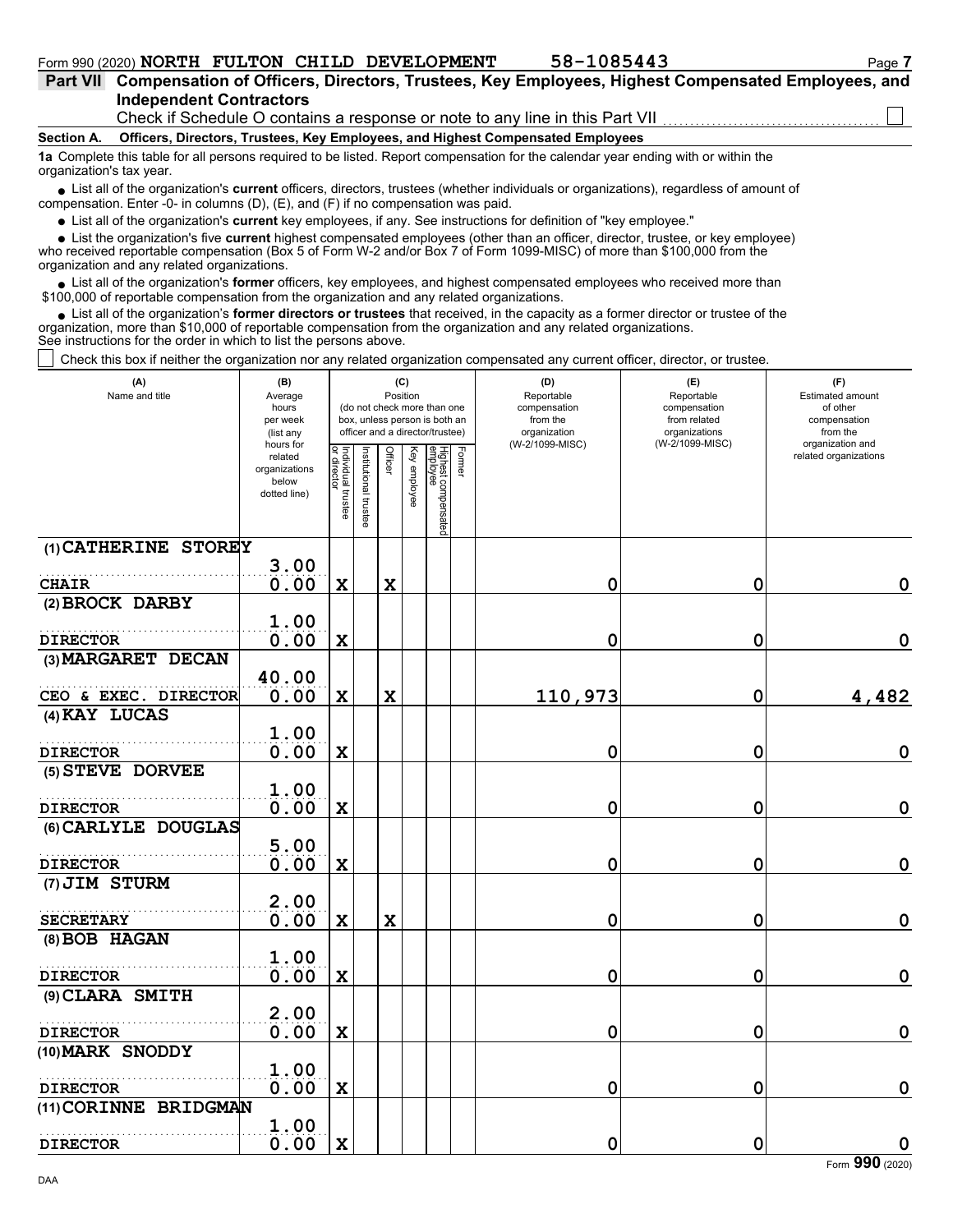| Form 990 (2020) NORTH FULTON CHILD DEVELOPMENT                                                                                                                                                                                                              |                                                                |                                   |                     |                 |              |                                                                                                 |        | 58-1085443                                                                                             |                                                                    |                                                                 |                     | Page 8      |
|-------------------------------------------------------------------------------------------------------------------------------------------------------------------------------------------------------------------------------------------------------------|----------------------------------------------------------------|-----------------------------------|---------------------|-----------------|--------------|-------------------------------------------------------------------------------------------------|--------|--------------------------------------------------------------------------------------------------------|--------------------------------------------------------------------|-----------------------------------------------------------------|---------------------|-------------|
| <b>Part VII</b>                                                                                                                                                                                                                                             |                                                                |                                   |                     |                 |              |                                                                                                 |        | Section A. Officers, Directors, Trustees, Key Employees, and Highest Compensated Employees (continued) |                                                                    |                                                                 |                     |             |
| (A)<br>Name and title                                                                                                                                                                                                                                       | (B)<br>Average<br>hours<br>per week<br>(list any               |                                   |                     | (C)<br>Position |              | (do not check more than one<br>box, unless person is both an<br>officer and a director/trustee) |        | (D)<br>Reportable<br>compensation<br>from the<br>organization                                          | (E)<br>Reportable<br>compensation<br>from related<br>organizations | (F)<br>Estimated amount<br>of other<br>compensation<br>from the |                     |             |
|                                                                                                                                                                                                                                                             | hours for<br>related<br>organizations<br>below<br>dotted line) | Individual trustee<br>or director | nstitutional truste | Officer         | Key employee | Highest compensat<br>employee<br>፸                                                              | Former | (W-2/1099-MISC)                                                                                        | (W-2/1099-MISC)                                                    | organization and<br>related organizations                       |                     |             |
| DOUG HIGGINS<br>(12)                                                                                                                                                                                                                                        | 2.00                                                           |                                   |                     |                 |              |                                                                                                 |        |                                                                                                        |                                                                    |                                                                 |                     |             |
| <b>TREASURER</b>                                                                                                                                                                                                                                            | 0.00                                                           | $\mathbf X$                       |                     | $\mathbf x$     |              |                                                                                                 |        | 0                                                                                                      | 0                                                                  |                                                                 |                     | 0           |
| (13)<br><b>JOE PIONTEK</b>                                                                                                                                                                                                                                  |                                                                |                                   |                     |                 |              |                                                                                                 |        |                                                                                                        |                                                                    |                                                                 |                     |             |
|                                                                                                                                                                                                                                                             | 1.00                                                           |                                   |                     |                 |              |                                                                                                 |        |                                                                                                        |                                                                    |                                                                 |                     |             |
| <b>DIRECTOR</b><br><b>JOSEPH ALONSO</b><br>(14)                                                                                                                                                                                                             | 0.00                                                           | $\mathbf X$                       |                     |                 |              |                                                                                                 |        | 0                                                                                                      | 0                                                                  |                                                                 |                     | $\mathbf 0$ |
| <b>DIRECTOR</b>                                                                                                                                                                                                                                             | 2.00<br>0.00                                                   | $\mathbf X$                       |                     |                 |              |                                                                                                 |        | 0                                                                                                      | 0                                                                  |                                                                 |                     | $\mathbf 0$ |
| <b>LANA STEPKA</b><br>(15)                                                                                                                                                                                                                                  |                                                                |                                   |                     |                 |              |                                                                                                 |        |                                                                                                        |                                                                    |                                                                 |                     |             |
|                                                                                                                                                                                                                                                             | 2.00                                                           |                                   |                     |                 |              |                                                                                                 |        |                                                                                                        |                                                                    |                                                                 |                     |             |
| <b>DIRECTOR</b>                                                                                                                                                                                                                                             | 0.00                                                           | $\mathbf X$                       |                     |                 |              |                                                                                                 |        | 0                                                                                                      | 0                                                                  |                                                                 |                     | $\mathbf 0$ |
| <b>MICKEY DEATON</b><br>(16)                                                                                                                                                                                                                                |                                                                |                                   |                     |                 |              |                                                                                                 |        |                                                                                                        |                                                                    |                                                                 |                     |             |
| <b>DIRECTOR</b>                                                                                                                                                                                                                                             | 1.00<br>0.00                                                   | $\mathbf X$                       |                     |                 |              |                                                                                                 |        | 0                                                                                                      | 0                                                                  |                                                                 |                     | $\mathbf 0$ |
| DANA MOORE<br>(17)                                                                                                                                                                                                                                          |                                                                |                                   |                     |                 |              |                                                                                                 |        |                                                                                                        |                                                                    |                                                                 |                     |             |
| <b>DIRECTOR</b>                                                                                                                                                                                                                                             | 1.00<br>0.00                                                   | $\mathbf X$                       |                     |                 |              |                                                                                                 |        | 0                                                                                                      | 0                                                                  |                                                                 |                     | $\mathbf 0$ |
| <b>SHARI MARTIN</b><br>(18)                                                                                                                                                                                                                                 |                                                                |                                   |                     |                 |              |                                                                                                 |        |                                                                                                        |                                                                    |                                                                 |                     |             |
| <b>DIRECTOR</b>                                                                                                                                                                                                                                             | 5.00<br>0.00                                                   | $\mathbf X$                       |                     |                 |              |                                                                                                 |        | 0                                                                                                      | 0                                                                  |                                                                 |                     | 0           |
| <b>GLORIA MATTEL</b><br>(19)                                                                                                                                                                                                                                |                                                                |                                   |                     |                 |              |                                                                                                 |        |                                                                                                        |                                                                    |                                                                 |                     |             |
|                                                                                                                                                                                                                                                             | 2.00                                                           |                                   |                     |                 |              |                                                                                                 |        |                                                                                                        |                                                                    |                                                                 |                     |             |
| <b>DIRECTOR</b>                                                                                                                                                                                                                                             | 0.00                                                           | $\mathbf x$                       |                     |                 |              |                                                                                                 |        |                                                                                                        | 0                                                                  |                                                                 |                     |             |
| 1b Subtotal                                                                                                                                                                                                                                                 |                                                                |                                   |                     |                 |              |                                                                                                 |        | 110,973                                                                                                |                                                                    |                                                                 | 4.                  | 482         |
| c Total from continuation sheets to Part VII, Section A                                                                                                                                                                                                     |                                                                |                                   |                     |                 |              |                                                                                                 |        | 110, 973                                                                                               |                                                                    |                                                                 |                     | 482         |
| Total number of individuals (including but not limited to those listed above) who received more than \$100,000 of<br>$\mathbf{2}$                                                                                                                           |                                                                |                                   |                     |                 |              |                                                                                                 |        |                                                                                                        |                                                                    |                                                                 |                     |             |
| reportable compensation from the organization $\blacktriangleright$ 1                                                                                                                                                                                       |                                                                |                                   |                     |                 |              |                                                                                                 |        |                                                                                                        |                                                                    |                                                                 | Yes                 | No          |
| Did the organization list any former officer, director, trustee, key employee, or highest compensated<br>3                                                                                                                                                  |                                                                |                                   |                     |                 |              |                                                                                                 |        |                                                                                                        |                                                                    |                                                                 |                     |             |
| employee on line 1a? If "Yes," complete Schedule J for such individual                                                                                                                                                                                      |                                                                |                                   |                     |                 |              |                                                                                                 |        |                                                                                                        |                                                                    | 3                                                               |                     | X           |
| For any individual listed on line 1a, is the sum of reportable compensation and other compensation from the<br>4<br>organization and related organizations greater than \$150,000? If "Yes," complete Schedule J for such<br>individual                     |                                                                |                                   |                     |                 |              |                                                                                                 |        |                                                                                                        |                                                                    | 4                                                               |                     | X           |
| Did any person listed on line 1a receive or accrue compensation from any unrelated organization or individual<br>5                                                                                                                                          |                                                                |                                   |                     |                 |              |                                                                                                 |        |                                                                                                        |                                                                    |                                                                 |                     |             |
| for services rendered to the organization? If "Yes," complete Schedule J for such person<br><b>Section B. Independent Contractors</b>                                                                                                                       |                                                                |                                   |                     |                 |              |                                                                                                 |        |                                                                                                        |                                                                    | 5                                                               |                     | X           |
| Complete this table for your five highest compensated independent contractors that received more than \$100,000 of<br>1<br>compensation from the organization. Report compensation for the calendar year ending with or within the organization's tax year. |                                                                |                                   |                     |                 |              |                                                                                                 |        |                                                                                                        |                                                                    |                                                                 |                     |             |
|                                                                                                                                                                                                                                                             | (A)<br>Name and business address                               |                                   |                     |                 |              |                                                                                                 |        |                                                                                                        | (B)<br>Description of services                                     |                                                                 | (C)<br>Compensation |             |
|                                                                                                                                                                                                                                                             |                                                                |                                   |                     |                 |              |                                                                                                 |        |                                                                                                        |                                                                    |                                                                 |                     |             |
|                                                                                                                                                                                                                                                             |                                                                |                                   |                     |                 |              |                                                                                                 |        |                                                                                                        |                                                                    |                                                                 |                     |             |
|                                                                                                                                                                                                                                                             |                                                                |                                   |                     |                 |              |                                                                                                 |        |                                                                                                        |                                                                    |                                                                 |                     |             |
|                                                                                                                                                                                                                                                             |                                                                |                                   |                     |                 |              |                                                                                                 |        |                                                                                                        |                                                                    |                                                                 |                     |             |
|                                                                                                                                                                                                                                                             |                                                                |                                   |                     |                 |              |                                                                                                 |        |                                                                                                        |                                                                    |                                                                 |                     |             |
| Total number of independent contractors (including but not limited to those listed above) who<br>2                                                                                                                                                          |                                                                |                                   |                     |                 |              |                                                                                                 |        |                                                                                                        |                                                                    |                                                                 |                     |             |
| received more than \$100,000 of compensation from the organization ▶                                                                                                                                                                                        |                                                                |                                   |                     |                 |              |                                                                                                 |        |                                                                                                        | 0                                                                  |                                                                 |                     |             |

|     | received more than \$100,000 of compensation from the organization ' |                      |
|-----|----------------------------------------------------------------------|----------------------|
| DAA |                                                                      | 00<br>(2020)<br>Forn |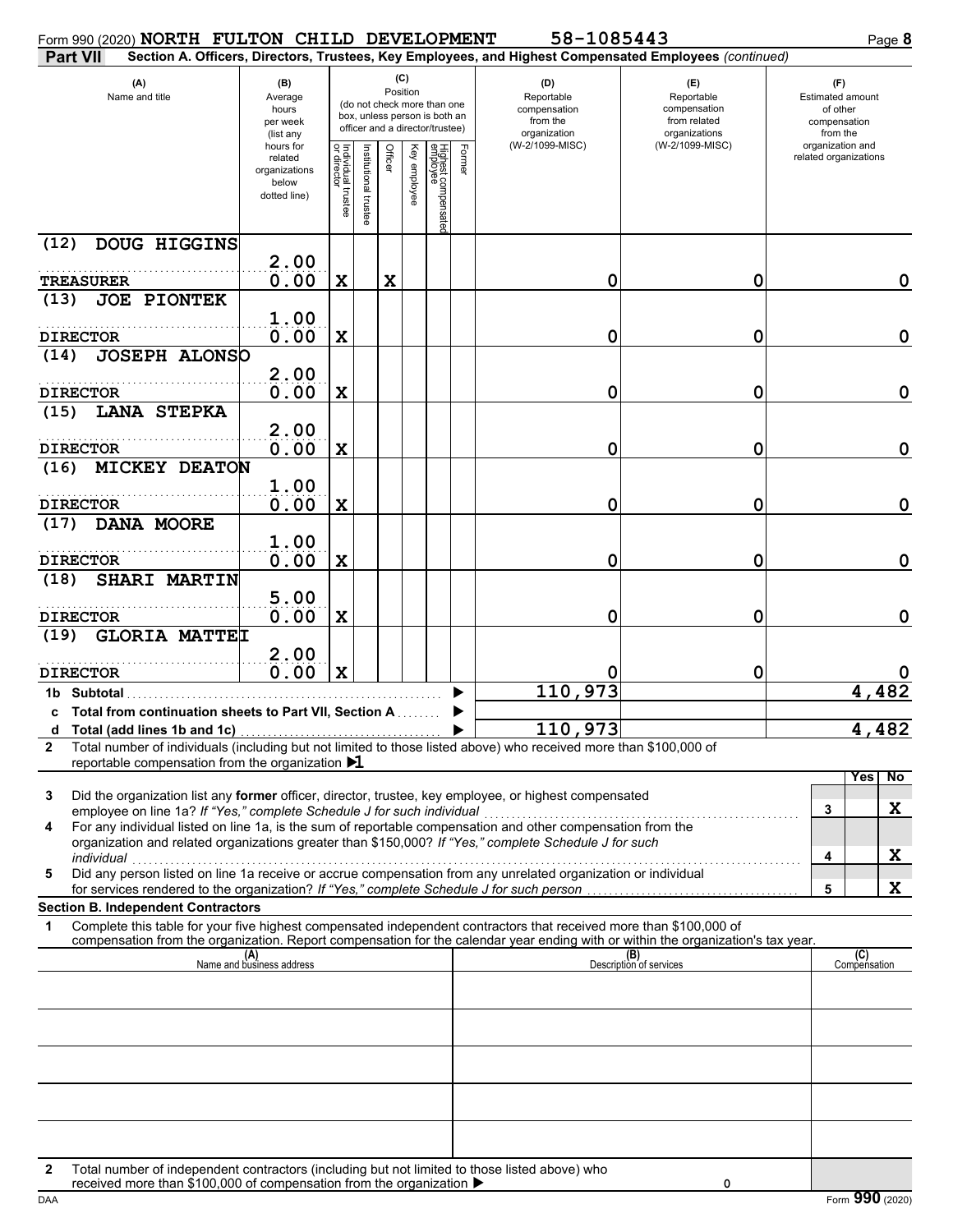### Form 990 (2020) **NORTH FULTON CHILD DEVELOPMENT** 58-1085443 Page 9

## **Part VIII Statement of Revenue**

Check if Schedule O contains a response or note to any line in this Part VIII ................................

| Contributions, Gifts, Grant <del>s</del><br>and Other Similar Amount <del>s</del><br>1a<br><b>b</b> Membership dues <i></i><br>1 <sub>b</sub><br>1 <sub>c</sub><br>c Fundraising events<br>1 <sub>d</sub><br>d Related organizations<br>1,479,406<br>1e<br>e Government grants (contributions)<br>f All other contributions, gifts, grants,<br>and similar amounts not included above<br>614,293<br>1f<br>30,086<br>$1g$ \$<br><b>q</b> Noncash contributions included in lines 1a-1f<br>2,093,699<br>▶<br><b>Business Code</b><br>203,110<br>203,110<br>611600<br>2a<br>TUITION FEES<br>532000<br>39,500<br>39,500<br>OFFICE SPACE RENTAL<br>b<br>f All other program service revenue<br>242,610<br>▶<br>Investment income (including dividends, interest, and<br>3<br>2,808<br>2,808<br>other similar amounts)<br>Income from investment of tax-exempt bond proceeds<br>4<br>$\mathbb{R}^2$<br>5<br>(i) Real<br>(ii) Personal<br><b>6a</b> Gross rents<br>6a<br>6b<br>Less: rental expenses<br>b<br>6с<br>Rental inc. or (loss)<br>Net rental income or (loss)<br>d<br><b>7a</b> Gross amount from<br>(i) Securities<br>(ii) Other<br>sales of assets<br>47,594<br>7a<br>other than inventory<br>Other Revenue<br><b>b</b> Less: cost or other<br>38,583<br>67,475<br>7b<br>basis and sales exps.<br>9,011<br>$-67,475$<br>7c<br>c Gain or (loss)<br>$-58,464$<br>$-58,464$<br>8a Gross income from fundraising events<br>(not including \$<br>of contributions reported on line 1c).<br>203<br>See Part IV, line 18<br>8a<br><u> 1999 - Johann Stoff, ameri</u> kan<br>8b<br><b>b</b> Less: direct expenses<br>203<br>c Net income or (loss) from fundraising events<br>▶<br>9a Gross income from gaming activities.<br>See Part IV, line 19<br>9a<br>.<br>9 <sub>b</sub><br><b>b</b> Less: direct expenses<br>c Net income or (loss) from gaming activities<br>10a Gross sales of inventory, less<br>returns and allowances<br>10a<br>.<br><b>b</b> Less: cost of goods sold<br>10 <sub>b</sub><br>c Net income or (loss) from sales of inventory<br><b>Business Code</b><br>Miscellaneous<br>Revenue<br>900099<br>9,322<br>9,322<br>MISCELLANEOUS INCOME<br>11a<br>b<br>9,322<br>▶<br>$\overline{2,290,178}$<br>251,932<br>0<br>12 |  |  |  |  |  |  | (A)<br>Total revenue | (B)<br>Related or exempt<br>function revenue | (C)<br>Unrelated<br>business revenue | (D)<br>Revenue excluded<br>from tax under |
|-----------------------------------------------------------------------------------------------------------------------------------------------------------------------------------------------------------------------------------------------------------------------------------------------------------------------------------------------------------------------------------------------------------------------------------------------------------------------------------------------------------------------------------------------------------------------------------------------------------------------------------------------------------------------------------------------------------------------------------------------------------------------------------------------------------------------------------------------------------------------------------------------------------------------------------------------------------------------------------------------------------------------------------------------------------------------------------------------------------------------------------------------------------------------------------------------------------------------------------------------------------------------------------------------------------------------------------------------------------------------------------------------------------------------------------------------------------------------------------------------------------------------------------------------------------------------------------------------------------------------------------------------------------------------------------------------------------------------------------------------------------------------------------------------------------------------------------------------------------------------------------------------------------------------------------------------------------------------------------------------------------------------------------------------------------------------------------------------------------------------------------------------------------------------------------------------------------------------------------------|--|--|--|--|--|--|----------------------|----------------------------------------------|--------------------------------------|-------------------------------------------|
|                                                                                                                                                                                                                                                                                                                                                                                                                                                                                                                                                                                                                                                                                                                                                                                                                                                                                                                                                                                                                                                                                                                                                                                                                                                                                                                                                                                                                                                                                                                                                                                                                                                                                                                                                                                                                                                                                                                                                                                                                                                                                                                                                                                                                                         |  |  |  |  |  |  |                      |                                              |                                      | sections 512-514                          |
| Program Service<br>Revenue                                                                                                                                                                                                                                                                                                                                                                                                                                                                                                                                                                                                                                                                                                                                                                                                                                                                                                                                                                                                                                                                                                                                                                                                                                                                                                                                                                                                                                                                                                                                                                                                                                                                                                                                                                                                                                                                                                                                                                                                                                                                                                                                                                                                              |  |  |  |  |  |  |                      |                                              |                                      |                                           |
|                                                                                                                                                                                                                                                                                                                                                                                                                                                                                                                                                                                                                                                                                                                                                                                                                                                                                                                                                                                                                                                                                                                                                                                                                                                                                                                                                                                                                                                                                                                                                                                                                                                                                                                                                                                                                                                                                                                                                                                                                                                                                                                                                                                                                                         |  |  |  |  |  |  |                      |                                              |                                      |                                           |
|                                                                                                                                                                                                                                                                                                                                                                                                                                                                                                                                                                                                                                                                                                                                                                                                                                                                                                                                                                                                                                                                                                                                                                                                                                                                                                                                                                                                                                                                                                                                                                                                                                                                                                                                                                                                                                                                                                                                                                                                                                                                                                                                                                                                                                         |  |  |  |  |  |  |                      |                                              |                                      |                                           |
|                                                                                                                                                                                                                                                                                                                                                                                                                                                                                                                                                                                                                                                                                                                                                                                                                                                                                                                                                                                                                                                                                                                                                                                                                                                                                                                                                                                                                                                                                                                                                                                                                                                                                                                                                                                                                                                                                                                                                                                                                                                                                                                                                                                                                                         |  |  |  |  |  |  |                      |                                              |                                      |                                           |
|                                                                                                                                                                                                                                                                                                                                                                                                                                                                                                                                                                                                                                                                                                                                                                                                                                                                                                                                                                                                                                                                                                                                                                                                                                                                                                                                                                                                                                                                                                                                                                                                                                                                                                                                                                                                                                                                                                                                                                                                                                                                                                                                                                                                                                         |  |  |  |  |  |  |                      |                                              |                                      |                                           |
|                                                                                                                                                                                                                                                                                                                                                                                                                                                                                                                                                                                                                                                                                                                                                                                                                                                                                                                                                                                                                                                                                                                                                                                                                                                                                                                                                                                                                                                                                                                                                                                                                                                                                                                                                                                                                                                                                                                                                                                                                                                                                                                                                                                                                                         |  |  |  |  |  |  |                      |                                              |                                      |                                           |
|                                                                                                                                                                                                                                                                                                                                                                                                                                                                                                                                                                                                                                                                                                                                                                                                                                                                                                                                                                                                                                                                                                                                                                                                                                                                                                                                                                                                                                                                                                                                                                                                                                                                                                                                                                                                                                                                                                                                                                                                                                                                                                                                                                                                                                         |  |  |  |  |  |  |                      |                                              |                                      |                                           |
|                                                                                                                                                                                                                                                                                                                                                                                                                                                                                                                                                                                                                                                                                                                                                                                                                                                                                                                                                                                                                                                                                                                                                                                                                                                                                                                                                                                                                                                                                                                                                                                                                                                                                                                                                                                                                                                                                                                                                                                                                                                                                                                                                                                                                                         |  |  |  |  |  |  |                      |                                              |                                      |                                           |
|                                                                                                                                                                                                                                                                                                                                                                                                                                                                                                                                                                                                                                                                                                                                                                                                                                                                                                                                                                                                                                                                                                                                                                                                                                                                                                                                                                                                                                                                                                                                                                                                                                                                                                                                                                                                                                                                                                                                                                                                                                                                                                                                                                                                                                         |  |  |  |  |  |  |                      |                                              |                                      |                                           |
|                                                                                                                                                                                                                                                                                                                                                                                                                                                                                                                                                                                                                                                                                                                                                                                                                                                                                                                                                                                                                                                                                                                                                                                                                                                                                                                                                                                                                                                                                                                                                                                                                                                                                                                                                                                                                                                                                                                                                                                                                                                                                                                                                                                                                                         |  |  |  |  |  |  |                      |                                              |                                      |                                           |
|                                                                                                                                                                                                                                                                                                                                                                                                                                                                                                                                                                                                                                                                                                                                                                                                                                                                                                                                                                                                                                                                                                                                                                                                                                                                                                                                                                                                                                                                                                                                                                                                                                                                                                                                                                                                                                                                                                                                                                                                                                                                                                                                                                                                                                         |  |  |  |  |  |  |                      |                                              |                                      |                                           |
|                                                                                                                                                                                                                                                                                                                                                                                                                                                                                                                                                                                                                                                                                                                                                                                                                                                                                                                                                                                                                                                                                                                                                                                                                                                                                                                                                                                                                                                                                                                                                                                                                                                                                                                                                                                                                                                                                                                                                                                                                                                                                                                                                                                                                                         |  |  |  |  |  |  |                      |                                              |                                      |                                           |
|                                                                                                                                                                                                                                                                                                                                                                                                                                                                                                                                                                                                                                                                                                                                                                                                                                                                                                                                                                                                                                                                                                                                                                                                                                                                                                                                                                                                                                                                                                                                                                                                                                                                                                                                                                                                                                                                                                                                                                                                                                                                                                                                                                                                                                         |  |  |  |  |  |  |                      |                                              |                                      |                                           |
|                                                                                                                                                                                                                                                                                                                                                                                                                                                                                                                                                                                                                                                                                                                                                                                                                                                                                                                                                                                                                                                                                                                                                                                                                                                                                                                                                                                                                                                                                                                                                                                                                                                                                                                                                                                                                                                                                                                                                                                                                                                                                                                                                                                                                                         |  |  |  |  |  |  |                      |                                              |                                      |                                           |
|                                                                                                                                                                                                                                                                                                                                                                                                                                                                                                                                                                                                                                                                                                                                                                                                                                                                                                                                                                                                                                                                                                                                                                                                                                                                                                                                                                                                                                                                                                                                                                                                                                                                                                                                                                                                                                                                                                                                                                                                                                                                                                                                                                                                                                         |  |  |  |  |  |  |                      |                                              |                                      |                                           |
|                                                                                                                                                                                                                                                                                                                                                                                                                                                                                                                                                                                                                                                                                                                                                                                                                                                                                                                                                                                                                                                                                                                                                                                                                                                                                                                                                                                                                                                                                                                                                                                                                                                                                                                                                                                                                                                                                                                                                                                                                                                                                                                                                                                                                                         |  |  |  |  |  |  |                      |                                              |                                      |                                           |
|                                                                                                                                                                                                                                                                                                                                                                                                                                                                                                                                                                                                                                                                                                                                                                                                                                                                                                                                                                                                                                                                                                                                                                                                                                                                                                                                                                                                                                                                                                                                                                                                                                                                                                                                                                                                                                                                                                                                                                                                                                                                                                                                                                                                                                         |  |  |  |  |  |  |                      |                                              |                                      |                                           |
|                                                                                                                                                                                                                                                                                                                                                                                                                                                                                                                                                                                                                                                                                                                                                                                                                                                                                                                                                                                                                                                                                                                                                                                                                                                                                                                                                                                                                                                                                                                                                                                                                                                                                                                                                                                                                                                                                                                                                                                                                                                                                                                                                                                                                                         |  |  |  |  |  |  |                      |                                              |                                      |                                           |
|                                                                                                                                                                                                                                                                                                                                                                                                                                                                                                                                                                                                                                                                                                                                                                                                                                                                                                                                                                                                                                                                                                                                                                                                                                                                                                                                                                                                                                                                                                                                                                                                                                                                                                                                                                                                                                                                                                                                                                                                                                                                                                                                                                                                                                         |  |  |  |  |  |  |                      |                                              |                                      |                                           |
|                                                                                                                                                                                                                                                                                                                                                                                                                                                                                                                                                                                                                                                                                                                                                                                                                                                                                                                                                                                                                                                                                                                                                                                                                                                                                                                                                                                                                                                                                                                                                                                                                                                                                                                                                                                                                                                                                                                                                                                                                                                                                                                                                                                                                                         |  |  |  |  |  |  |                      |                                              |                                      |                                           |
|                                                                                                                                                                                                                                                                                                                                                                                                                                                                                                                                                                                                                                                                                                                                                                                                                                                                                                                                                                                                                                                                                                                                                                                                                                                                                                                                                                                                                                                                                                                                                                                                                                                                                                                                                                                                                                                                                                                                                                                                                                                                                                                                                                                                                                         |  |  |  |  |  |  |                      |                                              |                                      |                                           |
|                                                                                                                                                                                                                                                                                                                                                                                                                                                                                                                                                                                                                                                                                                                                                                                                                                                                                                                                                                                                                                                                                                                                                                                                                                                                                                                                                                                                                                                                                                                                                                                                                                                                                                                                                                                                                                                                                                                                                                                                                                                                                                                                                                                                                                         |  |  |  |  |  |  |                      |                                              |                                      |                                           |
|                                                                                                                                                                                                                                                                                                                                                                                                                                                                                                                                                                                                                                                                                                                                                                                                                                                                                                                                                                                                                                                                                                                                                                                                                                                                                                                                                                                                                                                                                                                                                                                                                                                                                                                                                                                                                                                                                                                                                                                                                                                                                                                                                                                                                                         |  |  |  |  |  |  |                      |                                              |                                      |                                           |
|                                                                                                                                                                                                                                                                                                                                                                                                                                                                                                                                                                                                                                                                                                                                                                                                                                                                                                                                                                                                                                                                                                                                                                                                                                                                                                                                                                                                                                                                                                                                                                                                                                                                                                                                                                                                                                                                                                                                                                                                                                                                                                                                                                                                                                         |  |  |  |  |  |  |                      |                                              |                                      |                                           |
|                                                                                                                                                                                                                                                                                                                                                                                                                                                                                                                                                                                                                                                                                                                                                                                                                                                                                                                                                                                                                                                                                                                                                                                                                                                                                                                                                                                                                                                                                                                                                                                                                                                                                                                                                                                                                                                                                                                                                                                                                                                                                                                                                                                                                                         |  |  |  |  |  |  |                      |                                              |                                      |                                           |
|                                                                                                                                                                                                                                                                                                                                                                                                                                                                                                                                                                                                                                                                                                                                                                                                                                                                                                                                                                                                                                                                                                                                                                                                                                                                                                                                                                                                                                                                                                                                                                                                                                                                                                                                                                                                                                                                                                                                                                                                                                                                                                                                                                                                                                         |  |  |  |  |  |  |                      |                                              |                                      |                                           |
|                                                                                                                                                                                                                                                                                                                                                                                                                                                                                                                                                                                                                                                                                                                                                                                                                                                                                                                                                                                                                                                                                                                                                                                                                                                                                                                                                                                                                                                                                                                                                                                                                                                                                                                                                                                                                                                                                                                                                                                                                                                                                                                                                                                                                                         |  |  |  |  |  |  |                      |                                              |                                      |                                           |
|                                                                                                                                                                                                                                                                                                                                                                                                                                                                                                                                                                                                                                                                                                                                                                                                                                                                                                                                                                                                                                                                                                                                                                                                                                                                                                                                                                                                                                                                                                                                                                                                                                                                                                                                                                                                                                                                                                                                                                                                                                                                                                                                                                                                                                         |  |  |  |  |  |  |                      |                                              |                                      |                                           |
|                                                                                                                                                                                                                                                                                                                                                                                                                                                                                                                                                                                                                                                                                                                                                                                                                                                                                                                                                                                                                                                                                                                                                                                                                                                                                                                                                                                                                                                                                                                                                                                                                                                                                                                                                                                                                                                                                                                                                                                                                                                                                                                                                                                                                                         |  |  |  |  |  |  |                      |                                              |                                      |                                           |
|                                                                                                                                                                                                                                                                                                                                                                                                                                                                                                                                                                                                                                                                                                                                                                                                                                                                                                                                                                                                                                                                                                                                                                                                                                                                                                                                                                                                                                                                                                                                                                                                                                                                                                                                                                                                                                                                                                                                                                                                                                                                                                                                                                                                                                         |  |  |  |  |  |  |                      |                                              |                                      |                                           |
|                                                                                                                                                                                                                                                                                                                                                                                                                                                                                                                                                                                                                                                                                                                                                                                                                                                                                                                                                                                                                                                                                                                                                                                                                                                                                                                                                                                                                                                                                                                                                                                                                                                                                                                                                                                                                                                                                                                                                                                                                                                                                                                                                                                                                                         |  |  |  |  |  |  |                      |                                              |                                      |                                           |
|                                                                                                                                                                                                                                                                                                                                                                                                                                                                                                                                                                                                                                                                                                                                                                                                                                                                                                                                                                                                                                                                                                                                                                                                                                                                                                                                                                                                                                                                                                                                                                                                                                                                                                                                                                                                                                                                                                                                                                                                                                                                                                                                                                                                                                         |  |  |  |  |  |  |                      |                                              |                                      |                                           |
|                                                                                                                                                                                                                                                                                                                                                                                                                                                                                                                                                                                                                                                                                                                                                                                                                                                                                                                                                                                                                                                                                                                                                                                                                                                                                                                                                                                                                                                                                                                                                                                                                                                                                                                                                                                                                                                                                                                                                                                                                                                                                                                                                                                                                                         |  |  |  |  |  |  |                      |                                              |                                      |                                           |
|                                                                                                                                                                                                                                                                                                                                                                                                                                                                                                                                                                                                                                                                                                                                                                                                                                                                                                                                                                                                                                                                                                                                                                                                                                                                                                                                                                                                                                                                                                                                                                                                                                                                                                                                                                                                                                                                                                                                                                                                                                                                                                                                                                                                                                         |  |  |  |  |  |  |                      |                                              |                                      |                                           |
|                                                                                                                                                                                                                                                                                                                                                                                                                                                                                                                                                                                                                                                                                                                                                                                                                                                                                                                                                                                                                                                                                                                                                                                                                                                                                                                                                                                                                                                                                                                                                                                                                                                                                                                                                                                                                                                                                                                                                                                                                                                                                                                                                                                                                                         |  |  |  |  |  |  |                      |                                              |                                      |                                           |
|                                                                                                                                                                                                                                                                                                                                                                                                                                                                                                                                                                                                                                                                                                                                                                                                                                                                                                                                                                                                                                                                                                                                                                                                                                                                                                                                                                                                                                                                                                                                                                                                                                                                                                                                                                                                                                                                                                                                                                                                                                                                                                                                                                                                                                         |  |  |  |  |  |  |                      |                                              |                                      |                                           |
|                                                                                                                                                                                                                                                                                                                                                                                                                                                                                                                                                                                                                                                                                                                                                                                                                                                                                                                                                                                                                                                                                                                                                                                                                                                                                                                                                                                                                                                                                                                                                                                                                                                                                                                                                                                                                                                                                                                                                                                                                                                                                                                                                                                                                                         |  |  |  |  |  |  |                      |                                              |                                      | 203                                       |
|                                                                                                                                                                                                                                                                                                                                                                                                                                                                                                                                                                                                                                                                                                                                                                                                                                                                                                                                                                                                                                                                                                                                                                                                                                                                                                                                                                                                                                                                                                                                                                                                                                                                                                                                                                                                                                                                                                                                                                                                                                                                                                                                                                                                                                         |  |  |  |  |  |  |                      |                                              |                                      |                                           |
|                                                                                                                                                                                                                                                                                                                                                                                                                                                                                                                                                                                                                                                                                                                                                                                                                                                                                                                                                                                                                                                                                                                                                                                                                                                                                                                                                                                                                                                                                                                                                                                                                                                                                                                                                                                                                                                                                                                                                                                                                                                                                                                                                                                                                                         |  |  |  |  |  |  |                      |                                              |                                      |                                           |
|                                                                                                                                                                                                                                                                                                                                                                                                                                                                                                                                                                                                                                                                                                                                                                                                                                                                                                                                                                                                                                                                                                                                                                                                                                                                                                                                                                                                                                                                                                                                                                                                                                                                                                                                                                                                                                                                                                                                                                                                                                                                                                                                                                                                                                         |  |  |  |  |  |  |                      |                                              |                                      |                                           |
|                                                                                                                                                                                                                                                                                                                                                                                                                                                                                                                                                                                                                                                                                                                                                                                                                                                                                                                                                                                                                                                                                                                                                                                                                                                                                                                                                                                                                                                                                                                                                                                                                                                                                                                                                                                                                                                                                                                                                                                                                                                                                                                                                                                                                                         |  |  |  |  |  |  |                      |                                              |                                      |                                           |
|                                                                                                                                                                                                                                                                                                                                                                                                                                                                                                                                                                                                                                                                                                                                                                                                                                                                                                                                                                                                                                                                                                                                                                                                                                                                                                                                                                                                                                                                                                                                                                                                                                                                                                                                                                                                                                                                                                                                                                                                                                                                                                                                                                                                                                         |  |  |  |  |  |  |                      |                                              |                                      |                                           |
|                                                                                                                                                                                                                                                                                                                                                                                                                                                                                                                                                                                                                                                                                                                                                                                                                                                                                                                                                                                                                                                                                                                                                                                                                                                                                                                                                                                                                                                                                                                                                                                                                                                                                                                                                                                                                                                                                                                                                                                                                                                                                                                                                                                                                                         |  |  |  |  |  |  |                      |                                              |                                      |                                           |
|                                                                                                                                                                                                                                                                                                                                                                                                                                                                                                                                                                                                                                                                                                                                                                                                                                                                                                                                                                                                                                                                                                                                                                                                                                                                                                                                                                                                                                                                                                                                                                                                                                                                                                                                                                                                                                                                                                                                                                                                                                                                                                                                                                                                                                         |  |  |  |  |  |  |                      |                                              |                                      |                                           |
|                                                                                                                                                                                                                                                                                                                                                                                                                                                                                                                                                                                                                                                                                                                                                                                                                                                                                                                                                                                                                                                                                                                                                                                                                                                                                                                                                                                                                                                                                                                                                                                                                                                                                                                                                                                                                                                                                                                                                                                                                                                                                                                                                                                                                                         |  |  |  |  |  |  |                      |                                              |                                      |                                           |
|                                                                                                                                                                                                                                                                                                                                                                                                                                                                                                                                                                                                                                                                                                                                                                                                                                                                                                                                                                                                                                                                                                                                                                                                                                                                                                                                                                                                                                                                                                                                                                                                                                                                                                                                                                                                                                                                                                                                                                                                                                                                                                                                                                                                                                         |  |  |  |  |  |  |                      |                                              |                                      |                                           |
|                                                                                                                                                                                                                                                                                                                                                                                                                                                                                                                                                                                                                                                                                                                                                                                                                                                                                                                                                                                                                                                                                                                                                                                                                                                                                                                                                                                                                                                                                                                                                                                                                                                                                                                                                                                                                                                                                                                                                                                                                                                                                                                                                                                                                                         |  |  |  |  |  |  |                      |                                              |                                      |                                           |
|                                                                                                                                                                                                                                                                                                                                                                                                                                                                                                                                                                                                                                                                                                                                                                                                                                                                                                                                                                                                                                                                                                                                                                                                                                                                                                                                                                                                                                                                                                                                                                                                                                                                                                                                                                                                                                                                                                                                                                                                                                                                                                                                                                                                                                         |  |  |  |  |  |  |                      |                                              |                                      |                                           |
|                                                                                                                                                                                                                                                                                                                                                                                                                                                                                                                                                                                                                                                                                                                                                                                                                                                                                                                                                                                                                                                                                                                                                                                                                                                                                                                                                                                                                                                                                                                                                                                                                                                                                                                                                                                                                                                                                                                                                                                                                                                                                                                                                                                                                                         |  |  |  |  |  |  |                      |                                              |                                      |                                           |
|                                                                                                                                                                                                                                                                                                                                                                                                                                                                                                                                                                                                                                                                                                                                                                                                                                                                                                                                                                                                                                                                                                                                                                                                                                                                                                                                                                                                                                                                                                                                                                                                                                                                                                                                                                                                                                                                                                                                                                                                                                                                                                                                                                                                                                         |  |  |  |  |  |  |                      |                                              |                                      |                                           |
|                                                                                                                                                                                                                                                                                                                                                                                                                                                                                                                                                                                                                                                                                                                                                                                                                                                                                                                                                                                                                                                                                                                                                                                                                                                                                                                                                                                                                                                                                                                                                                                                                                                                                                                                                                                                                                                                                                                                                                                                                                                                                                                                                                                                                                         |  |  |  |  |  |  |                      |                                              |                                      |                                           |
| nnn                                                                                                                                                                                                                                                                                                                                                                                                                                                                                                                                                                                                                                                                                                                                                                                                                                                                                                                                                                                                                                                                                                                                                                                                                                                                                                                                                                                                                                                                                                                                                                                                                                                                                                                                                                                                                                                                                                                                                                                                                                                                                                                                                                                                                                     |  |  |  |  |  |  |                      |                                              |                                      | $-55,453$                                 |

DAA

Form **990** (2020)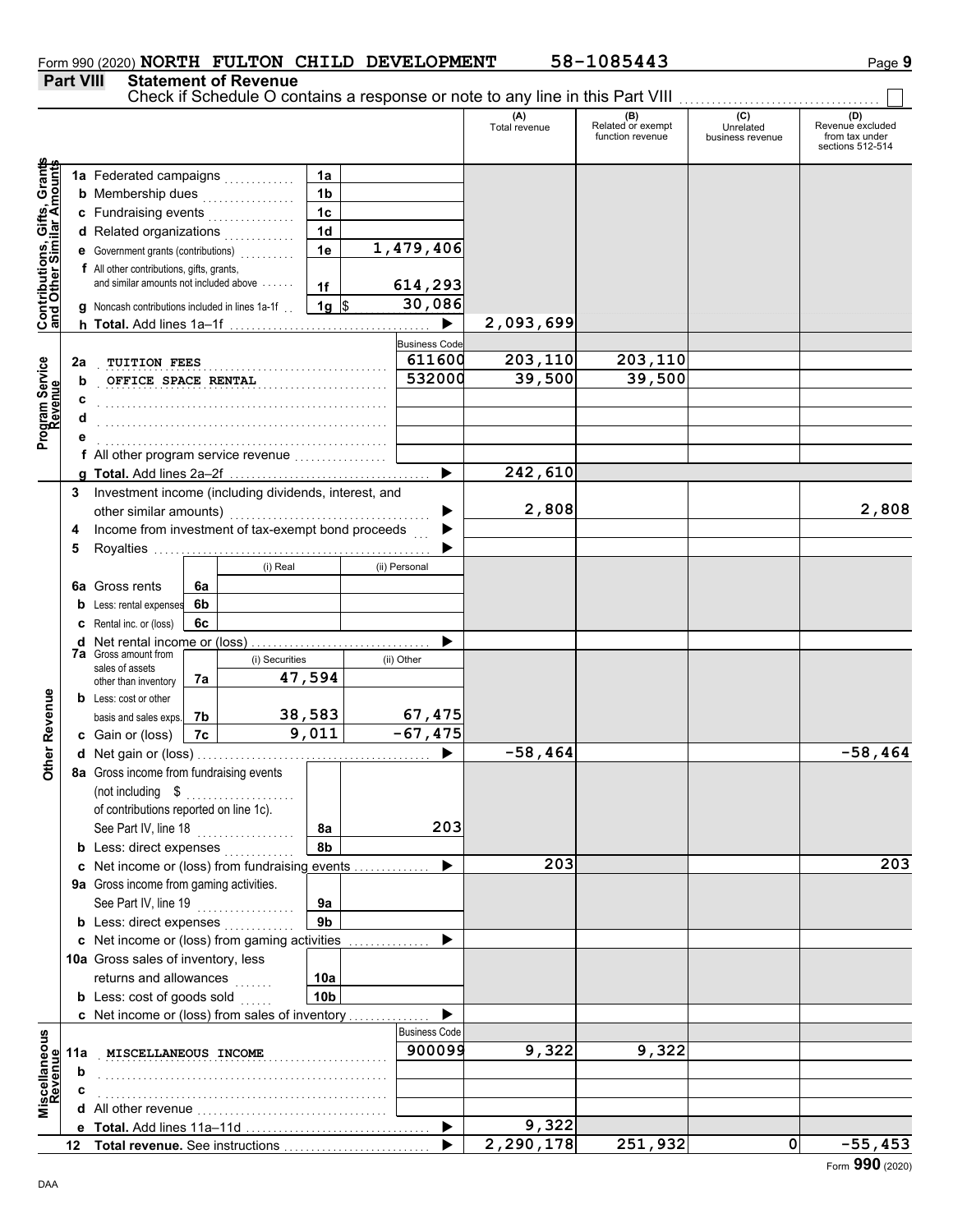### Form 990 (2020) **NORTH FULTON CHILD DEVELOPMENT** 58-1085443 Page 10

**Part IX Statement of Functional Expenses** *Section 501(c)(3) and 501(c)(4) organizations must complete all columns. All other organizations must complete column (A).*

|              | Check if Schedule O contains a response or note to any line in this Part IX                                                                                                                                                                        |                              |                                    |                                           |                                |  |  |  |  |  |  |  |
|--------------|----------------------------------------------------------------------------------------------------------------------------------------------------------------------------------------------------------------------------------------------------|------------------------------|------------------------------------|-------------------------------------------|--------------------------------|--|--|--|--|--|--|--|
|              | Do not include amounts reported on lines 6b,<br>7b, 8b, 9b, and 10b of Part VIII.                                                                                                                                                                  | (A)<br><b>Total expenses</b> | (B)<br>Program service<br>expenses | (C)<br>Management and<br>general expenses | (D)<br>Fundraising<br>expenses |  |  |  |  |  |  |  |
| 1            | Grants and other assistance to domestic organizations                                                                                                                                                                                              |                              |                                    |                                           |                                |  |  |  |  |  |  |  |
|              | and domestic governments. See Part IV, line 21                                                                                                                                                                                                     |                              |                                    |                                           |                                |  |  |  |  |  |  |  |
| $\mathbf{2}$ | Grants and other assistance to domestic                                                                                                                                                                                                            |                              |                                    |                                           |                                |  |  |  |  |  |  |  |
|              | individuals. See Part IV, line 22                                                                                                                                                                                                                  |                              |                                    |                                           |                                |  |  |  |  |  |  |  |
| 3            | Grants and other assistance to foreign                                                                                                                                                                                                             |                              |                                    |                                           |                                |  |  |  |  |  |  |  |
|              | organizations, foreign governments, and foreign                                                                                                                                                                                                    |                              |                                    |                                           |                                |  |  |  |  |  |  |  |
|              | individuals. See Part IV, lines 15 and 16                                                                                                                                                                                                          |                              |                                    |                                           |                                |  |  |  |  |  |  |  |
| 4            | Benefits paid to or for members                                                                                                                                                                                                                    |                              |                                    |                                           |                                |  |  |  |  |  |  |  |
| 5            | Compensation of current officers, directors,                                                                                                                                                                                                       |                              |                                    |                                           |                                |  |  |  |  |  |  |  |
|              | trustees, and key employees                                                                                                                                                                                                                        | 110,974                      | 93,766                             | 11,648                                    | 5,560                          |  |  |  |  |  |  |  |
| 6            | Compensation not included above to disqualified                                                                                                                                                                                                    |                              |                                    |                                           |                                |  |  |  |  |  |  |  |
|              | persons (as defined under section 4958(f)(1)) and                                                                                                                                                                                                  |                              |                                    |                                           |                                |  |  |  |  |  |  |  |
|              | persons described in section 4958(c)(3)(B)                                                                                                                                                                                                         |                              |                                    |                                           |                                |  |  |  |  |  |  |  |
| 7            | Other salaries and wages                                                                                                                                                                                                                           | 1,178,289                    | 995,582                            | 123,676                                   | 59,031                         |  |  |  |  |  |  |  |
| 8            | Pension plan accruals and contributions (include                                                                                                                                                                                                   |                              |                                    |                                           |                                |  |  |  |  |  |  |  |
|              | section 401(k) and 403(b) employer contributions)                                                                                                                                                                                                  | <u>47,508</u>                | <u>38,919<br/>31,536</u>           | $\frac{5,765}{3,561}$                     |                                |  |  |  |  |  |  |  |
| 9            |                                                                                                                                                                                                                                                    | 36,670                       |                                    |                                           | $\frac{2,824}{1,573}$<br>4,961 |  |  |  |  |  |  |  |
| 10           | Payroll taxes                                                                                                                                                                                                                                      | 99,226                       | 83,846                             | 10,419                                    |                                |  |  |  |  |  |  |  |
| 11           | Fees for services (nonemployees):                                                                                                                                                                                                                  |                              |                                    |                                           |                                |  |  |  |  |  |  |  |
| а            | Management                                                                                                                                                                                                                                         |                              |                                    |                                           |                                |  |  |  |  |  |  |  |
| b            | Legal                                                                                                                                                                                                                                              |                              |                                    |                                           |                                |  |  |  |  |  |  |  |
| c            |                                                                                                                                                                                                                                                    | 21,150                       |                                    | 21,150                                    |                                |  |  |  |  |  |  |  |
| d            | Lobbying                                                                                                                                                                                                                                           |                              |                                    |                                           |                                |  |  |  |  |  |  |  |
|              | Professional fundraising services. See Part IV, line 17                                                                                                                                                                                            |                              |                                    |                                           |                                |  |  |  |  |  |  |  |
| f            | Investment management fees<br>.                                                                                                                                                                                                                    |                              |                                    |                                           |                                |  |  |  |  |  |  |  |
| a            | Other. (If line 11g amount exceeds 10% of line 25, column                                                                                                                                                                                          | 5,604                        | 4,736                              | 588                                       | 280                            |  |  |  |  |  |  |  |
|              | (A) amount, list line 11g expenses on Schedule O.)                                                                                                                                                                                                 | 2,113                        | 440                                |                                           | 1,673                          |  |  |  |  |  |  |  |
| 13           | Office expenses                                                                                                                                                                                                                                    | 118,668                      | 105,350                            | 10,028                                    | 3,290                          |  |  |  |  |  |  |  |
| 14           | Information technology<br>                                                                                                                                                                                                                         | 31,473                       | 23,726                             | 4,528                                     | $\frac{1}{2}$ , 219            |  |  |  |  |  |  |  |
| 15           |                                                                                                                                                                                                                                                    |                              |                                    |                                           |                                |  |  |  |  |  |  |  |
| 16           |                                                                                                                                                                                                                                                    | 42,971                       | 27,931                             | 13,321                                    | 1,719                          |  |  |  |  |  |  |  |
| 17           | Travel                                                                                                                                                                                                                                             | 398                          | 398                                |                                           |                                |  |  |  |  |  |  |  |
| 18           | Payments of travel or entertainment expenses                                                                                                                                                                                                       |                              |                                    |                                           |                                |  |  |  |  |  |  |  |
|              | for any federal, state, or local public officials                                                                                                                                                                                                  |                              |                                    |                                           |                                |  |  |  |  |  |  |  |
| 19           | Conferences, conventions, and meetings                                                                                                                                                                                                             |                              |                                    |                                           |                                |  |  |  |  |  |  |  |
| 20           | Interest                                                                                                                                                                                                                                           |                              |                                    |                                           |                                |  |  |  |  |  |  |  |
| 21           | Payments to affiliates                                                                                                                                                                                                                             |                              |                                    |                                           |                                |  |  |  |  |  |  |  |
| 22           | Depreciation, depletion, and amortization                                                                                                                                                                                                          | 121,384                      | 78,900                             | 37,629                                    | 4,855                          |  |  |  |  |  |  |  |
| 23           | Insurance                                                                                                                                                                                                                                          | 19,275                       | 13,052                             | $\overline{5,512}$                        | 711                            |  |  |  |  |  |  |  |
| 24           | Other expenses. Itemize expenses not covered                                                                                                                                                                                                       |                              |                                    |                                           |                                |  |  |  |  |  |  |  |
|              | above (List miscellaneous expenses on line 24e. If                                                                                                                                                                                                 |                              |                                    |                                           |                                |  |  |  |  |  |  |  |
|              | line 24e amount exceeds 10% of line 25, column                                                                                                                                                                                                     |                              |                                    |                                           |                                |  |  |  |  |  |  |  |
|              | (A) amount, list line 24e expenses on Schedule O.)                                                                                                                                                                                                 |                              |                                    |                                           |                                |  |  |  |  |  |  |  |
| a            | FOOD AND MEALS                                                                                                                                                                                                                                     | 63,484                       | 63,484                             |                                           |                                |  |  |  |  |  |  |  |
| b            | <b>JANITORIAL SERVICES</b>                                                                                                                                                                                                                         | 35,400                       | 23,010                             | 10,974                                    | 1,416                          |  |  |  |  |  |  |  |
| C            | REPAIRS AND MAINTENANCE                                                                                                                                                                                                                            | 17,578                       | 11,602                             | 5,293                                     | 683                            |  |  |  |  |  |  |  |
| d            | DUES AND SUBSCRIPTIONS                                                                                                                                                                                                                             | 7,536                        | 7,261                              |                                           | 275                            |  |  |  |  |  |  |  |
|              | e All other expenses                                                                                                                                                                                                                               | 19,418                       | $\overline{12}$ , 402              | 1,378                                     | 5,638                          |  |  |  |  |  |  |  |
| 25           | Total functional expenses. Add lines 1 through 24e                                                                                                                                                                                                 | 1,979,119                    | 1,615,941                          | 265,470                                   | 97,708                         |  |  |  |  |  |  |  |
| 26           | Joint costs. Complete this line only if the<br>organization reported in column (B) joint costs<br>from a combined educational campaign and<br>fundraising solicitation. Check here $\blacktriangleright$   if<br>following SOP 98-2 (ASC 958-720). |                              |                                    |                                           |                                |  |  |  |  |  |  |  |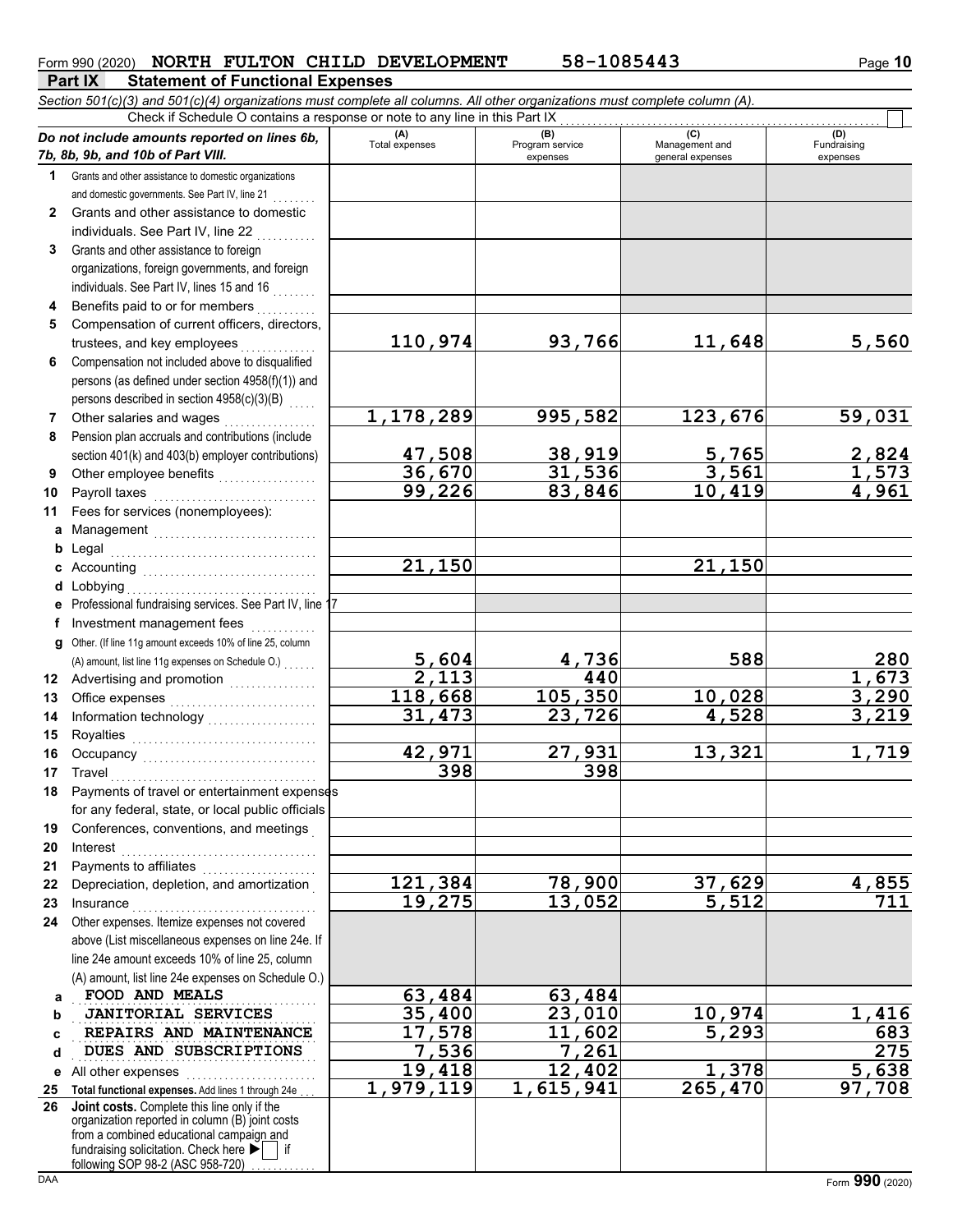|               |                      |  | Form 990 (2020) NORTH FULTON CHILD DEVELOPMENT | 58-1085443 | Page 11 |
|---------------|----------------------|--|------------------------------------------------|------------|---------|
| <b>Part X</b> | <b>Balance Sheet</b> |  |                                                |            |         |

|                   |    | Check if Schedule O contains a response or note to any line in this Part X   |                 |                                       |                           |                 |                      |
|-------------------|----|------------------------------------------------------------------------------|-----------------|---------------------------------------|---------------------------|-----------------|----------------------|
|                   |    |                                                                              |                 |                                       | (A)<br>Beginning of year  |                 | (B)<br>End of year   |
|                   | 1  | Cash-non-interest-bearing                                                    |                 |                                       | 660, 967                  | 1               | 807,713              |
|                   | 2  |                                                                              |                 |                                       |                           | $\mathbf{2}$    |                      |
|                   | 3  |                                                                              |                 |                                       |                           | 3               |                      |
|                   | 4  | Accounts receivable, net                                                     |                 |                                       | 51,725                    | 4               | 47,697               |
|                   | 5  | Loans and other receivables from any current or former officer, director,    |                 |                                       |                           |                 |                      |
|                   |    | trustee, key employee, creator or founder, substantial contributor, or 35%   |                 |                                       |                           |                 |                      |
|                   |    | controlled entity or family member of any of these persons                   |                 |                                       |                           | 5               |                      |
|                   | 6  | Loans and other receivables from other disqualified persons (as defined      |                 |                                       |                           |                 |                      |
|                   |    | under section 4958(f)(1)), and persons described in section 4958(c)(3)(B)    |                 |                                       |                           | 6               |                      |
| Assets            | 7  | Notes and loans receivable, net                                              |                 |                                       |                           | $\overline{7}$  |                      |
|                   | 8  | Inventories for sale or use                                                  |                 |                                       |                           | 8               |                      |
|                   | 9  | Prepaid expenses and deferred charges                                        |                 |                                       | $\overline{24}$ , 121     | 9               | 19,622               |
|                   |    | 10a Land, buildings, and equipment: cost or other                            |                 |                                       |                           |                 |                      |
|                   |    |                                                                              |                 | $\frac{4,230,095}{2,242,433}$         |                           |                 |                      |
|                   |    | <b>b</b> Less: accumulated depreciation                                      | 10 <sub>b</sub> |                                       | 1,996,753                 | 10 <sub>c</sub> | 1,987,662            |
|                   | 11 | Investments-publicly traded securities                                       |                 |                                       | 171,969                   | 11              | 218,622              |
|                   | 12 |                                                                              |                 |                                       | 43,246                    | 12              | 24,314               |
|                   | 13 |                                                                              |                 |                                       |                           | 13              |                      |
|                   | 14 | Intangible assets                                                            |                 |                                       |                           | 14              |                      |
|                   | 15 | Other assets. See Part IV, line 11                                           |                 |                                       |                           | 15              |                      |
|                   | 16 | Total assets. Add lines 1 through 15 (must equal line 33)                    |                 |                                       | 2,948,781                 | 16              | 3,105,630            |
|                   | 17 |                                                                              |                 |                                       | 66,091                    | 17              | 73,243               |
|                   | 18 | Grants payable                                                               |                 |                                       |                           | 18              |                      |
|                   | 19 | Deferred revenue                                                             | 230,388         | 19                                    | 42,163                    |                 |                      |
|                   | 20 | Tax-exempt bond liabilities                                                  |                 |                                       |                           | 20              |                      |
|                   | 21 | Escrow or custodial account liability. Complete Part IV of Schedule D        |                 |                                       |                           | 21              |                      |
|                   | 22 | Loans and other payables to any current or former officer, director,         |                 |                                       |                           |                 |                      |
| Liabilities       |    | trustee, key employee, creator or founder, substantial contributor, or 35%   |                 |                                       |                           |                 |                      |
|                   |    | controlled entity or family member of any of these persons                   |                 | <u> 1986 - Johann Stoff, martin a</u> |                           | 22              |                      |
|                   | 23 |                                                                              |                 |                                       |                           | 23              |                      |
|                   | 24 | Unsecured notes and loans payable to unrelated third parties                 |                 | .                                     | $\overline{289,900}$      | 24              | 289,900              |
|                   | 25 | Other liabilities (including federal income tax, payables to related third   |                 |                                       |                           |                 |                      |
|                   |    | parties, and other liabilities not included on lines 17-24). Complete Part X |                 |                                       |                           |                 |                      |
|                   |    | of Schedule D                                                                |                 |                                       |                           | 25              |                      |
|                   |    | 26 Total liabilities. Add lines 17 through 25                                |                 |                                       | 586,379                   | 26              | 405,306              |
|                   |    | Organizations that follow FASB ASC 958, check here X                         |                 |                                       |                           |                 |                      |
| <b>Balances</b>   |    | and complete lines 27, 28, 32, and 33.                                       |                 |                                       |                           |                 |                      |
|                   | 27 | Net assets without donor restrictions                                        |                 |                                       | 2,086,927                 | 27              | 2,432,925<br>267,399 |
|                   | 28 | Net assets with donor restrictions                                           |                 |                                       | 275,475                   | 28              |                      |
| or Fund           |    | Organizations that do not follow FASB ASC 958, check here                    |                 |                                       |                           |                 |                      |
|                   |    | and complete lines 29 through 33.                                            |                 |                                       |                           |                 |                      |
|                   | 29 | Capital stock or trust principal, or current funds                           |                 |                                       |                           | 29              |                      |
|                   | 30 | Paid-in or capital surplus, or land, building, or equipment fund             |                 |                                       |                           | 30              |                      |
|                   | 31 | Retained earnings, endowment, accumulated income, or other funds             |                 |                                       |                           | 31              |                      |
| <b>Net Assets</b> | 32 | Total net assets or fund balances                                            |                 |                                       | $\overline{2}$ , 362, 402 | 32              | 2,700,324            |
|                   | 33 |                                                                              |                 |                                       | 2,948,781                 | 33              | 3,105,630            |

Form **990** (2020)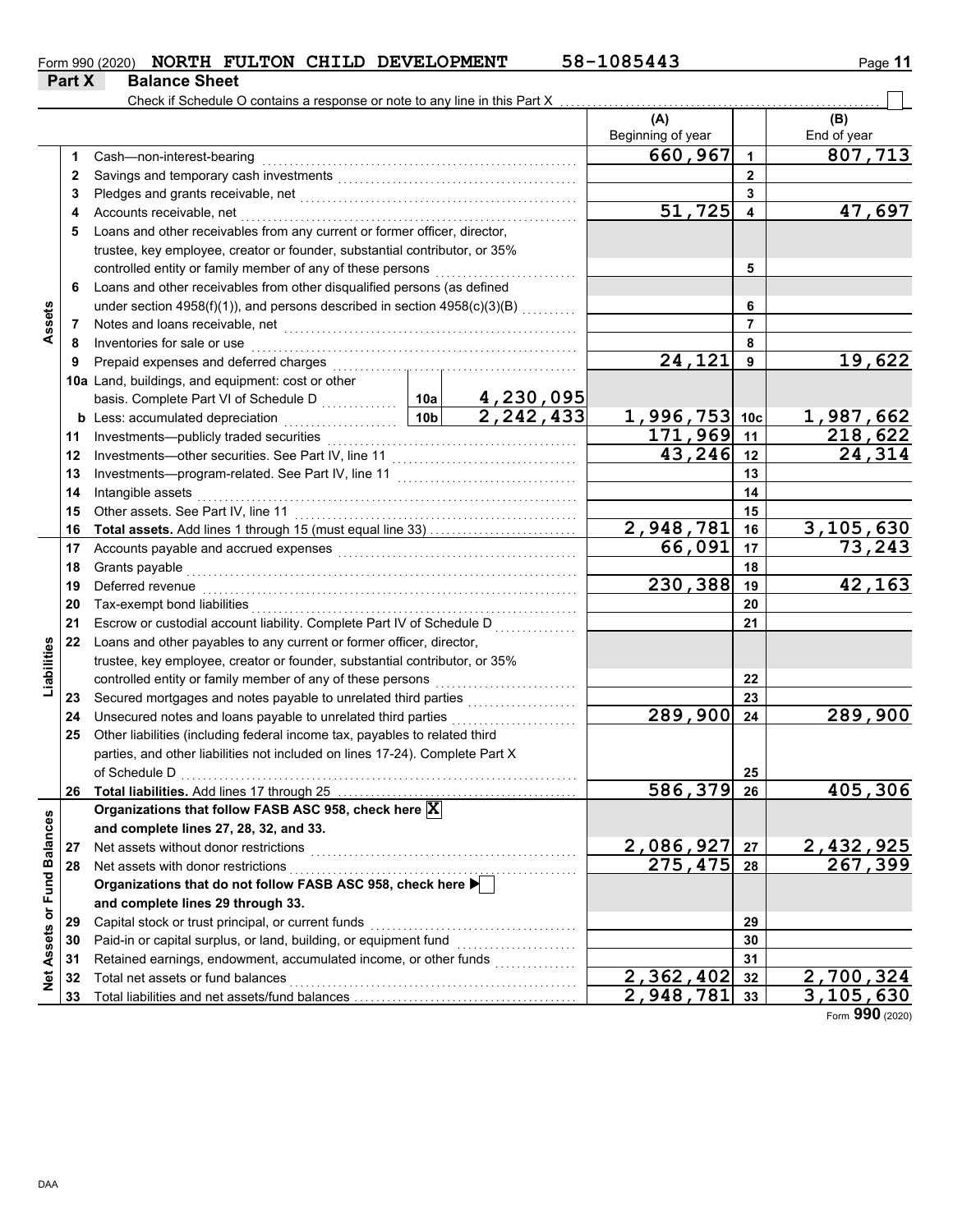|    | 58-1085443<br>Form 990 (2020) NORTH FULTON CHILD DEVELOPMENT                                                                                                                                                                   |                         |                |             | Page 12   |
|----|--------------------------------------------------------------------------------------------------------------------------------------------------------------------------------------------------------------------------------|-------------------------|----------------|-------------|-----------|
|    | <b>Reconciliation of Net Assets</b><br>Part XI                                                                                                                                                                                 |                         |                |             |           |
|    |                                                                                                                                                                                                                                |                         |                |             |           |
| 1  |                                                                                                                                                                                                                                | $\blacktriangleleft$    |                |             | 2,290,178 |
| 2  |                                                                                                                                                                                                                                | $\overline{2}$          |                |             | 1,979,119 |
| 3  |                                                                                                                                                                                                                                | $\overline{\mathbf{3}}$ |                |             | 311,059   |
| 4  | Net assets or fund balances at beginning of year (must equal Part X, line 32, column (A)) [[[[[[[[[[[[[[[[[[[                                                                                                                  | $\overline{\mathbf{4}}$ |                |             | 2,362,402 |
| 5  | Net unrealized gains (losses) on investments [11] with the content of the content of the content of the content of the content of the content of the content of the content of the content of the content of the content of th | 5                       |                |             | 26,863    |
| 6  | Donated services and use of facilities <b>constructs</b> and the service of the service of the services and use of facilities                                                                                                  | 6                       |                |             |           |
| 7  | Investment expenses                                                                                                                                                                                                            | $\overline{7}$          |                |             |           |
| 8  | Prior period adjustments                                                                                                                                                                                                       | 8                       |                |             |           |
| 9  | Other changes in net assets or fund balances (explain on Schedule O)                                                                                                                                                           | 9                       |                |             |           |
| 10 | Net assets or fund balances at end of year. Combine lines 3 through 9 (must equal Part X, line                                                                                                                                 |                         |                |             |           |
|    | 32, column (B))                                                                                                                                                                                                                | 10                      |                |             | 2,700,324 |
|    | <b>Financial Statements and Reporting</b><br><b>Part XII</b>                                                                                                                                                                   |                         |                |             |           |
|    |                                                                                                                                                                                                                                |                         |                |             |           |
|    |                                                                                                                                                                                                                                |                         |                | Yes         | No        |
| 1  | $\mathbf{X}$ Accrual<br>Accounting method used to prepare the Form 990:  <br>Cash<br>Other                                                                                                                                     |                         |                |             |           |
|    | If the organization changed its method of accounting from a prior year or checked "Other," explain in                                                                                                                          |                         |                |             |           |
|    | Schedule O.                                                                                                                                                                                                                    |                         |                |             |           |
|    | 2a Were the organization's financial statements compiled or reviewed by an independent accountant?                                                                                                                             |                         | 2a             |             | x         |
|    | If "Yes," check a box below to indicate whether the financial statements for the year were compiled or                                                                                                                         |                         |                |             |           |
|    | reviewed on a separate basis, consolidated basis, or both:                                                                                                                                                                     |                         |                |             |           |
|    | <b>Consolidated basis</b><br>Both consolidated and separate basis<br>Separate basis<br>$\Box$                                                                                                                                  |                         |                |             |           |
|    | <b>b</b> Were the organization's financial statements audited by an independent accountant?                                                                                                                                    |                         | 2b             | X           |           |
|    | If "Yes," check a box below to indicate whether the financial statements for the year were audited on a                                                                                                                        |                         |                |             |           |
|    | separate basis, consolidated basis, or both:                                                                                                                                                                                   |                         |                |             |           |
|    | $ \mathbf{X} $ Separate basis<br><b>Consolidated basis</b><br>  Both consolidated and separate basis                                                                                                                           |                         |                |             |           |
|    | c If "Yes" to line 2a or 2b, does the organization have a committee that assumes responsibility for oversight of                                                                                                               |                         |                |             |           |
|    | the audit, review, or compilation of its financial statements and selection of an independent accountant?                                                                                                                      |                         | 2c             | $\mathbf x$ |           |
|    | If the organization changed either its oversight process or selection process during the tax year, explain on                                                                                                                  |                         |                |             |           |
|    | Schedule O.                                                                                                                                                                                                                    |                         |                |             |           |
|    | 3a As a result of a federal award, was the organization required to undergo an audit or audits as set forth in the                                                                                                             |                         |                |             |           |
|    | Single Audit Act and OMB Circular A-133?                                                                                                                                                                                       |                         | За             |             | X         |
|    | <b>b</b> If "Yes," did the organization undergo the required audit or audits? If the organization did not undergo the                                                                                                          |                         |                |             |           |
|    | required audit or audits, explain why on Schedule O and describe any steps taken to undergo such audits                                                                                                                        |                         | 3 <sub>b</sub> |             |           |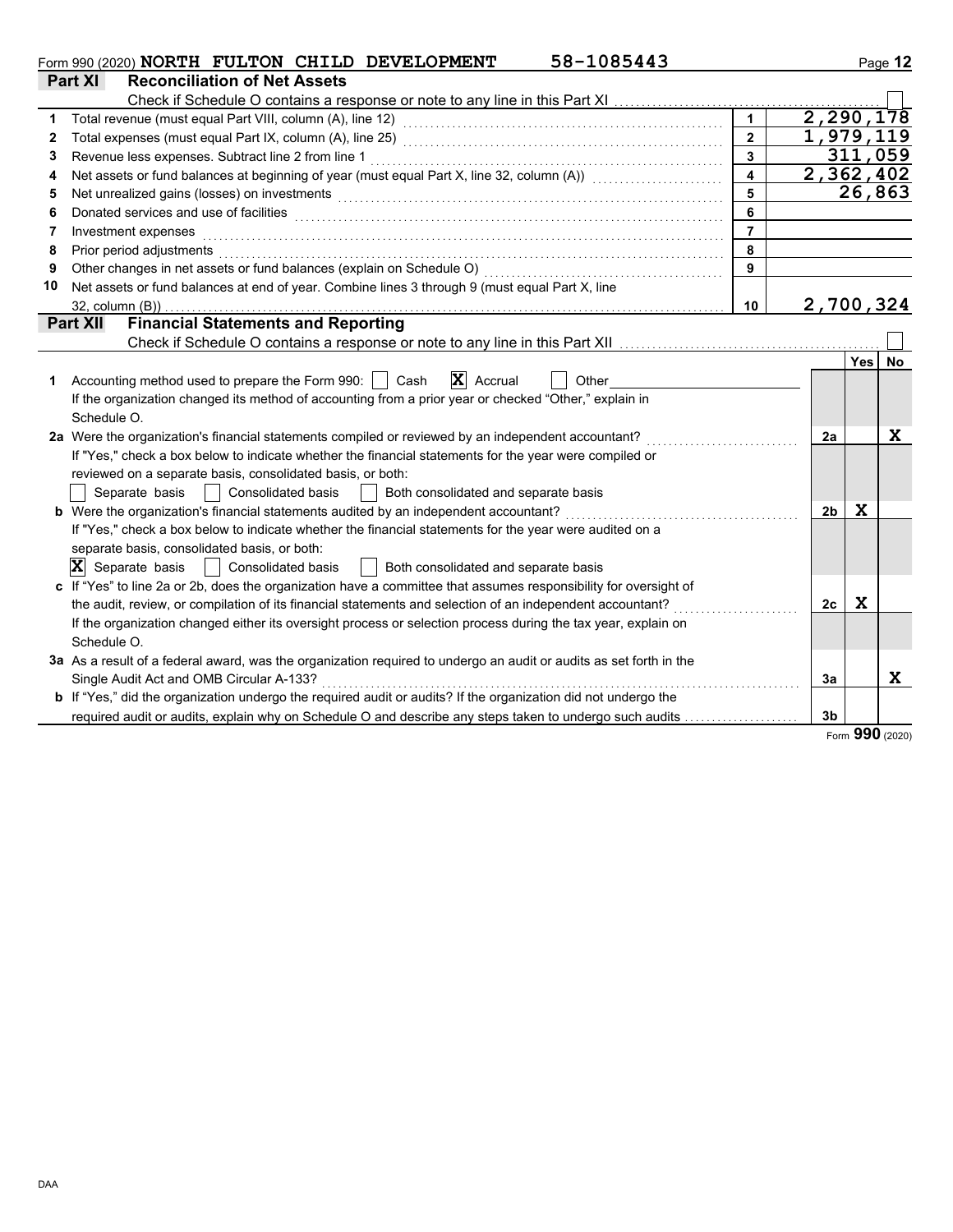| Form 990 (2020) NORTH FULTON CHILD DEVELOPMENT                                                     |                                                                |                                   |                      |          |              |                                                                                                 |        | 58-1085443                                                                                                                                                                                                                                             |                                                                    | Page 8                                                          |
|----------------------------------------------------------------------------------------------------|----------------------------------------------------------------|-----------------------------------|----------------------|----------|--------------|-------------------------------------------------------------------------------------------------|--------|--------------------------------------------------------------------------------------------------------------------------------------------------------------------------------------------------------------------------------------------------------|--------------------------------------------------------------------|-----------------------------------------------------------------|
| <b>Part VII</b>                                                                                    |                                                                |                                   |                      |          |              |                                                                                                 |        | Section A. Officers, Directors, Trustees, Key Employees, and Highest Compensated Employees (continued)                                                                                                                                                 |                                                                    |                                                                 |
| (A)<br>Name and title                                                                              | (B)<br>Average<br>hours<br>per week<br>(list any               |                                   |                      | Position | (C)          | (do not check more than one<br>box, unless person is both an<br>officer and a director/trustee) |        | (D)<br>Reportable<br>compensation<br>from the<br>organization                                                                                                                                                                                          | (E)<br>Reportable<br>compensation<br>from related<br>organizations | (F)<br>Estimated amount<br>of other<br>compensation<br>from the |
|                                                                                                    | hours for<br>related<br>organizations<br>below<br>dotted line) | Individual trustee<br>or director | institutional truste | Officer  | Key employee | Highest compensate<br>employee                                                                  | Former | (W-2/1099-MISC)                                                                                                                                                                                                                                        | (W-2/1099-MISC)                                                    | organization and<br>related organizations                       |
| CRISTIAN ORIHUELA<br>(20)<br><b>DIRECTOR</b>                                                       | 1.00<br>0.00                                                   |                                   |                      |          |              |                                                                                                 |        | 0                                                                                                                                                                                                                                                      | 0                                                                  | $\mathbf 0$                                                     |
| ERIN MITCHELL<br>(21)                                                                              | <b>RICHESON</b><br>1.00                                        | X                                 |                      |          |              |                                                                                                 |        |                                                                                                                                                                                                                                                        |                                                                    |                                                                 |
| <b>DIRECTOR</b><br>DEB ZELNIO<br>(22)                                                              | 0.00                                                           | $\mathbf X$                       |                      |          |              |                                                                                                 |        | 0                                                                                                                                                                                                                                                      | 0                                                                  | $\mathbf 0$                                                     |
| <b>DIRECTOR</b>                                                                                    | 1.00<br>0.00                                                   | $\mathbf x$                       |                      |          |              |                                                                                                 |        | 0                                                                                                                                                                                                                                                      | 0                                                                  | $\mathbf 0$                                                     |
| FELTON ANDERSON<br>(23)                                                                            | 1.00                                                           |                                   |                      |          |              |                                                                                                 |        |                                                                                                                                                                                                                                                        |                                                                    |                                                                 |
| <b>DIRECTOR</b><br>TIM WYNKOOP<br>(24)                                                             | 0.00<br>1.00                                                   | $\mathbf x$                       |                      |          |              |                                                                                                 |        | 0                                                                                                                                                                                                                                                      | 0                                                                  | $\mathbf 0$                                                     |
| <b>DIRECTOR</b><br>CLAUDIA WOOD<br>(25)                                                            | 0.00                                                           | $\mathbf x$                       |                      |          |              |                                                                                                 |        | 0                                                                                                                                                                                                                                                      | 0                                                                  | $\mathbf 0$                                                     |
| <b>DIRECTOR</b>                                                                                    | 1.00<br>0.00                                                   | $\mathbf X$                       |                      |          |              |                                                                                                 |        | 0                                                                                                                                                                                                                                                      | 0                                                                  | $\mathbf 0$                                                     |
| <b>MARIE EDLER</b><br>(26)<br><b>DIRECTOR</b>                                                      | 1.00<br>0.00                                                   |                                   |                      |          |              |                                                                                                 |        | 0                                                                                                                                                                                                                                                      | 0                                                                  | $\mathbf 0$                                                     |
| <b>CALVIN ASBURY</b><br>(27)                                                                       | 1.00                                                           | $\mathbf X$                       |                      |          |              |                                                                                                 |        |                                                                                                                                                                                                                                                        |                                                                    |                                                                 |
| <b>DIRECTOR</b><br>1b Subtotal                                                                     | 0.00                                                           | $\mathbf x$                       |                      |          |              |                                                                                                 |        | 0                                                                                                                                                                                                                                                      | 0                                                                  | $\mathbf 0$                                                     |
| c Total from continuation sheets to Part VII, Section A                                            |                                                                |                                   |                      |          |              |                                                                                                 |        |                                                                                                                                                                                                                                                        |                                                                    |                                                                 |
| $\mathbf{2}$<br>reportable compensation from the organization ▶                                    |                                                                |                                   |                      |          |              |                                                                                                 |        | Total number of individuals (including but not limited to those listed above) who received more than \$100,000 of                                                                                                                                      |                                                                    | N <sub>o</sub><br>Yes                                           |
| 3<br>employee on line 1a? If "Yes," complete Schedule J for such individual                        |                                                                |                                   |                      |          |              |                                                                                                 |        | Did the organization list any former officer, director, trustee, key employee, or highest compensated                                                                                                                                                  |                                                                    | 3                                                               |
| 4<br>individual                                                                                    |                                                                |                                   |                      |          |              |                                                                                                 |        | For any individual listed on line 1a, is the sum of reportable compensation and other compensation from the<br>organization and related organizations greater than \$150,000? If "Yes," complete Schedule J for such                                   |                                                                    | 4                                                               |
| 5<br>for services rendered to the organization? If "Yes," complete Schedule J for such person      |                                                                |                                   |                      |          |              |                                                                                                 |        | Did any person listed on line 1a receive or accrue compensation from any unrelated organization or individual                                                                                                                                          |                                                                    | 5                                                               |
| <b>Section B. Independent Contractors</b><br>1                                                     |                                                                |                                   |                      |          |              |                                                                                                 |        | Complete this table for your five highest compensated independent contractors that received more than \$100,000 of<br>compensation from the organization. Report compensation for the calendar year ending with or within the organization's tax year. |                                                                    |                                                                 |
|                                                                                                    | (A)<br>Name and business address                               |                                   |                      |          |              |                                                                                                 |        |                                                                                                                                                                                                                                                        | (B)<br>Description of services                                     | (C)<br>Compensation                                             |
|                                                                                                    |                                                                |                                   |                      |          |              |                                                                                                 |        |                                                                                                                                                                                                                                                        |                                                                    |                                                                 |
|                                                                                                    |                                                                |                                   |                      |          |              |                                                                                                 |        |                                                                                                                                                                                                                                                        |                                                                    |                                                                 |
|                                                                                                    |                                                                |                                   |                      |          |              |                                                                                                 |        |                                                                                                                                                                                                                                                        |                                                                    |                                                                 |
|                                                                                                    |                                                                |                                   |                      |          |              |                                                                                                 |        |                                                                                                                                                                                                                                                        |                                                                    |                                                                 |
| Total number of independent contractors (including but not limited to those listed above) who<br>2 |                                                                |                                   |                      |          |              |                                                                                                 |        |                                                                                                                                                                                                                                                        |                                                                    |                                                                 |

| received more than \$100,000 of compensation from the organization $\blacktriangleright$ |
|------------------------------------------------------------------------------------------|
|------------------------------------------------------------------------------------------|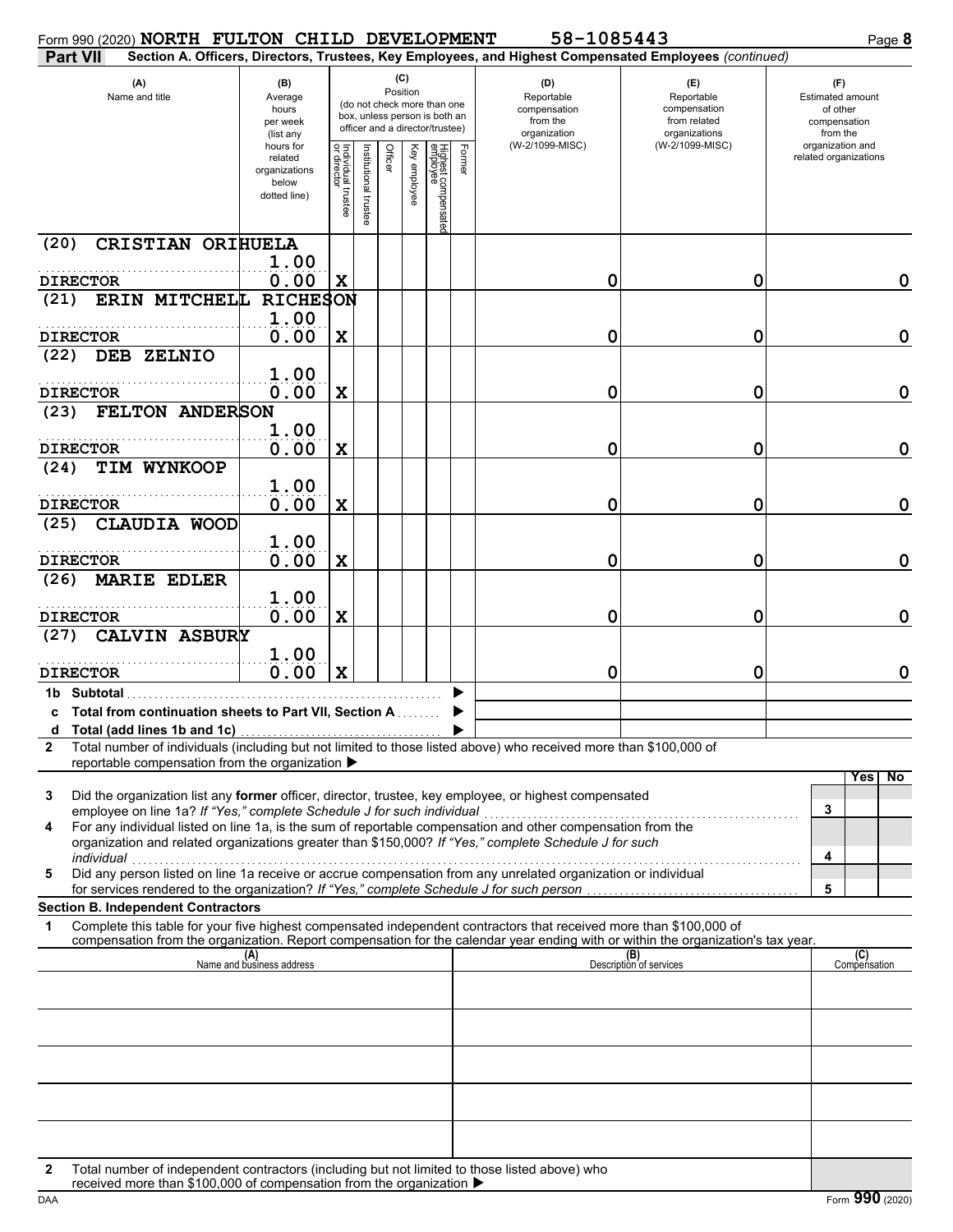| <b>Public Charity Status and Public Support</b><br><b>SCHEDULE A</b><br>OMB No. 1545-0047<br>(Form 990 or 990-EZ)<br>Complete if the organization is a section 501(c)(3) organization or a section 4947(a)(1) nonexempt charitable trust. |                                                                                                  |                                                                                                                                                                                                                                                                 |     |                                                      |                                        |                                       |                                      |  |  |  |  |
|-------------------------------------------------------------------------------------------------------------------------------------------------------------------------------------------------------------------------------------------|--------------------------------------------------------------------------------------------------|-----------------------------------------------------------------------------------------------------------------------------------------------------------------------------------------------------------------------------------------------------------------|-----|------------------------------------------------------|----------------------------------------|---------------------------------------|--------------------------------------|--|--|--|--|
| Attach to Form 990 or Form 990-EZ.<br>Department of the Treasury<br><b>Open to Public</b>                                                                                                                                                 |                                                                                                  |                                                                                                                                                                                                                                                                 |     |                                                      |                                        |                                       |                                      |  |  |  |  |
| Internal Revenue Service                                                                                                                                                                                                                  |                                                                                                  | Inspection                                                                                                                                                                                                                                                      |     |                                                      |                                        |                                       |                                      |  |  |  |  |
| Name of the organization                                                                                                                                                                                                                  |                                                                                                  | Go to www.irs.gov/Form990 for instructions and the latest information.<br>NORTH FULTON CHILD DEVELOPMENT                                                                                                                                                        |     |                                                      |                                        | <b>Employer identification number</b> |                                      |  |  |  |  |
|                                                                                                                                                                                                                                           | ASSOCIATION, INC.                                                                                |                                                                                                                                                                                                                                                                 |     |                                                      |                                        | 58-1085443                            |                                      |  |  |  |  |
| Part I                                                                                                                                                                                                                                    | Reason for Public Charity Status. (All organizations must complete this part.) See instructions. |                                                                                                                                                                                                                                                                 |     |                                                      |                                        |                                       |                                      |  |  |  |  |
|                                                                                                                                                                                                                                           |                                                                                                  | The organization is not a private foundation because it is: (For lines 1 through 12, check only one box.)                                                                                                                                                       |     |                                                      |                                        |                                       |                                      |  |  |  |  |
| 1                                                                                                                                                                                                                                         |                                                                                                  | A church, convention of churches, or association of churches described in section 170(b)(1)(A)(i).                                                                                                                                                              |     |                                                      |                                        |                                       |                                      |  |  |  |  |
| 2                                                                                                                                                                                                                                         |                                                                                                  | A school described in section 170(b)(1)(A)(ii). (Attach Schedule E (Form 990 or 990-EZ).)                                                                                                                                                                       |     |                                                      |                                        |                                       |                                      |  |  |  |  |
| 3<br>4                                                                                                                                                                                                                                    |                                                                                                  | A hospital or a cooperative hospital service organization described in section 170(b)(1)(A)(iii).<br>A medical research organization operated in conjunction with a hospital described in section 170(b)(1)(A)(iii). Enter the hospital's name,                 |     |                                                      |                                        |                                       |                                      |  |  |  |  |
| city, and state:                                                                                                                                                                                                                          |                                                                                                  |                                                                                                                                                                                                                                                                 |     |                                                      |                                        |                                       |                                      |  |  |  |  |
| 5                                                                                                                                                                                                                                         |                                                                                                  | An organization operated for the benefit of a college or university owned or operated by a governmental unit described in                                                                                                                                       |     |                                                      |                                        |                                       |                                      |  |  |  |  |
|                                                                                                                                                                                                                                           | section 170(b)(1)(A)(iv). (Complete Part II.)                                                    |                                                                                                                                                                                                                                                                 |     |                                                      |                                        |                                       |                                      |  |  |  |  |
| 6                                                                                                                                                                                                                                         |                                                                                                  | A federal, state, or local government or governmental unit described in section 170(b)(1)(A)(v).                                                                                                                                                                |     |                                                      |                                        |                                       |                                      |  |  |  |  |
| X<br>7                                                                                                                                                                                                                                    | described in section 170(b)(1)(A)(vi). (Complete Part II.)                                       | An organization that normally receives a substantial part of its support from a governmental unit or from the general public                                                                                                                                    |     |                                                      |                                        |                                       |                                      |  |  |  |  |
| 8                                                                                                                                                                                                                                         |                                                                                                  | A community trust described in section 170(b)(1)(A)(vi). (Complete Part II.)                                                                                                                                                                                    |     |                                                      |                                        |                                       |                                      |  |  |  |  |
| 9                                                                                                                                                                                                                                         |                                                                                                  | An agricultural research organization described in section 170(b)(1)(A)(ix) operated in conjunction with a land-grant college                                                                                                                                   |     |                                                      |                                        |                                       |                                      |  |  |  |  |
| university:                                                                                                                                                                                                                               |                                                                                                  | or university or a non-land-grant college of agriculture (see instructions). Enter the name, city, and state of the college or                                                                                                                                  |     |                                                      |                                        |                                       |                                      |  |  |  |  |
| 10                                                                                                                                                                                                                                        |                                                                                                  | An organization that normally receives: (1) more than 33 1/3% of its support from contributions, membership fees, and gross<br>receipts from activities related to its exempt functions, subject to certain exceptions; and (2) no more than 331/3% of its      |     |                                                      |                                        |                                       |                                      |  |  |  |  |
|                                                                                                                                                                                                                                           |                                                                                                  | support from gross investment income and unrelated business taxable income (less section 511 tax) from businesses                                                                                                                                               |     |                                                      |                                        |                                       |                                      |  |  |  |  |
|                                                                                                                                                                                                                                           |                                                                                                  | acquired by the organization after June 30, 1975. See section 509(a)(2). (Complete Part III.)                                                                                                                                                                   |     |                                                      |                                        |                                       |                                      |  |  |  |  |
| 11                                                                                                                                                                                                                                        |                                                                                                  | An organization organized and operated exclusively to test for public safety. See section 509(a)(4).                                                                                                                                                            |     |                                                      |                                        |                                       |                                      |  |  |  |  |
| 12                                                                                                                                                                                                                                        |                                                                                                  | An organization organized and operated exclusively for the benefit of, to perform the functions of, or to carry out the purposes<br>of one or more publicly supported organizations described in section 509(a)(1) or section 509(a)(2). See section 509(a)(3). |     |                                                      |                                        |                                       |                                      |  |  |  |  |
|                                                                                                                                                                                                                                           |                                                                                                  | Check the box in lines 12a through 12d that describes the type of supporting organization and complete lines 12e, 12f, and 12g.                                                                                                                                 |     |                                                      |                                        |                                       |                                      |  |  |  |  |
| а                                                                                                                                                                                                                                         |                                                                                                  | Type I. A supporting organization operated, supervised, or controlled by its supported organization(s), typically by giving<br>the supported organization(s) the power to regularly appoint or elect a majority of the directors or trustees of the             |     |                                                      |                                        |                                       |                                      |  |  |  |  |
| b                                                                                                                                                                                                                                         |                                                                                                  | supporting organization. You must complete Part IV, Sections A and B.<br>Type II. A supporting organization supervised or controlled in connection with its supported organization(s), by having                                                                |     |                                                      |                                        |                                       |                                      |  |  |  |  |
|                                                                                                                                                                                                                                           |                                                                                                  | control or management of the supporting organization vested in the same persons that control or manage the supported                                                                                                                                            |     |                                                      |                                        |                                       |                                      |  |  |  |  |
|                                                                                                                                                                                                                                           |                                                                                                  | organization(s). You must complete Part IV, Sections A and C.                                                                                                                                                                                                   |     |                                                      |                                        |                                       |                                      |  |  |  |  |
| C                                                                                                                                                                                                                                         |                                                                                                  | Type III functionally integrated. A supporting organization operated in connection with, and functionally integrated with,<br>its supported organization(s) (see instructions). You must complete Part IV, Sections A, D, and E.                                |     |                                                      |                                        |                                       |                                      |  |  |  |  |
| d                                                                                                                                                                                                                                         |                                                                                                  | Type III non-functionally integrated. A supporting organization operated in connection with its supported organization(s)<br>that is not functionally integrated. The organization generally must satisfy a distribution requirement and an attentiveness       |     |                                                      |                                        |                                       |                                      |  |  |  |  |
| е                                                                                                                                                                                                                                         |                                                                                                  | requirement (see instructions). You must complete Part IV, Sections A and D, and Part V.<br>Check this box if the organization received a written determination from the IRS that it is a Type I, Type II, Type III                                             |     |                                                      |                                        |                                       |                                      |  |  |  |  |
|                                                                                                                                                                                                                                           |                                                                                                  | functionally integrated, or Type III non-functionally integrated supporting organization.                                                                                                                                                                       |     |                                                      |                                        |                                       |                                      |  |  |  |  |
| Ť.                                                                                                                                                                                                                                        | Enter the number of supported organizations                                                      |                                                                                                                                                                                                                                                                 |     |                                                      |                                        |                                       |                                      |  |  |  |  |
| g                                                                                                                                                                                                                                         |                                                                                                  | Provide the following information about the supported organization(s).                                                                                                                                                                                          |     |                                                      |                                        |                                       |                                      |  |  |  |  |
| (i) Name of supported<br>organization                                                                                                                                                                                                     | (ii) EIN                                                                                         | (iii) Type of organization<br>(described on lines 1-10                                                                                                                                                                                                          |     | (iv) Is the organization<br>listed in your governing | (v) Amount of monetary<br>support (see |                                       | (vi) Amount of<br>other support (see |  |  |  |  |
|                                                                                                                                                                                                                                           |                                                                                                  | above (see instructions))                                                                                                                                                                                                                                       |     | document?                                            | instructions)                          |                                       | instructions)                        |  |  |  |  |
|                                                                                                                                                                                                                                           |                                                                                                  |                                                                                                                                                                                                                                                                 | Yes | No                                                   |                                        |                                       |                                      |  |  |  |  |
| (A)                                                                                                                                                                                                                                       |                                                                                                  |                                                                                                                                                                                                                                                                 |     |                                                      |                                        |                                       |                                      |  |  |  |  |
| (B)                                                                                                                                                                                                                                       |                                                                                                  |                                                                                                                                                                                                                                                                 |     |                                                      |                                        |                                       |                                      |  |  |  |  |
| (C)                                                                                                                                                                                                                                       |                                                                                                  |                                                                                                                                                                                                                                                                 |     |                                                      |                                        |                                       |                                      |  |  |  |  |
|                                                                                                                                                                                                                                           |                                                                                                  |                                                                                                                                                                                                                                                                 |     |                                                      |                                        |                                       |                                      |  |  |  |  |
| (D)                                                                                                                                                                                                                                       |                                                                                                  |                                                                                                                                                                                                                                                                 |     |                                                      |                                        |                                       |                                      |  |  |  |  |
| (E)                                                                                                                                                                                                                                       |                                                                                                  |                                                                                                                                                                                                                                                                 |     |                                                      |                                        |                                       |                                      |  |  |  |  |
| Total                                                                                                                                                                                                                                     |                                                                                                  |                                                                                                                                                                                                                                                                 |     |                                                      |                                        |                                       |                                      |  |  |  |  |

**For Paperwork Reduction Act Notice, see the Instructions for Form 990 or 990-EZ.**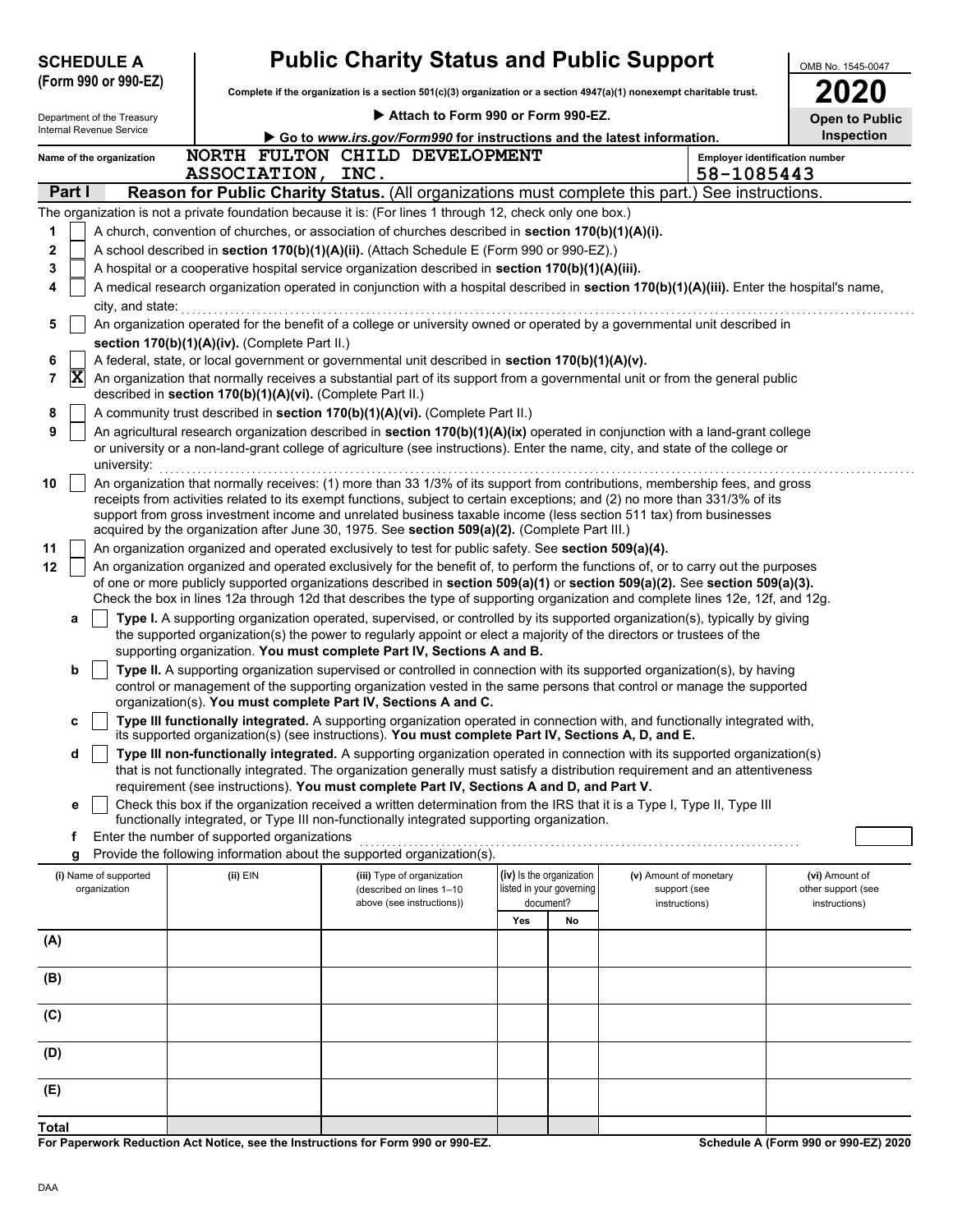| Schedule A (Form 990 or 990-EZ) 2020 |  | NORTH FULTON CHILD DEVELOPMENT | 58-1085443 | Page 2 |
|--------------------------------------|--|--------------------------------|------------|--------|
|                                      |  |                                |            |        |

**Part II Support Schedule for Organizations Described in Sections 170(b)(1)(A)(iv) and 170(b)(1)(A)(vi)**

(Complete only if you checked the box on line 5, 7, or 8 of Part I or if the organization failed to qualify under Part III. If the organization fails to qualify under the tests listed below, please complete Part III.)

|              | <b>Section A. Public Support</b>                                                                                                                                                                                                                                                                         |           |           |            |            |                                      |                              |
|--------------|----------------------------------------------------------------------------------------------------------------------------------------------------------------------------------------------------------------------------------------------------------------------------------------------------------|-----------|-----------|------------|------------|--------------------------------------|------------------------------|
|              | Calendar year (or fiscal year beginning in)<br>▶                                                                                                                                                                                                                                                         | (a) 2016  | (b) 2017  | $(c)$ 2018 | $(d)$ 2019 | (e) 2020                             | (f) Total                    |
| 1            | Gifts, grants, contributions, and<br>membership fees received. (Do not<br>include any "unusual grants.")                                                                                                                                                                                                 | 1,371,215 | 1,526,648 | 1,844,523  | 1,645,222  | 2,093,699                            | 8,481,307                    |
| $\mathbf{2}$ | Tax revenues levied for the<br>organization's benefit and either paid<br>to or expended on its behalf                                                                                                                                                                                                    |           |           |            |            |                                      |                              |
| 3            | The value of services or facilities<br>furnished by a governmental unit to the<br>organization without charge                                                                                                                                                                                            |           |           |            |            |                                      |                              |
| 4            | Total. Add lines 1 through 3                                                                                                                                                                                                                                                                             | 1,371,215 | 1,526,648 | 1,844,523  | 1,645,222  | 2,093,699                            | 8,481,307                    |
| 5            | The portion of total contributions by<br>each person (other than a<br>governmental unit or publicly<br>supported organization) included on<br>line 1 that exceeds 2% of the amount<br>shown on line 11, column (f)                                                                                       |           |           |            |            |                                      | 489,632                      |
| 6            | Public support. Subtract line 5 from line 4                                                                                                                                                                                                                                                              |           |           |            |            |                                      | 7,991,675                    |
|              | <b>Section B. Total Support</b>                                                                                                                                                                                                                                                                          |           |           |            |            |                                      |                              |
|              | Calendar year (or fiscal year beginning in)<br>▶                                                                                                                                                                                                                                                         | (a) 2016  | (b) 2017  | $(c)$ 2018 | $(d)$ 2019 | (e) 2020                             | (f) Total                    |
| 7            | Amounts from line 4                                                                                                                                                                                                                                                                                      | 1,371,215 | 1,526,648 | 1,844,523  | 1,645,222  | 2,093,699                            | 8,481,307                    |
| 8            | Gross income from interest, dividends,<br>payments received on securities loans,<br>rents, royalties, and income from<br>similar sources                                                                                                                                                                 | 5,372     | 1,331     | 4,206      | 1,387      | 2,808                                | 15,104                       |
| 9            | Net income from unrelated business<br>activities, whether or not the business<br>is regularly carried on                                                                                                                                                                                                 |           |           |            |            |                                      |                              |
| 10           | Other income. Do not include gain or<br>loss from the sale of capital assets<br>(Explain in Part VI.)                                                                                                                                                                                                    | 70,389    | 192,187   | 229,478    |            | 203                                  | 492,257                      |
| 11           | Total support. Add lines 7 through 10                                                                                                                                                                                                                                                                    |           |           |            |            |                                      | 8,988,668                    |
| 12           | Gross receipts from related activities, etc. (see instructions)                                                                                                                                                                                                                                          |           |           |            |            | 12                                   | 1,421,220                    |
| 13           | First 5 years. If the Form 990 is for the organization's first, second, third, fourth, or fifth tax year as a section 501(c)(3)                                                                                                                                                                          |           |           |            |            |                                      |                              |
|              | organization, check this box and stop here                                                                                                                                                                                                                                                               |           |           |            |            |                                      |                              |
|              | <b>Section C. Computation of Public Support Percentage</b>                                                                                                                                                                                                                                               |           |           |            |            |                                      |                              |
| 14           |                                                                                                                                                                                                                                                                                                          |           |           |            |            | 14                                   | 88.91%                       |
| 15           | Public support percentage from 2019 Schedule A, Part II, line 14<br>1. Fublic support percentage from 2019 Scriedule A, Part II, line 14 <b>Conserved Conserved Conserved Conserved Conserved Conserved Conserved Conserved Conserved Conserved Conserved Conserved Conserved Conserved Conserved Co</b> |           |           |            |            | 15                                   | 88.28%                       |
|              |                                                                                                                                                                                                                                                                                                          |           |           |            |            |                                      |                              |
|              | box and stop here. The organization qualifies as a publicly supported organization                                                                                                                                                                                                                       |           |           |            |            |                                      | $\overline{\mathbf{x}}$<br>▶ |
| b            | 33 1/3% support test-2019. If the organization did not check a box on line 13 or 16a, and line 15 is 33 1/3% or more, check<br>this box and stop here. The organization qualifies as a publicly supported organization                                                                                   |           |           |            |            |                                      |                              |
|              | 17a 10%-facts-and-circumstances test-2020. If the organization did not check a box on line 13, 16a, or 16b, and line 14 is                                                                                                                                                                               |           |           |            |            |                                      |                              |
|              | 10% or more, and if the organization meets the "facts-and-circumstances" test, check this box and stop here. Explain in                                                                                                                                                                                  |           |           |            |            |                                      |                              |
|              | Part VI how the organization meets the "facts-and-circumstances" test. The organization qualifies as a publicly supported<br>organization                                                                                                                                                                |           |           |            |            |                                      |                              |
| b            | 10%-facts-and-circumstances test-2019. If the organization did not check a box on line 13, 16a, 16b, or 17a, and line                                                                                                                                                                                    |           |           |            |            |                                      |                              |
|              | 15 is 10% or more, and if the organization meets the "facts-and-circumstances" test, check this box and stop here. Explain                                                                                                                                                                               |           |           |            |            |                                      |                              |
|              | in Part VI how the organization meets the "facts-and-circumstances" test. The organization qualifies as a publicly supported                                                                                                                                                                             |           |           |            |            |                                      |                              |
|              | organization                                                                                                                                                                                                                                                                                             |           |           |            |            |                                      |                              |
| 18           | Private foundation. If the organization did not check a box on line 13, 16a, 16b, 17a, or 17b, check this box and see<br>instructions                                                                                                                                                                    |           |           |            |            |                                      |                              |
|              |                                                                                                                                                                                                                                                                                                          |           |           |            |            | Schedule A (Form 990 or 990-EZ) 2020 |                              |
|              |                                                                                                                                                                                                                                                                                                          |           |           |            |            |                                      |                              |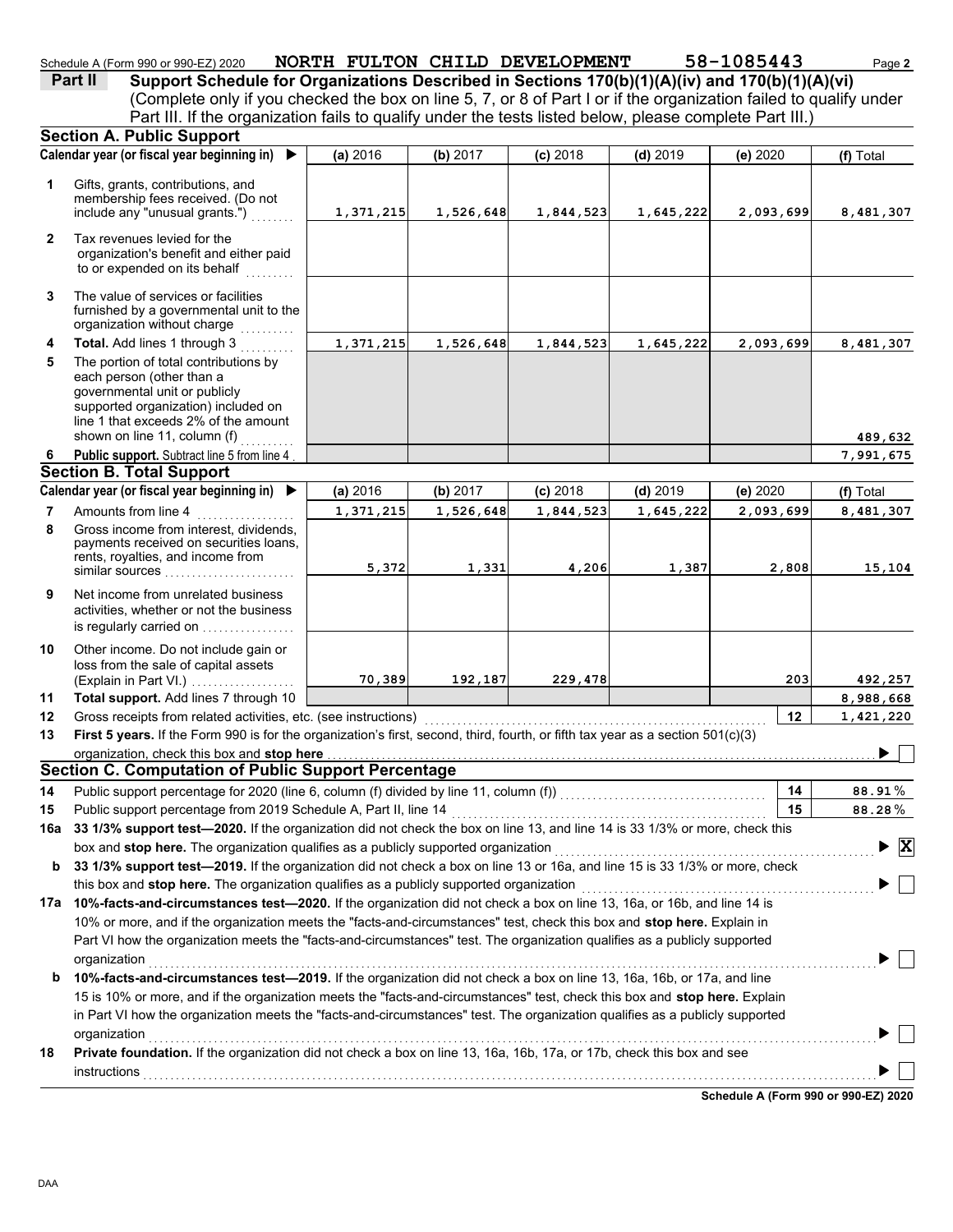### Schedule A (Form 990 or 990-EZ) 2020 **NORTH FULTON CHILD DEVELOPMENT** 58-1085443 Page 3

**Part III** Support Schedule for Organizations Described in Section 509(a)(2) (Complete only if you checked the box on line 10 of Part I or if the organization failed to qualify under Part II. If the organization fails to qualify under the tests listed below, please complete Part II.)

|     | <b>Section A. Public Support</b>                                                                                                                                                  |          |          |            |            |          |           |
|-----|-----------------------------------------------------------------------------------------------------------------------------------------------------------------------------------|----------|----------|------------|------------|----------|-----------|
|     | Calendar year (or fiscal year beginning in)                                                                                                                                       | (a) 2016 | (b) 2017 | $(c)$ 2018 | $(d)$ 2019 | (e) 2020 | (f) Total |
| 1   | Gifts, grants, contributions, and membership fees<br>received. (Do not include any "unusual grants.")                                                                             |          |          |            |            |          |           |
| 2   | Gross receipts from admissions, merchandise<br>sold or services performed, or facilities<br>furnished in any activity that is related to the<br>organization's tax-exempt purpose |          |          |            |            |          |           |
| 3   | Gross receipts from activities that are not an<br>unrelated trade or business under section 513                                                                                   |          |          |            |            |          |           |
| 4   | Tax revenues levied for the<br>organization's benefit and either paid<br>to or expended on its behalf                                                                             |          |          |            |            |          |           |
| 5   | The value of services or facilities<br>furnished by a governmental unit to the<br>organization without charge<br>.                                                                |          |          |            |            |          |           |
| 6   | Total. Add lines 1 through 5<br>a a a a a a a a .                                                                                                                                 |          |          |            |            |          |           |
| 7a  | Amounts included on lines 1, 2, and 3<br>received from disqualified persons                                                                                                       |          |          |            |            |          |           |
| b   | Amounts included on lines 2 and 3<br>received from other than disqualified<br>persons that exceed the greater of \$5,000<br>or 1% of the amount on line 13 for the year           |          |          |            |            |          |           |
| c   | Add lines 7a and 7b                                                                                                                                                               |          |          |            |            |          |           |
| 8   | Public support. (Subtract line 7c from                                                                                                                                            |          |          |            |            |          |           |
|     | line $6.$ )<br><b>Section B. Total Support</b>                                                                                                                                    |          |          |            |            |          |           |
|     | Calendar year (or fiscal year beginning in)                                                                                                                                       | (a) 2016 | (b) 2017 | $(c)$ 2018 | $(d)$ 2019 | (e) 2020 | (f) Total |
| 9   | Amounts from line 6                                                                                                                                                               |          |          |            |            |          |           |
|     | .                                                                                                                                                                                 |          |          |            |            |          |           |
| 10a | Gross income from interest, dividends,<br>payments received on securities loans, rents,<br>royalties, and income from similar sources                                             |          |          |            |            |          |           |
| b   | Unrelated business taxable income (less<br>section 511 taxes) from businesses<br>acquired after June 30, 1975                                                                     |          |          |            |            |          |           |
| c   | Add lines 10a and 10b                                                                                                                                                             |          |          |            |            |          |           |
| 11  | Net income from unrelated business<br>activities not included in line 10b, whether<br>or not the business is regularly carried on                                                 |          |          |            |            |          |           |
| 12  | Other income. Do not include gain or<br>loss from the sale of capital assets<br>(Explain in Part VI.)                                                                             |          |          |            |            |          |           |
| 13  | Total support. (Add lines 9, 10c, 11,<br>and 12.)                                                                                                                                 |          |          |            |            |          |           |
| 14  | First 5 years. If the Form 990 is for the organization's first, second, third, fourth, or fifth tax year as a section 501(c)(3)                                                   |          |          |            |            |          |           |
|     | organization, check this box and stop here                                                                                                                                        |          |          |            |            |          |           |
|     | <b>Section C. Computation of Public Support Percentage</b>                                                                                                                        |          |          |            |            |          |           |
| 15  | Public support percentage for 2020 (line 8, column (f), divided by line 13, column (f)) [[[[[[[[[[[[[[[[[[[[[                                                                     |          |          |            |            | 15       | %         |
| 16  |                                                                                                                                                                                   |          |          |            |            | 16       | $\%$      |
|     | Section D. Computation of Investment Income Percentage                                                                                                                            |          |          |            |            |          |           |
| 17  | Investment income percentage for 2020 (line 10c, column (f), divided by line 13, column (f)) [[[[[[[[[[[[[[[[                                                                     |          |          |            |            | 17       | %         |
|     | 18 Investment income percentage from 2019 Schedule A, Part III, line 17                                                                                                           |          |          |            |            | 18       | $\%$      |
|     | 19a 33 1/3% support tests-2020. If the organization did not check the box on line 14, and line 15 is more than 33 1/3%, and line                                                  |          |          |            |            |          |           |
|     | 17 is not more than 33 1/3%, check this box and stop here. The organization qualifies as a publicly supported organization.                                                       |          |          |            |            |          |           |
| b   | 33 1/3% support tests-2019. If the organization did not check a box on line 14 or line 19a, and line 16 is more than 33 1/3%, and                                                 |          |          |            |            |          |           |
|     | line 18 is not more than 33 1/3%, check this box and stop here. The organization qualifies as a publicly supported organization                                                   |          |          |            |            |          |           |
| 20  |                                                                                                                                                                                   |          |          |            |            |          |           |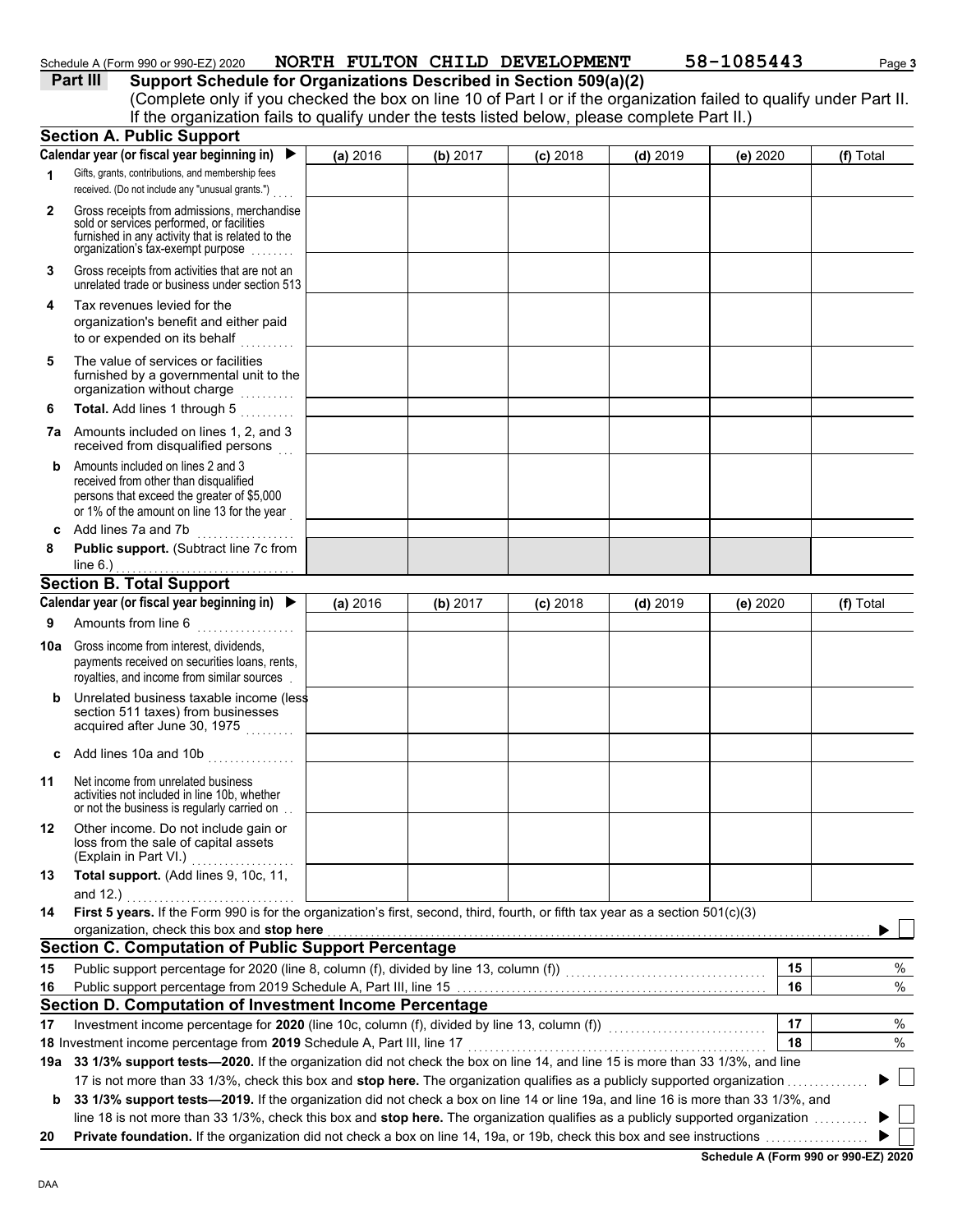## Schedule A (Form 990 or 990-EZ) 2020 **NORTH FULTON CHILD DEVELOPMENT** 58-1085443 Page 4

**Part IV Supporting Organizations**

Sections A, D, and E. If you checked box 12d, Part I, complete Sections A and D, and complete Part V.) (Complete only if you checked a box in line 12 on Part I. If you checked box 12a, Part I, complete Sections A and B. If you checked box 12b, Part I, complete Sections A and C. If you checked box 12c, Part I, complete

## **Section A. All Supporting Organizations**

- Are all of the organization's supported organizations listed by name in the organization's governing documents? *If "No," describe in Part VI how the supported organizations are designated. If designated by class or purpose, describe the designation. If historic and continuing relationship, explain.* **1**
- Did the organization have any supported organization that does not have an IRS determination of status under section 509(a)(1) or (2)? *If "Yes," explain in Part VI how the organization determined that the supported organization was described in section 509(a)(1) or (2).* **2**
- **3a** Did the organization have a supported organization described in section 501(c)(4), (5), or (6)? *If "Yes," answer lines 3b and 3c below.*
- **b** Did the organization confirm that each supported organization qualified under section 501(c)(4), (5), or (6) and satisfied the public support tests under section 509(a)(2)? *If "Yes," describe in Part VI when and how the organization made the determination.*
- **c** Did the organization ensure that all support to such organizations was used exclusively for section 170(c)(2)(B) purposes? *If "Yes," explain in Part VI what controls the organization put in place to ensure such use.*
- **4a** Was any supported organization not organized in the United States ("foreign supported organization")? *If "Yes," and if you checked 12a or 12b in Part I, answer (b) and (c) below.*
- **b** Did the organization have ultimate control and discretion in deciding whether to make grants to the foreign supported organization? *If "Yes," describe in Part VI how the organization had such control and discretion despite being controlled or supervised by or in connection with its supported organizations.*
- **c** Did the organization support any foreign supported organization that does not have an IRS determination under sections 501(c)(3) and 509(a)(1) or (2)? *If "Yes," explain in Part VI what controls the organization used to ensure that all support to the foreign supported organization was used exclusively for section 170(c)(2)(B) purposes.*
- **5a** Did the organization add, substitute, or remove any supported organizations during the tax year? *If "Yes," answer lines 5b and 5c below (if applicable). Also, provide detail in Part VI, including (i) the names and EIN numbers of the supported organizations added, substituted, or removed; (ii) the reasons for each such action; (iii) the authority under the organization's organizing document authorizing such action; and (iv) how the action was accomplished (such as by amendment to the organizing document).*
- **b Type I or Type II only.** Was any added or substituted supported organization part of a class already designated in the organization's organizing document?
- **c Substitutions only.** Was the substitution the result of an event beyond the organization's control?
- **6** Did the organization provide support (whether in the form of grants or the provision of services or facilities) to anyone other than (i) its supported organizations, (ii) individuals that are part of the charitable class benefited by one or more of its supported organizations, or (iii) other supporting organizations that also support or benefit one or more of the filing organization's supported organizations? *If "Yes," provide detail in Part VI.*
- **7** Did the organization provide a grant, loan, compensation, or other similar payment to a substantial contributor (as defined in section 4958(c)(3)(C)), a family member of a substantial contributor, or a 35% controlled entity with regard to a substantial contributor? *If "Yes," complete Part I of Schedule L (Form 990 or 990-EZ).*
- **8** Did the organization make a loan to a disqualified person (as defined in section 4958) not described in line 7? *If "Yes," complete Part I of Schedule L (Form 990 or 990-EZ).*
- **9a** Was the organization controlled directly or indirectly at any time during the tax year by one or more disqualified persons, as defined in section 4946 (other than foundation managers and organizations described in section 509(a)(1) or (2))? *If "Yes," provide detail in Part VI.*
- **b** Did one or more disqualified persons (as defined in line 9a) hold a controlling interest in any entity in which the supporting organization had an interest? *If "Yes," provide detail in Part VI.*
- **c** Did a disqualified person (as defined in line 9a) have an ownership interest in, or derive any personal benefit from, assets in which the supporting organization also had an interest? *If "Yes," provide detail in Part VI.*
- **10a** Was the organization subject to the excess business holdings rules of section 4943 because of section 4943(f) (regarding certain Type II supporting organizations, and all Type III non-functionally integrated supporting organizations)? *If "Yes," answer line 10b below.*
- **b** Did the organization have any excess business holdings in the tax year? *(Use Schedule C, Form 4720, to determine whether the organization had excess business holdings.)*

**Yes No 1 2 3a 3b 3c 4a 4b 4c 5a 5b 5c 6 7 8 9a 9b 9c 10a 10b**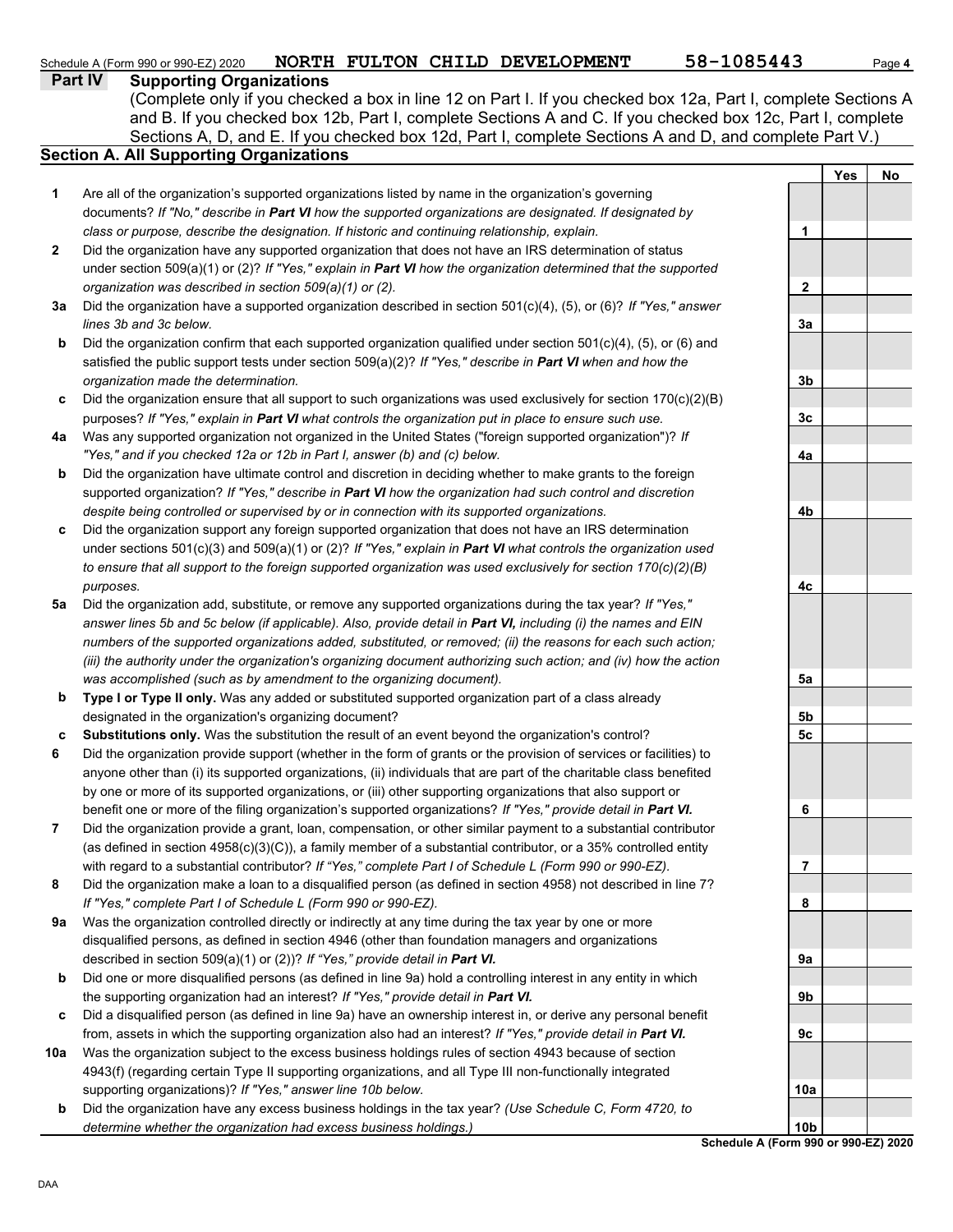#### **Part IV Supporting Organizations** *(continued)* Schedule A (Form 990 or 990-EZ) 2020 **NORTH FULTON CHILD DEVELOPMENT** 58-1085443 Page 5

**2**

|    |                                                                                                                            |                 | Yes | No        |
|----|----------------------------------------------------------------------------------------------------------------------------|-----------------|-----|-----------|
| 11 | Has the organization accepted a gift or contribution from any of the following persons?                                    |                 |     |           |
| а  | A person who directly or indirectly controls, either alone or together with persons described in lines 11b and             |                 |     |           |
|    | 11c below, the governing body of a supported organization?                                                                 | 11a             |     |           |
| b  | A family member of a person described in line 11a above?                                                                   | 11 <sub>b</sub> |     |           |
|    | c A 35% controlled entity of a person described in line 11a or 11b above? If "Yes" to line 11a, 11b, or 11c, provide       |                 |     |           |
|    | detail in <b>Part VI.</b>                                                                                                  | 11c             |     |           |
|    | <b>Section B. Type I Supporting Organizations</b>                                                                          |                 |     |           |
|    |                                                                                                                            |                 | Yes | <b>No</b> |
|    | Did the governing body, members of the governing body, officers acting in their official capacity, or membership of one or |                 |     |           |

- **2** *supported organizations and what conditions or restrictions, if any, applied to such powers during the tax year. organization, describe how the powers to appoint and/or remove officers, directors, or trustees were allocated among the effectively operated, supervised, or controlled the organization's activities. If the organization had more than one supported* directors, or trustees at all times during the tax year? *If "No," describe in Part VI how the supported organization(s)* more supported organizations have the power to regularly appoint or elect at least a majority of the organization's officers, **1**
- Did the organization operate for the benefit of any supported organization other than the supported organization(s) that operated, supervised, or controlled the supporting organization? *If "Yes," explain in Part VI how providing such benefit carried out the purposes of the supported organization(s) that operated, supervised, or controlled the supporting organization.*

### **Section C. Type II Supporting Organizations**

|                                                                                                                  | Yes | <b>No</b> |
|------------------------------------------------------------------------------------------------------------------|-----|-----------|
| Were a majority of the organization's directors or trustees during the tax year also a majority of the directors |     |           |
| or trustees of each of the organization's supported organization(s)? If "No," describe in Part VI how control    |     |           |
| or management of the supporting organization was vested in the same persons that controlled or managed           |     |           |
| the supported organization(s).                                                                                   |     |           |

#### **Section D. All Type III Supporting Organizations**

|                |                                                                                                                        |   | Yes | No |
|----------------|------------------------------------------------------------------------------------------------------------------------|---|-----|----|
| 1              | Did the organization provide to each of its supported organizations, by the last day of the fifth month of the         |   |     |    |
|                | organization's tax year, (i) a written notice describing the type and amount of support provided during the prior tax  |   |     |    |
|                | year, (ii) a copy of the Form 990 that was most recently filed as of the date of notification, and (iii) copies of the |   |     |    |
|                | organization's governing documents in effect on the date of notification, to the extent not previously provided?       |   |     |    |
| $\overline{2}$ | Were any of the organization's officers, directors, or trustees either (i) appointed or elected by the supported       |   |     |    |
|                | organization(s) or (ii) serving on the governing body of a supported organization? If "No," explain in Part VI how     |   |     |    |
|                | the organization maintained a close and continuous working relationship with the supported organization(s).            | 2 |     |    |
| 3              | By reason of the relationship described in line 2, above, did the organization's supported organizations have          |   |     |    |
|                | a significant voice in the organization's investment policies and in directing the use of the organization's           |   |     |    |
|                | income or assets at all times during the tax year? If "Yes," describe in Part VI the role the organization's           |   |     |    |
|                | supported organizations played in this regard.                                                                         | 3 |     |    |

#### **Section E. Type III Functionally-Integrated Supporting Organizations**

| Check the box next to the method that the organization used to satisfy the Integral Part Test during the year (see instructions). |  |
|-----------------------------------------------------------------------------------------------------------------------------------|--|

- The organization satisfied the Activities Test. *Complete line 2 below.* **a**
- The organization is the parent of each of its supported organizations. *Complete line 3 below.* **b**

- **2** Activities Test. *Answer lines 2a and 2b below.*
- **a** Did substantially all of the organization's activities during the tax year directly further the exempt purposes of the supported organization(s) to which the organization was responsive? *If "Yes," then in Part VI identify those supported organizations and explain how these activities directly furthered their exempt purposes,*  how the organization was responsive to those supported organizations, and how the organization determined *that these activities constituted substantially all of its activities.*
- **b** Did the activities described in line 2a, above, constitute activities that, but for the organization's involvement, one or more of the organization's supported organization(s) would have been engaged in? If "Yes," explain in *Part VI the reasons for the organization's position that its supported organization(s) would have engaged in these activities but for the organization's involvement.*
- **3** Parent of Supported Organizations. *Answer lines 3a and 3b below.*
	- **a** Did the organization have the power to regularly appoint or elect a majority of the officers, directors, or trustees of each of the supported organizations? *If "Yes" or "No," provide details in Part VI.*
- DAA **Schedule A (Form 990 or 990-EZ) 2020 b** Did the organization exercise a substantial degree of direction over the policies, programs, and activities of each of its supported organizations? *If "Yes," describe in Part VI the role played by the organization in this regard.*

**2a**

**2b**

**3a**

**Yes No**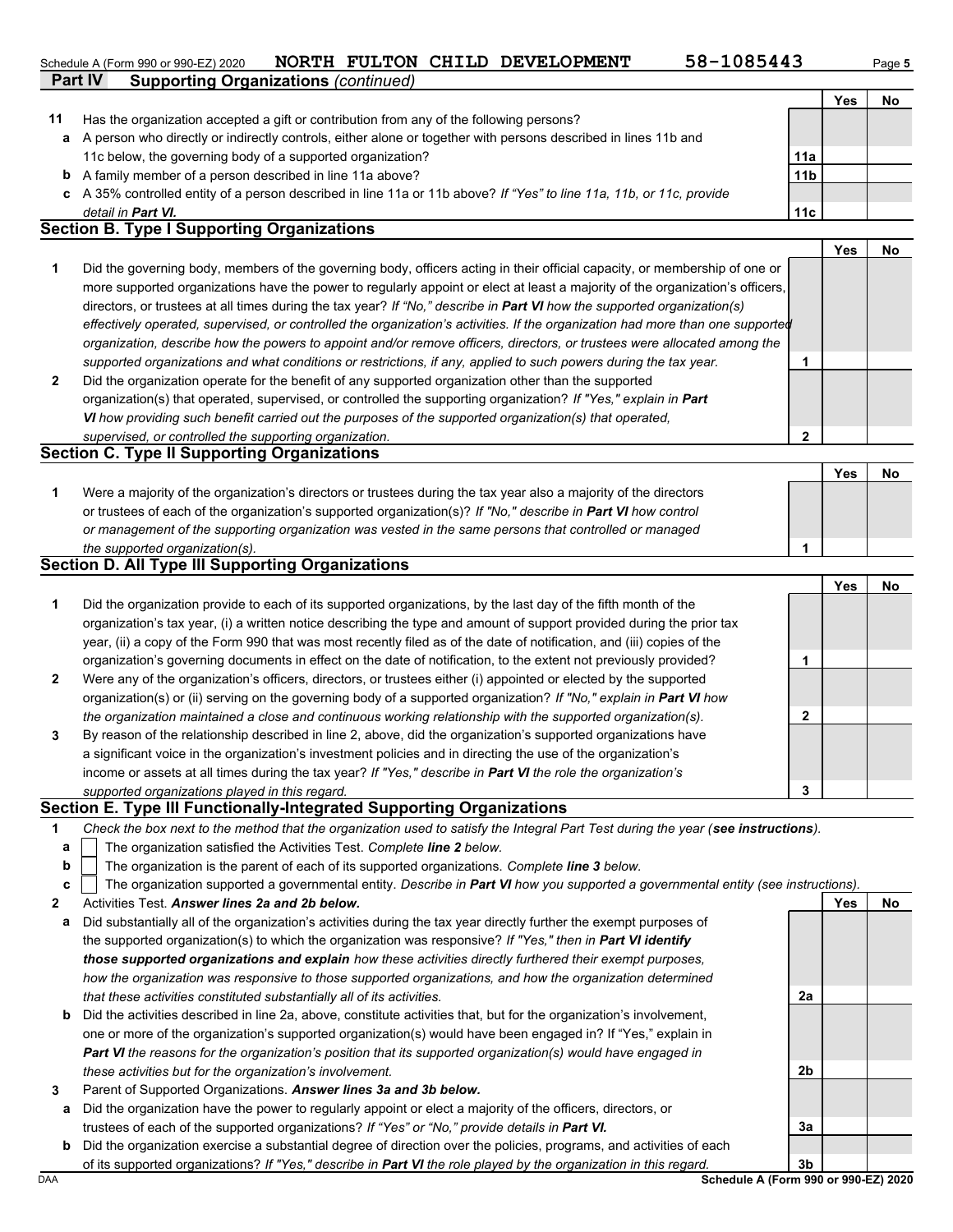|                | NORTH FULTON CHILD DEVELOPMENT<br>Schedule A (Form 990 or 990-EZ) 2020                                                           |                         | 58-1085443     | Page 6                         |
|----------------|----------------------------------------------------------------------------------------------------------------------------------|-------------------------|----------------|--------------------------------|
|                | <b>Part V</b><br>Type III Non-Functionally Integrated 509(a)(3) Supporting Organizations                                         |                         |                |                                |
| 1              | Check here if the organization satisfied the Integral Part Test as a qualifying trust on Nov. 20, 1970 (explain in Part VI). See |                         |                |                                |
|                | instructions. All other Type III non-functionally integrated supporting organizations must complete Sections A through E.        |                         |                |                                |
|                | Section A - Adjusted Net Income                                                                                                  |                         | (A) Prior Year | (B) Current Year<br>(optional) |
| 1              | Net short-term capital gain                                                                                                      | 1                       |                |                                |
| 2              | Recoveries of prior-year distributions                                                                                           | $\mathbf 2$             |                |                                |
| 3              | Other gross income (see instructions)                                                                                            | 3                       |                |                                |
| 4              | Add lines 1 through 3.                                                                                                           | 4                       |                |                                |
| 5              | Depreciation and depletion                                                                                                       | 5                       |                |                                |
| 6              | Portion of operating expenses paid or incurred for production or collection of                                                   |                         |                |                                |
|                | gross income or for management, conservation, or maintenance of property                                                         |                         |                |                                |
|                | held for production of income (see instructions)                                                                                 | 6                       |                |                                |
| 7              | Other expenses (see instructions)                                                                                                | $\overline{7}$          |                |                                |
| 8              | Adjusted Net Income (subtract lines 5, 6, and 7 from line 4)                                                                     | 8                       |                |                                |
|                | <b>Section B - Minimum Asset Amount</b>                                                                                          |                         | (A) Prior Year | (B) Current Year<br>(optional) |
|                | 1 Aggregate fair market value of all non-exempt-use assets (see                                                                  |                         |                |                                |
|                | instructions for short tax year or assets held for part of year):                                                                |                         |                |                                |
|                | a Average monthly value of securities                                                                                            | 1a                      |                |                                |
|                | <b>b</b> Average monthly cash balances                                                                                           | 1 <sub>b</sub>          |                |                                |
|                | c Fair market value of other non-exempt-use assets                                                                               | 1 <sub>c</sub>          |                |                                |
|                | d Total (add lines 1a, 1b, and 1c)                                                                                               | 1d                      |                |                                |
|                | e Discount claimed for blockage or other factors                                                                                 |                         |                |                                |
|                | (explain in detail in Part VI):                                                                                                  |                         |                |                                |
| 2              | Acquisition indebtedness applicable to non-exempt-use assets                                                                     | $\overline{2}$          |                |                                |
| 3              | Subtract line 2 from line 1d.                                                                                                    | 3                       |                |                                |
| 4              | Cash deemed held for exempt use. Enter 0.015 of line 3 (for greater amount,                                                      |                         |                |                                |
|                | see instructions).                                                                                                               | 4                       |                |                                |
| 5              | Net value of non-exempt-use assets (subtract line 4 from line 3)                                                                 | 5                       |                |                                |
| 6              | Multiply line 5 by 0.035.                                                                                                        | 6                       |                |                                |
| 7              | Recoveries of prior-year distributions                                                                                           | $\overline{7}$          |                |                                |
| 8              | Minimum Asset Amount (add line 7 to line 6)                                                                                      | 8                       |                |                                |
|                | Section C - Distributable Amount                                                                                                 |                         |                | <b>Current Year</b>            |
| 1.             | Adjusted net income for prior year (from Section A, line 8, column A)                                                            | 1                       |                |                                |
| $\overline{2}$ | Enter 0.85 of line 1.                                                                                                            | $\overline{\mathbf{2}}$ |                |                                |
| 3              | Minimum asset amount for prior year (from Section B, line 8, column A)                                                           | 3                       |                |                                |
| 4              | Enter greater of line 2 or line 3.                                                                                               | 4                       |                |                                |
| 5              | Income tax imposed in prior year                                                                                                 | 5                       |                |                                |
| 6              | Distributable Amount. Subtract line 5 from line 4, unless subject to                                                             |                         |                |                                |
|                | emergency temporary reduction (see instructions).                                                                                | 6                       |                |                                |
| $\overline{7}$ | Check here if the current year is the organization's first as a non-functionally integrated Type III supporting organization     |                         |                |                                |

(see instructions).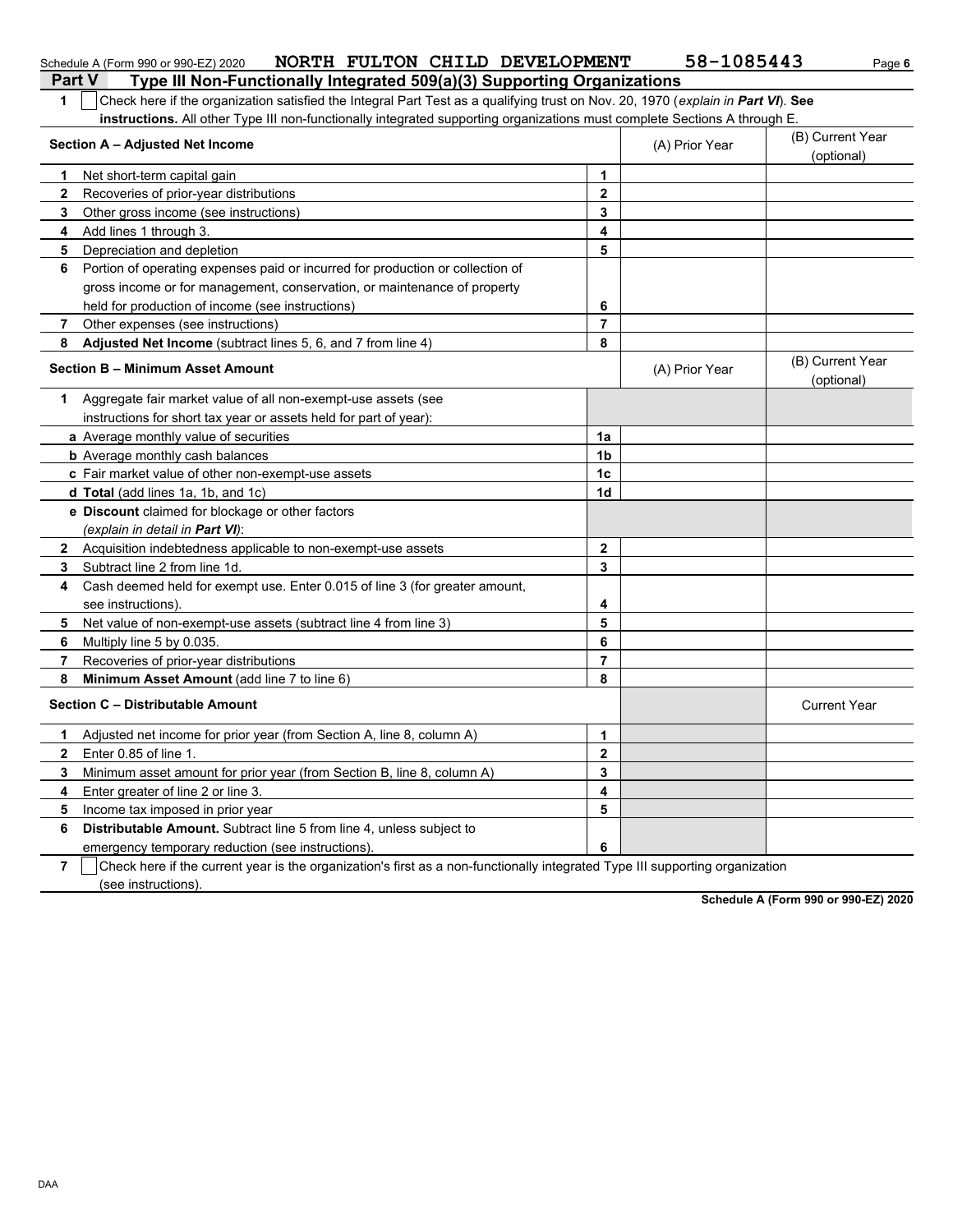#### Schedule A (Form 990 or 990-EZ) 2020 **NORTH F'ULT'ON CHI LD DEVELOPMENT 58-I 08544***3 Pa***ge 7 NORTH FULTON CHILD DEVELOPMENT 58-1085443**

| <b>Part V</b> | Type III Non-Functionally Integrated 509(a)(3) Supporting Organizations (continued)                                         |                                    |                                               |                                                         |  |  |
|---------------|-----------------------------------------------------------------------------------------------------------------------------|------------------------------------|-----------------------------------------------|---------------------------------------------------------|--|--|
|               | <b>Section D - Distributions</b>                                                                                            |                                    |                                               | <b>Current Year</b>                                     |  |  |
| 1             | Amounts paid to supported organizations to accomplish exempt purposes                                                       |                                    |                                               |                                                         |  |  |
| $\mathbf{2}$  | Amounts paid to perform activity that directly furthers exempt purposes of supported                                        |                                    |                                               |                                                         |  |  |
|               | organizations, in excess of income from activity                                                                            |                                    |                                               |                                                         |  |  |
| 3             | Administrative expenses paid to accomplish exempt purposes of supported organizations                                       |                                    |                                               |                                                         |  |  |
| 4             | Amounts paid to acquire exempt-use assets                                                                                   |                                    |                                               |                                                         |  |  |
| 5             | Qualified set-aside amounts (prior IRS approval required-provide details in Part VI)                                        |                                    |                                               |                                                         |  |  |
| 6             | Other distributions (describe in Part VI). See instructions.                                                                |                                    |                                               |                                                         |  |  |
| 7             | Total annual distributions. Add lines 1 through 6.                                                                          |                                    |                                               |                                                         |  |  |
| 8             | Distributions to attentive supported organizations to which the organization is responsive                                  |                                    |                                               |                                                         |  |  |
|               | (provide details in Part VI). See instructions.                                                                             |                                    |                                               |                                                         |  |  |
| 9             | Distributable amount for 2020 from Section C, line 6                                                                        |                                    |                                               |                                                         |  |  |
| 10            | Line 8 amount divided by line 9 amount                                                                                      |                                    |                                               |                                                         |  |  |
|               | <b>Section E - Distribution Allocations (see instructions)</b>                                                              | (i)<br><b>Excess Distributions</b> | (ii)<br><b>Underdistributions</b><br>Pre-2020 | (iii)<br><b>Distributable</b><br><b>Amount for 2020</b> |  |  |
| 1             | Distributable amount for 2020 from Section C, line 6                                                                        |                                    |                                               |                                                         |  |  |
| $\mathbf{2}$  | Underdistributions, if any, for years prior to 2020<br>(reasonable cause required-explain in Part VI). See<br>instructions. |                                    |                                               |                                                         |  |  |
| 3.            | Excess distributions carryover, if any, to 2020                                                                             |                                    |                                               |                                                         |  |  |
|               | <b>a</b> From 2015                                                                                                          |                                    |                                               |                                                         |  |  |
|               | $b$ From 2016                                                                                                               |                                    |                                               |                                                         |  |  |
|               | <b>c</b> From 2017                                                                                                          |                                    |                                               |                                                         |  |  |
|               | <b>d</b> From 2018                                                                                                          |                                    |                                               |                                                         |  |  |
|               | <b>e</b> From 2019                                                                                                          |                                    |                                               |                                                         |  |  |
|               | f Total of lines 3a through 3e                                                                                              |                                    |                                               |                                                         |  |  |
|               | g Applied to underdistributions of prior years                                                                              |                                    |                                               |                                                         |  |  |
|               | h Applied to 2020 distributable amount                                                                                      |                                    |                                               |                                                         |  |  |
|               | <i>i</i> Carryover from 2015 not applied (see instructions)                                                                 |                                    |                                               |                                                         |  |  |
|               | Remainder. Subtract lines 3g, 3h, and 3i from line 3f.                                                                      |                                    |                                               |                                                         |  |  |
| 4             | Distributions for 2020 from                                                                                                 |                                    |                                               |                                                         |  |  |
|               | \$<br>Section D, line 7:                                                                                                    |                                    |                                               |                                                         |  |  |
|               | a Applied to underdistributions of prior years                                                                              |                                    |                                               |                                                         |  |  |
|               | <b>b</b> Applied to 2020 distributable amount                                                                               |                                    |                                               |                                                         |  |  |
|               | c Remainder. Subtract lines 4a and 4b from line 4.                                                                          |                                    |                                               |                                                         |  |  |
| 5             | Remaining underdistributions for years prior to 2020, if                                                                    |                                    |                                               |                                                         |  |  |
|               | any. Subtract lines 3g and 4a from line 2. For result                                                                       |                                    |                                               |                                                         |  |  |
|               | greater than zero, explain in Part VI. See instructions.                                                                    |                                    |                                               |                                                         |  |  |
| 6             | Remaining underdistributions for 2020 Subtract lines 3h                                                                     |                                    |                                               |                                                         |  |  |
|               | and 4b from line 1. For result greater than zero, explain in                                                                |                                    |                                               |                                                         |  |  |
|               | Part VI. See instructions.                                                                                                  |                                    |                                               |                                                         |  |  |
| 7             | Excess distributions carryover to 2021. Add lines 3j<br>and 4c.                                                             |                                    |                                               |                                                         |  |  |
| 8             | Breakdown of line 7:                                                                                                        |                                    |                                               |                                                         |  |  |
|               | a Excess from 2016<br><u>.</u>                                                                                              |                                    |                                               |                                                         |  |  |
|               | <b>b</b> Excess from 2017                                                                                                   |                                    |                                               |                                                         |  |  |
|               | c Excess from 2018<br>.                                                                                                     |                                    |                                               |                                                         |  |  |
|               | d Excess from 2019                                                                                                          |                                    |                                               |                                                         |  |  |
|               | e Excess from 2020                                                                                                          |                                    |                                               |                                                         |  |  |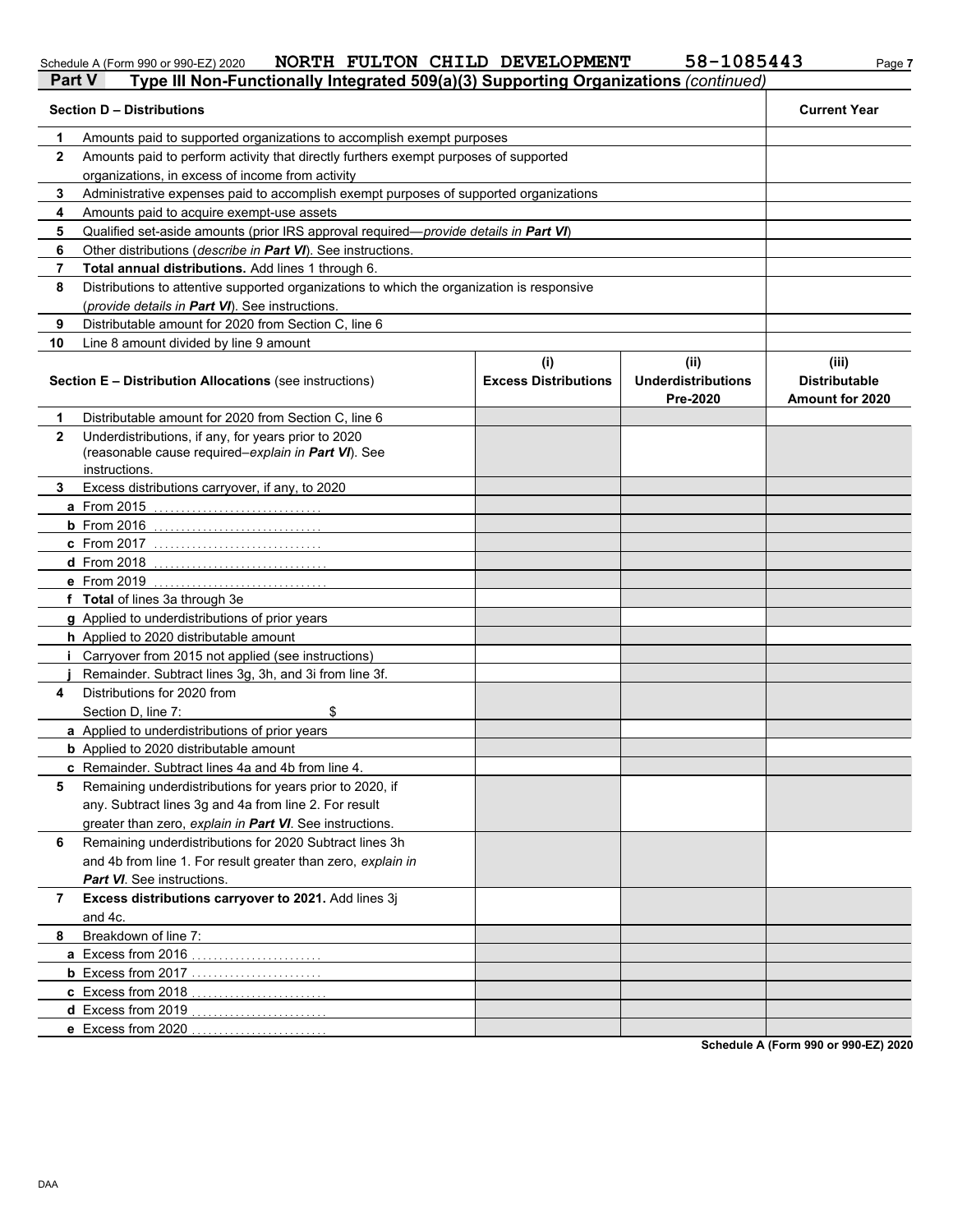| Part VI | Schedule A (Form 990 or 990-EZ) 2020<br>Supplemental Information. Provide the explanations required by Part II, line 10; Part II, line 17a or 17b; Part<br>III, line 12; Part IV, Section A, lines 1, 2, 3b, 3c, 4b, 4c, 5a, 6, 9a, 9b, 9c, 11a, 11b, and 11c; Part IV, Section<br>B, lines 1 and 2; Part IV, Section C, line 1; Part IV, Section D, lines 2 and 3; Part IV, Section E, lines 1c, 2a, 2b,<br>3a, and 3b; Part V, line 1; Part V, Section B, line 1e; Part V, Section D, lines 5, 6, and 8; and Part V, Section E,<br>lines 2, 5, and 6. Also complete this part for any additional information. (See instructions.) | NORTH FULTON CHILD DEVELOPMENT |               | 58-1085443 | Page 8 |
|---------|-------------------------------------------------------------------------------------------------------------------------------------------------------------------------------------------------------------------------------------------------------------------------------------------------------------------------------------------------------------------------------------------------------------------------------------------------------------------------------------------------------------------------------------------------------------------------------------------------------------------------------------|--------------------------------|---------------|------------|--------|
|         |                                                                                                                                                                                                                                                                                                                                                                                                                                                                                                                                                                                                                                     |                                |               |            |        |
|         | PART II, LINE 10 - OTHER INCOME DETAIL                                                                                                                                                                                                                                                                                                                                                                                                                                                                                                                                                                                              |                                |               |            |        |
|         | SPECIAL EVENTS                                                                                                                                                                                                                                                                                                                                                                                                                                                                                                                                                                                                                      |                                | 492,257<br>\$ |            |        |
|         |                                                                                                                                                                                                                                                                                                                                                                                                                                                                                                                                                                                                                                     |                                |               |            |        |
|         |                                                                                                                                                                                                                                                                                                                                                                                                                                                                                                                                                                                                                                     |                                |               |            |        |
|         |                                                                                                                                                                                                                                                                                                                                                                                                                                                                                                                                                                                                                                     |                                |               |            |        |
|         |                                                                                                                                                                                                                                                                                                                                                                                                                                                                                                                                                                                                                                     |                                |               |            |        |
|         |                                                                                                                                                                                                                                                                                                                                                                                                                                                                                                                                                                                                                                     |                                |               |            |        |
|         |                                                                                                                                                                                                                                                                                                                                                                                                                                                                                                                                                                                                                                     |                                |               |            |        |
|         |                                                                                                                                                                                                                                                                                                                                                                                                                                                                                                                                                                                                                                     |                                |               |            |        |
|         |                                                                                                                                                                                                                                                                                                                                                                                                                                                                                                                                                                                                                                     |                                |               |            |        |
|         |                                                                                                                                                                                                                                                                                                                                                                                                                                                                                                                                                                                                                                     |                                |               |            |        |
|         |                                                                                                                                                                                                                                                                                                                                                                                                                                                                                                                                                                                                                                     |                                |               |            |        |
|         |                                                                                                                                                                                                                                                                                                                                                                                                                                                                                                                                                                                                                                     |                                |               |            |        |
|         |                                                                                                                                                                                                                                                                                                                                                                                                                                                                                                                                                                                                                                     |                                |               |            |        |
|         |                                                                                                                                                                                                                                                                                                                                                                                                                                                                                                                                                                                                                                     |                                |               |            |        |
|         |                                                                                                                                                                                                                                                                                                                                                                                                                                                                                                                                                                                                                                     |                                |               |            |        |
|         |                                                                                                                                                                                                                                                                                                                                                                                                                                                                                                                                                                                                                                     |                                |               |            |        |
|         |                                                                                                                                                                                                                                                                                                                                                                                                                                                                                                                                                                                                                                     |                                |               |            |        |
|         |                                                                                                                                                                                                                                                                                                                                                                                                                                                                                                                                                                                                                                     |                                |               |            |        |
|         |                                                                                                                                                                                                                                                                                                                                                                                                                                                                                                                                                                                                                                     |                                |               |            |        |
|         |                                                                                                                                                                                                                                                                                                                                                                                                                                                                                                                                                                                                                                     |                                |               |            |        |
|         |                                                                                                                                                                                                                                                                                                                                                                                                                                                                                                                                                                                                                                     |                                |               |            |        |
|         |                                                                                                                                                                                                                                                                                                                                                                                                                                                                                                                                                                                                                                     |                                |               |            |        |
|         |                                                                                                                                                                                                                                                                                                                                                                                                                                                                                                                                                                                                                                     |                                |               |            |        |
|         |                                                                                                                                                                                                                                                                                                                                                                                                                                                                                                                                                                                                                                     |                                |               |            |        |
|         |                                                                                                                                                                                                                                                                                                                                                                                                                                                                                                                                                                                                                                     |                                |               |            |        |
|         |                                                                                                                                                                                                                                                                                                                                                                                                                                                                                                                                                                                                                                     |                                |               |            |        |
|         |                                                                                                                                                                                                                                                                                                                                                                                                                                                                                                                                                                                                                                     |                                |               |            |        |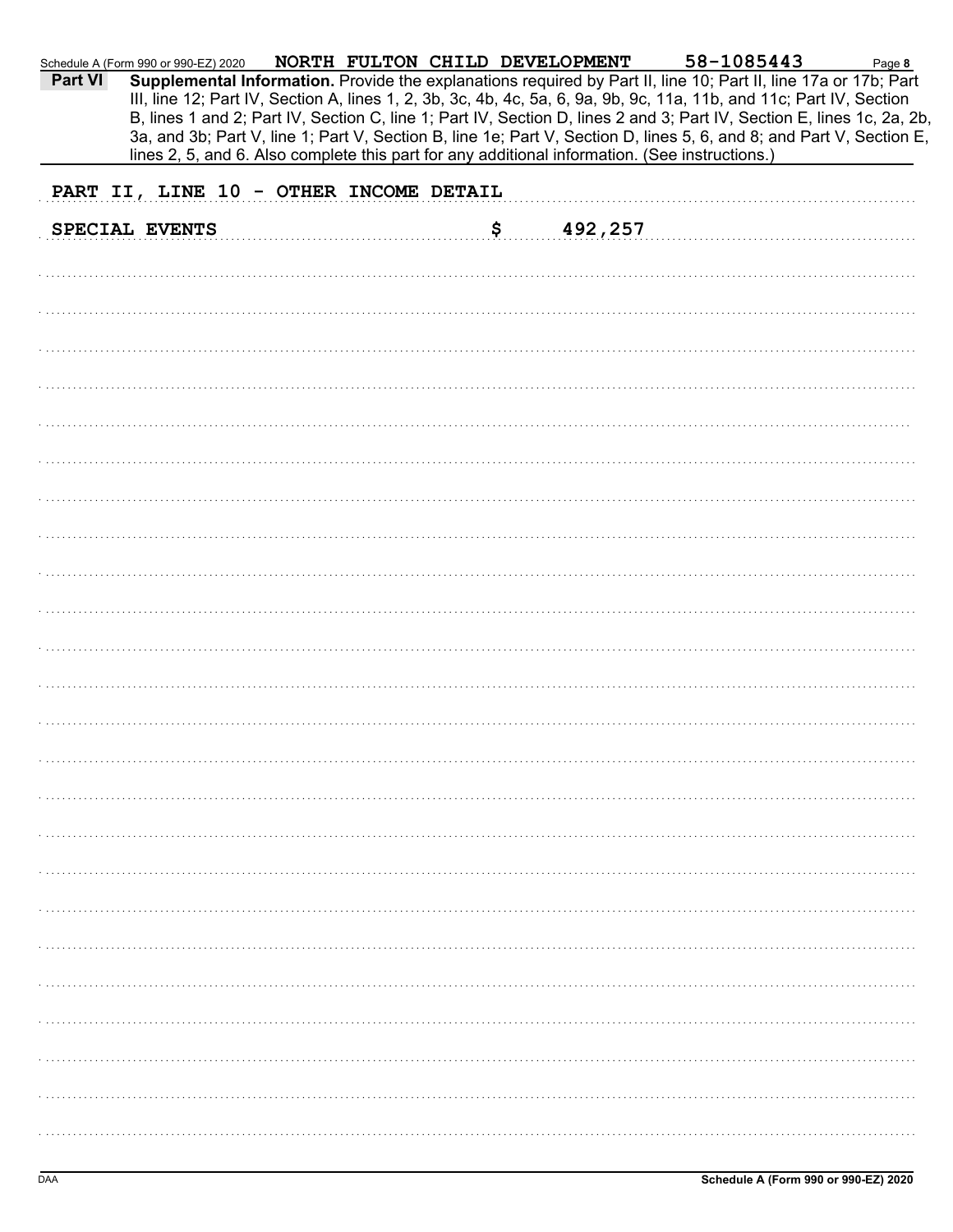|            | T or arr organization described in section 50 (C)(7), (0), Or (TO) filli<br>contributor, during the year, contributions exclusively for religious,<br>contributions totaled more than \$1,000. If this box is checked, ente<br>during the year for an exclusively religious, charitable, etc., purpos<br>General Rule applies to this organization because it received non |  |  |
|------------|----------------------------------------------------------------------------------------------------------------------------------------------------------------------------------------------------------------------------------------------------------------------------------------------------------------------------------------------------------------------------|--|--|
|            | <b>Caution:</b> An organization that isn't covered by the General Rule and/or th<br>990-EZ, or 990-PF), but it must answer "No" on Part IV, line 2, of its Form<br>Form 990-PF, Part I, line 2, to certify that it doesn't meet the filing requirer                                                                                                                        |  |  |
|            | For Paperwork Reduction Act Notice, see the instructions for Form 990, 990-                                                                                                                                                                                                                                                                                                |  |  |
| <b>DAA</b> |                                                                                                                                                                                                                                                                                                                                                                            |  |  |
|            |                                                                                                                                                                                                                                                                                                                                                                            |  |  |

| <b>NORTH FULTON</b> | CHILD DEVELOPMENT                                                                  |            |  |  |  |  |  |  |  |
|---------------------|------------------------------------------------------------------------------------|------------|--|--|--|--|--|--|--|
| ASSOCIATION, INC.   |                                                                                    | 58-1085443 |  |  |  |  |  |  |  |
|                     | <b>Organization type (check one):</b>                                              |            |  |  |  |  |  |  |  |
| Filers of:          | Section:                                                                           |            |  |  |  |  |  |  |  |
| Form 990 or 990-EZ  | $ \mathbf{X} $ 501(c)(<br>) (enter number) organization<br>3                       |            |  |  |  |  |  |  |  |
|                     | $4947(a)(1)$ nonexempt charitable trust <b>not</b> treated as a private foundation |            |  |  |  |  |  |  |  |
|                     | 527 political organization                                                         |            |  |  |  |  |  |  |  |
| Form 990-PF         | 501(c)(3) exempt private foundation                                                |            |  |  |  |  |  |  |  |
|                     | 4947(a)(1) nonexempt charitable trust treated as a private foundation              |            |  |  |  |  |  |  |  |
|                     | 501(c)(3) taxable private foundation                                               |            |  |  |  |  |  |  |  |

Check if your organization is covered by the **General Rule** or a **Special Rule. Note:** Only a section 501(c)(7), (8), or (10) organization can check boxes for both the General Rule and a Special Rule. See instructions.

### **General Rule**

For an organization filing Form 990, 990-EZ, or 990-PF that received, during the year, contributions totaling \$5,000 or more (in money or property) from any one contributor. Complete Parts I and II. See instructions for determining a contributor's total contributions.

#### **Special Rules**

| $\boxed{\mathbf{X}}$ For an organization described in section 501(c)(3) filing Form 990 or 990-EZ that met the 33 <sup>1</sup> /3% support test of the |
|--------------------------------------------------------------------------------------------------------------------------------------------------------|
| regulations under sections 509(a)(1) and 170(b)(1)(A)(vi), that checked Schedule A (Form 990 or 990-EZ), Part II, line                                 |
| 13, 16a, or 16b, and that received from any one contributor, during the year, total contributions of the greater of (1)                                |
| \$5,000; or (2) 2% of the amount on (i) Form 990, Part VIII, line 1h; or (ii) Form 990-EZ, line 1. Complete Parts I and II.                            |

literary, or educational purposes, or for the prevention of cruelty to children or animals. Complete Parts I (entering For an organization described in section 501(c)(7), (8), or (10) filing Form 990 or 990-EZ that received from any one contributor, during the year, total contributions of more than \$1,000 *exclusively* for religious, charitable, scientific, "N/A" in column (b) instead of the contributor name and address), II, and III.

For an organization described in section 501(c)(7), (8), or (10) filing Form 990 or 990-EZ that received from any one charitable, etc., purposes, but no such er here the total contributions that were received se. Don't complete any of the parts unless the *dexclusively* religious, charitable, etc., contributions totaling \$5,000 or more during the year . . . . . . . . . . . . . . . . . . . . . . . . . . . . . . . . . . . . . . . . . . . . . . . . . . . . . . . . . . . . . . . . . . . . . . . . . . . . \$ . . . . . . . . . . . . . . . . . . . . . . . . . . .

n 990; or check the box on line H of its Form 990-EZ or on its ments of Schedule B (Form 990, 990-EZ, or 990-PF). re Special Rules doesn't file Schedule B (Form 990,

**FZ, or 990-PF.** 

# **Schedule of Contributors Schedule B**

**or 990-PF) Attach to Form 990, Form 990-EZ, or Form 990-PF. Go to** *www.irs.gov/Form990* **for the latest information.** OMB No. 1545-0047

**2020**

**Employer identification number**

**Schedule B (Form 990, 990-EZ, or 990-PF) (2020)**

**(Form 990, 990-EZ,**

Department of the Treasury Internal Revenue Service Name of the organization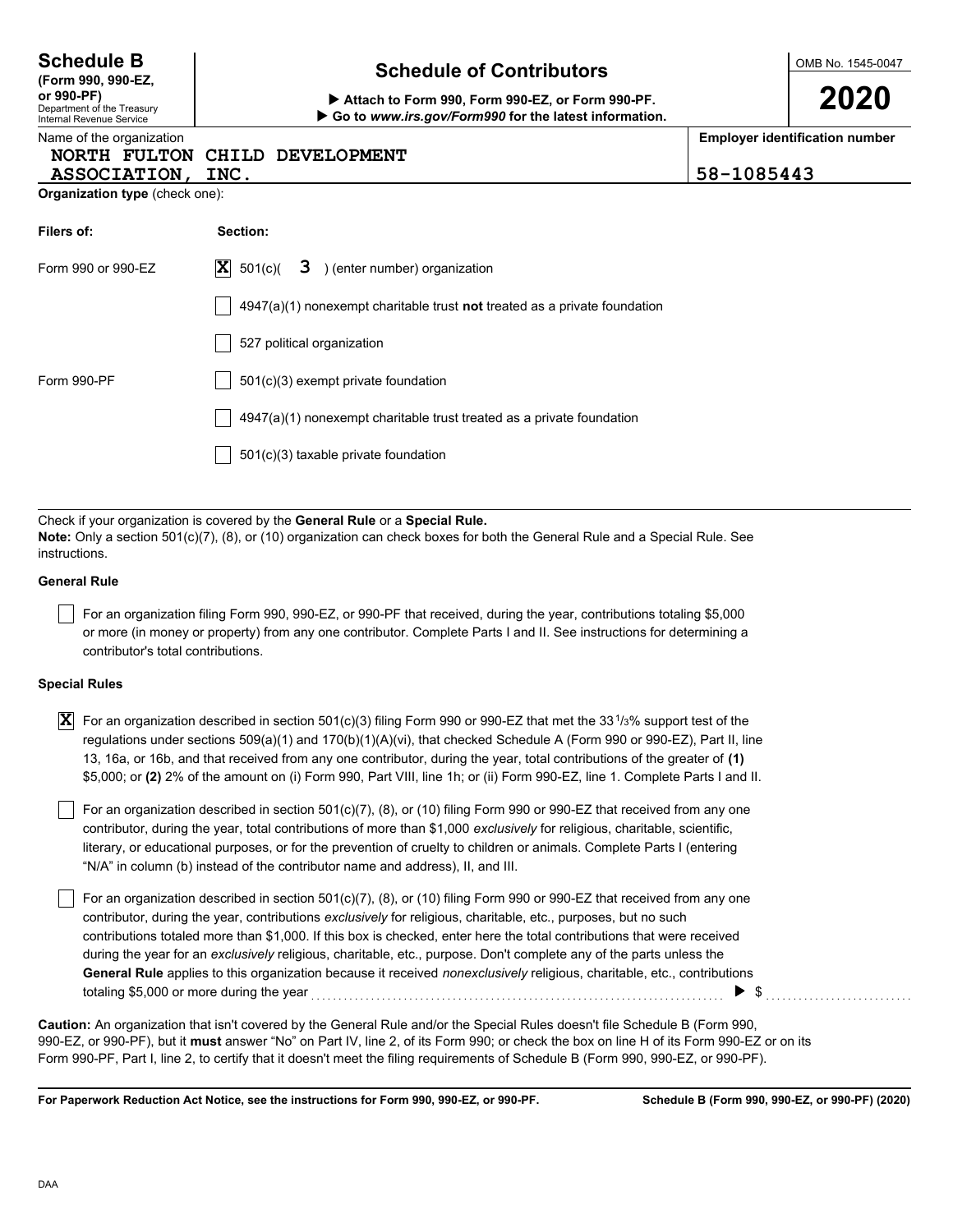|                      | Schedule B (Form 990, 990-EZ, or 990-PF) (2020)                                                |                                   | PAGE 1 OF 1<br>Page 2                                                                        |
|----------------------|------------------------------------------------------------------------------------------------|-----------------------------------|----------------------------------------------------------------------------------------------|
| Name of organization | NORTH FULTON CHILD DEVELOPMENT                                                                 |                                   | <b>Employer identification number</b><br>58-1085443                                          |
| Part I               | Contributors (see instructions). Use duplicate copies of Part I if additional space is needed. |                                   |                                                                                              |
| (a)<br>No.           | (b)<br>Name, address, and ZIP + 4                                                              | (C)<br><b>Total contributions</b> | (d)<br>Type of contribution                                                                  |
| $\mathbf{1}$         |                                                                                                | 739,480<br>\$                     | Person<br>х<br>Payroll<br><b>Noncash</b><br>(Complete Part II for<br>noncash contributions.) |
| (a)<br>No.           | (b)<br>Name, address, and ZIP + 4                                                              | (c)<br><b>Total contributions</b> | (d)<br>Type of contribution                                                                  |
| $\overline{2}$       |                                                                                                | 299,910<br>\$                     | Person<br>х<br>Payroll<br><b>Noncash</b><br>(Complete Part II for<br>noncash contributions.) |
| (a)<br>No.           | (b)<br>Name, address, and ZIP + 4                                                              | (c)<br><b>Total contributions</b> | (d)<br>Type of contribution                                                                  |
| $\overline{3}$       |                                                                                                | 170,000<br>\$                     | Person<br>х<br>Payroll<br><b>Noncash</b><br>(Complete Part II for<br>noncash contributions.) |
| (a)<br>No.           | (b)<br>Name, address, and ZIP + 4                                                              | (c)<br><b>Total contributions</b> | (d)<br>Type of contribution                                                                  |
| 4                    |                                                                                                | 113,000<br>P,                     | x<br>Person<br>Payroll<br>Noncash<br>(Complete Part II for<br>noncash contributions.)        |
| (a)<br>No.           | (b)<br>Name, address, and ZIP + 4                                                              | (c)<br><b>Total contributions</b> | (d)<br>Type of contribution                                                                  |
| $\overline{5}$       |                                                                                                | 150,116<br>\$                     | x<br>Person<br>Payroll<br><b>Noncash</b><br>(Complete Part II for<br>noncash contributions.) |
| (a)<br>No.           | (b)<br>Name, address, and ZIP + 4                                                              | (c)<br><b>Total contributions</b> | (d)<br>Type of contribution                                                                  |
| 6                    |                                                                                                | 289,900<br>\$                     | x<br>Person<br>Payroll<br><b>Noncash</b><br>(Complete Part II for<br>noncash contributions.) |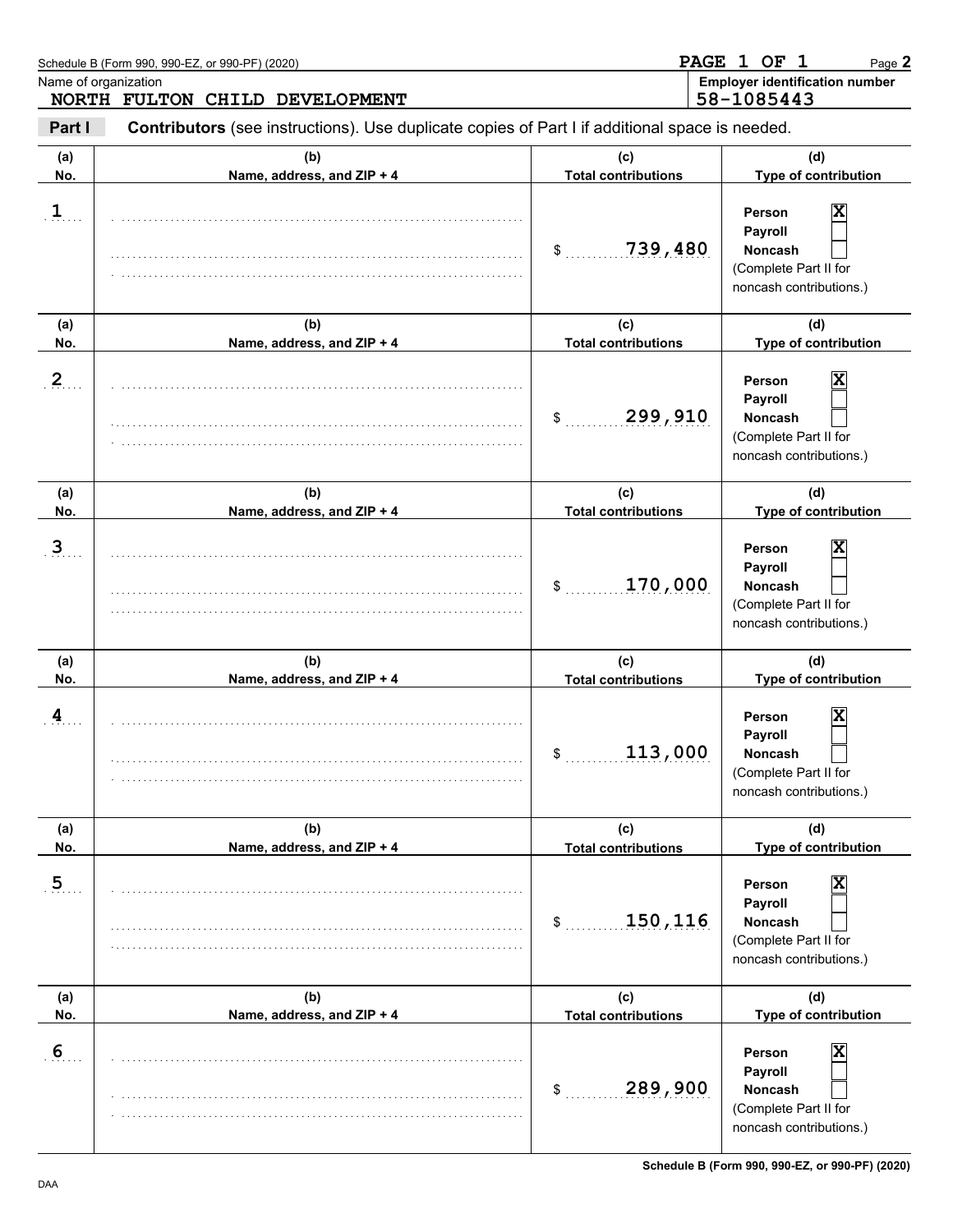|   | <b>SCHEDULE D</b><br>(Form 990)                                                                                                                                                                                                           |                                |  |                                                                           |  | Supplemental Financial Statements<br>Complete if the organization answered "Yes" on Form 990,                                                                             |                |                                       | OMB No. 1545-0047               |
|---|-------------------------------------------------------------------------------------------------------------------------------------------------------------------------------------------------------------------------------------------|--------------------------------|--|---------------------------------------------------------------------------|--|---------------------------------------------------------------------------------------------------------------------------------------------------------------------------|----------------|---------------------------------------|---------------------------------|
|   | Part IV, line 6, 7, 8, 9, 10, 11a, 11b, 11c, 11d, 11e, 11f, 12a, or 12b.<br>Attach to Form 990.<br>Department of the Treasury<br>Internal Revenue Service<br>Go to www.irs.gov/Form990 for instructions and the latest information.       |                                |  |                                                                           |  | <b>Open to Public</b><br><b>Inspection</b>                                                                                                                                |                |                                       |                                 |
|   | Name of the organization                                                                                                                                                                                                                  |                                |  |                                                                           |  |                                                                                                                                                                           |                | <b>Employer identification number</b> |                                 |
|   | NORTH FULTON CHILD DEVELOPMENT                                                                                                                                                                                                            |                                |  |                                                                           |  |                                                                                                                                                                           |                |                                       |                                 |
|   | ASSOCIATION, INC.                                                                                                                                                                                                                         |                                |  |                                                                           |  |                                                                                                                                                                           |                | 58-1085443                            |                                 |
|   | Part I                                                                                                                                                                                                                                    |                                |  |                                                                           |  | Organizations Maintaining Donor Advised Funds or Other Similar Funds or Accounts.<br>Complete if the organization answered "Yes" on Form 990, Part IV, line 6.            |                |                                       |                                 |
|   |                                                                                                                                                                                                                                           |                                |  |                                                                           |  | (a) Donor advised funds                                                                                                                                                   |                | (b) Funds and other accounts          |                                 |
| 1 |                                                                                                                                                                                                                                           |                                |  |                                                                           |  |                                                                                                                                                                           |                |                                       |                                 |
| 2 |                                                                                                                                                                                                                                           |                                |  |                                                                           |  |                                                                                                                                                                           |                |                                       |                                 |
| 3 |                                                                                                                                                                                                                                           |                                |  |                                                                           |  |                                                                                                                                                                           |                |                                       |                                 |
| 4 |                                                                                                                                                                                                                                           |                                |  |                                                                           |  |                                                                                                                                                                           |                |                                       |                                 |
| 5 | Did the organization inform all donors and donor advisors in writing that the assets held in donor advised                                                                                                                                |                                |  |                                                                           |  |                                                                                                                                                                           |                |                                       |                                 |
|   |                                                                                                                                                                                                                                           |                                |  |                                                                           |  |                                                                                                                                                                           |                |                                       | Yes<br><b>No</b>                |
| 6 | Did the organization inform all grantees, donors, and donor advisors in writing that grant funds can be used                                                                                                                              |                                |  |                                                                           |  |                                                                                                                                                                           |                |                                       |                                 |
|   | only for charitable purposes and not for the benefit of the donor or donor advisor, or for any other purpose                                                                                                                              |                                |  |                                                                           |  |                                                                                                                                                                           |                |                                       |                                 |
|   | conferring impermissible private benefit?                                                                                                                                                                                                 |                                |  |                                                                           |  |                                                                                                                                                                           |                |                                       | <b>Yes</b><br>No                |
|   | Part II                                                                                                                                                                                                                                   | <b>Conservation Easements.</b> |  |                                                                           |  |                                                                                                                                                                           |                |                                       |                                 |
|   |                                                                                                                                                                                                                                           |                                |  |                                                                           |  | Complete if the organization answered "Yes" on Form 990, Part IV, line 7.                                                                                                 |                |                                       |                                 |
| 1 | Purpose(s) of conservation easements held by the organization (check all that apply).                                                                                                                                                     |                                |  |                                                                           |  |                                                                                                                                                                           |                |                                       |                                 |
|   | Protection of natural habitat                                                                                                                                                                                                             |                                |  | Preservation of land for public use (for example, recreation or education |  | Preservation of a historically important land area<br>Preservation of a certified historic structure                                                                      |                |                                       |                                 |
|   | Preservation of open space                                                                                                                                                                                                                |                                |  |                                                                           |  |                                                                                                                                                                           |                |                                       |                                 |
| 2 | Complete lines 2a through 2d if the organization held a qualified conservation contribution in the form of a conservation                                                                                                                 |                                |  |                                                                           |  |                                                                                                                                                                           |                |                                       |                                 |
|   | easement on the last day of the tax year.                                                                                                                                                                                                 |                                |  |                                                                           |  |                                                                                                                                                                           |                |                                       | Held at the End of the Tax Year |
| а | Total number of conservation easements                                                                                                                                                                                                    |                                |  |                                                                           |  |                                                                                                                                                                           | 2a             |                                       |                                 |
| b |                                                                                                                                                                                                                                           |                                |  |                                                                           |  |                                                                                                                                                                           | 2 <sub>b</sub> |                                       |                                 |
| C |                                                                                                                                                                                                                                           |                                |  |                                                                           |  |                                                                                                                                                                           | 2c             |                                       |                                 |
|   | d Number of conservation easements included in (c) acquired after 7/25/06, and not on a                                                                                                                                                   |                                |  |                                                                           |  |                                                                                                                                                                           |                |                                       |                                 |
|   | historic structure listed in the National Register                                                                                                                                                                                        |                                |  |                                                                           |  |                                                                                                                                                                           | 2d             |                                       |                                 |
| 3 | Number of conservation easements modified, transferred, released, extinguished, or terminated by the organization during the                                                                                                              |                                |  |                                                                           |  |                                                                                                                                                                           |                |                                       |                                 |
|   | tax year $\blacktriangleright$                                                                                                                                                                                                            |                                |  |                                                                           |  |                                                                                                                                                                           |                |                                       |                                 |
|   | Number of states where property subject to conservation easement is located ▶                                                                                                                                                             |                                |  |                                                                           |  |                                                                                                                                                                           |                |                                       |                                 |
| 5 | Does the organization have a written policy regarding the periodic monitoring, inspection, handling of                                                                                                                                    |                                |  |                                                                           |  |                                                                                                                                                                           |                |                                       |                                 |
|   |                                                                                                                                                                                                                                           |                                |  |                                                                           |  |                                                                                                                                                                           |                |                                       | Yes<br>No                       |
| 6 | Staff and volunteer hours devoted to monitoring, inspecting, handling of violations, and enforcing conservation easements during the year                                                                                                 |                                |  |                                                                           |  |                                                                                                                                                                           |                |                                       |                                 |
|   |                                                                                                                                                                                                                                           |                                |  |                                                                           |  |                                                                                                                                                                           |                |                                       |                                 |
| 7 | Amount of expenses incurred in monitoring, inspecting, handling of violations, and enforcing conservation easements during the year                                                                                                       |                                |  |                                                                           |  |                                                                                                                                                                           |                |                                       |                                 |
| 8 | $\blacktriangleright$ \$<br>Does each conservation easement reported on line $2(d)$ above satisfy the requirements of section $170(h)(4)(B)(i)$                                                                                           |                                |  |                                                                           |  |                                                                                                                                                                           |                |                                       |                                 |
|   |                                                                                                                                                                                                                                           |                                |  |                                                                           |  |                                                                                                                                                                           |                |                                       | Yes<br>No                       |
| 9 | In Part XIII, describe how the organization reports conservation easements in its revenue and expense statement and                                                                                                                       |                                |  |                                                                           |  |                                                                                                                                                                           |                |                                       |                                 |
|   | balance sheet, and include, if applicable, the text of the footnote to the organization's financial statements that describes the                                                                                                         |                                |  |                                                                           |  |                                                                                                                                                                           |                |                                       |                                 |
|   | organization's accounting for conservation easements.                                                                                                                                                                                     |                                |  |                                                                           |  |                                                                                                                                                                           |                |                                       |                                 |
|   | Part III                                                                                                                                                                                                                                  |                                |  |                                                                           |  | Organizations Maintaining Collections of Art, Historical Treasures, or Other Similar Assets.<br>Complete if the organization answered "Yes" on Form 990, Part IV, line 8. |                |                                       |                                 |
|   | 1a If the organization elected, as permitted under FASB ASC 958, not to report in its revenue statement and balance sheet works                                                                                                           |                                |  |                                                                           |  |                                                                                                                                                                           |                |                                       |                                 |
|   | of art, historical treasures, or other similar assets held for public exhibition, education, or research in furtherance of public                                                                                                         |                                |  |                                                                           |  |                                                                                                                                                                           |                |                                       |                                 |
|   | service, provide in Part XIII the text of the footnote to its financial statements that describes these items.                                                                                                                            |                                |  |                                                                           |  |                                                                                                                                                                           |                |                                       |                                 |
|   | b If the organization elected, as permitted under FASB ASC 958, to report in its revenue statement and balance sheet works of                                                                                                             |                                |  |                                                                           |  |                                                                                                                                                                           |                |                                       |                                 |
|   | art, historical treasures, or other similar assets held for public exhibition, education, or research in furtherance of public service,                                                                                                   |                                |  |                                                                           |  |                                                                                                                                                                           |                |                                       |                                 |
|   |                                                                                                                                                                                                                                           |                                |  |                                                                           |  |                                                                                                                                                                           |                |                                       |                                 |
|   |                                                                                                                                                                                                                                           |                                |  |                                                                           |  |                                                                                                                                                                           |                |                                       |                                 |
|   | provide the following amounts relating to these nems.<br>(i) Revenue included on Form 990, Part VIII, line 1<br>$\begin{array}{ccc}\n\bullet & \text{``} & \bullet & \text{``} \\ \bullet & \text{``} & \bullet & \text{``}\n\end{array}$ |                                |  |                                                                           |  |                                                                                                                                                                           |                |                                       |                                 |
| 2 | If the organization received or held works of art, historical treasures, or other similar assets for financial gain, provide the                                                                                                          |                                |  |                                                                           |  |                                                                                                                                                                           |                |                                       |                                 |
|   | following amounts required to be reported under FASB ASC 958 relating to these items:                                                                                                                                                     |                                |  |                                                                           |  |                                                                                                                                                                           |                |                                       |                                 |
| a |                                                                                                                                                                                                                                           |                                |  |                                                                           |  |                                                                                                                                                                           |                |                                       | $\triangleright$ \$             |
|   |                                                                                                                                                                                                                                           |                                |  |                                                                           |  |                                                                                                                                                                           |                |                                       |                                 |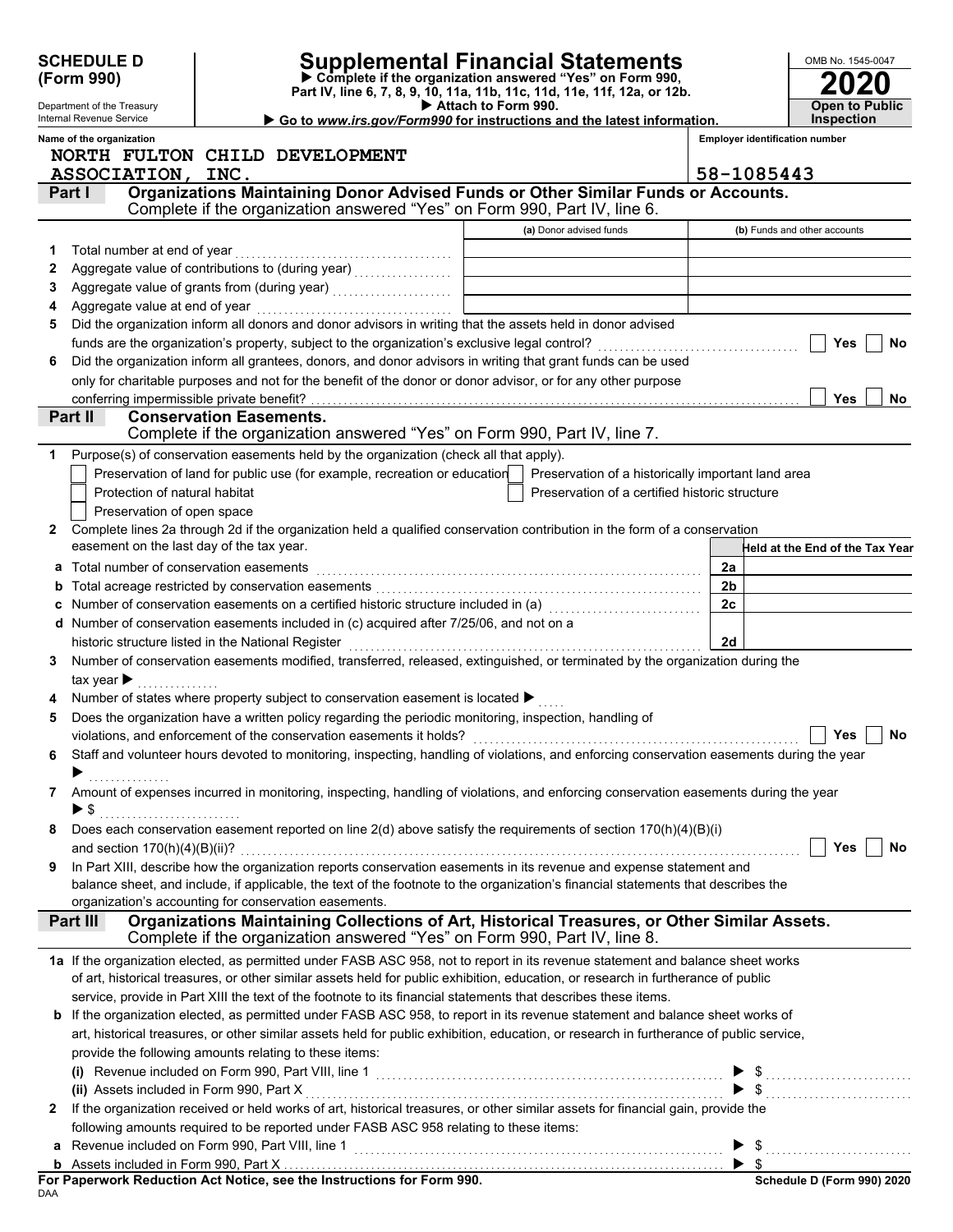| Schedule D (Form 990) 2020 NORTH FULTON CHILD DEVELOPMENT                                                                                                                                                                           |                         |                          |                           | 58-1085443           | Page 2              |
|-------------------------------------------------------------------------------------------------------------------------------------------------------------------------------------------------------------------------------------|-------------------------|--------------------------|---------------------------|----------------------|---------------------|
| Organizations Maintaining Collections of Art, Historical Treasures, or Other Similar Assets (continued)<br>Part III                                                                                                                 |                         |                          |                           |                      |                     |
| Using the organization's acquisition, accession, and other records, check any of the following that make significant use of its<br>3<br>collection items (check all that apply):                                                    |                         |                          |                           |                      |                     |
| Public exhibition<br>a                                                                                                                                                                                                              | d                       | Loan or exchange program |                           |                      |                     |
| Scholarly research<br>b                                                                                                                                                                                                             | е                       |                          |                           |                      |                     |
| Preservation for future generations<br>c                                                                                                                                                                                            |                         |                          |                           |                      |                     |
| Provide a description of the organization's collections and explain how they further the organization's exempt purpose in Part                                                                                                      |                         |                          |                           |                      |                     |
| XIII.                                                                                                                                                                                                                               |                         |                          |                           |                      |                     |
| During the year, did the organization solicit or receive donations of art, historical treasures, or other similar<br>5                                                                                                              |                         |                          |                           |                      |                     |
| assets to be sold to raise funds rather than to be maintained as part of the organization's collection?                                                                                                                             |                         |                          |                           |                      | <b>Yes</b><br>No.   |
| <b>Escrow and Custodial Arrangements.</b><br><b>Part IV</b>                                                                                                                                                                         |                         |                          |                           |                      |                     |
| Complete if the organization answered "Yes" on Form 990, Part IV, line 9, or reported an amount on Form<br>990, Part X, line 21.                                                                                                    |                         |                          |                           |                      |                     |
| 1a Is the organization an agent, trustee, custodian or other intermediary for contributions or other assets not                                                                                                                     |                         |                          |                           |                      |                     |
| included on Form 990, Part X?                                                                                                                                                                                                       |                         |                          |                           |                      | Yes<br>No           |
| b If "Yes," explain the arrangement in Part XIII and complete the following table:                                                                                                                                                  |                         |                          |                           |                      |                     |
|                                                                                                                                                                                                                                     |                         |                          |                           |                      | Amount              |
| c Beginning balance                                                                                                                                                                                                                 |                         |                          |                           | 1c                   |                     |
| d Additions during the year contact the set of the set of the set of the set of the set of the set of the set of the set of the set of the set of the set of the set of the set of the set of the set of the set of the set of      |                         |                          |                           | 1d                   |                     |
|                                                                                                                                                                                                                                     |                         |                          |                           | 1e                   |                     |
| f Ending balance encourance and a series of the series of the series of the series of the series of the series of the series of the series of the series of the series of the series of the series of the series of the series      |                         |                          |                           | 1f                   |                     |
| 2a Did the organization include an amount on Form 990, Part X, line 21, for escrow or custodial account liability?                                                                                                                  |                         |                          |                           |                      | <b>Yes</b><br>No    |
| <b>b</b> If "Yes," explain the arrangement in Part XIII. Check here if the explanation has been provided on Part XIII                                                                                                               |                         |                          |                           |                      |                     |
| <b>Endowment Funds.</b><br><b>Part V</b>                                                                                                                                                                                            |                         |                          |                           |                      |                     |
| Complete if the organization answered "Yes" on Form 990, Part IV, line 10.                                                                                                                                                          |                         |                          |                           |                      |                     |
|                                                                                                                                                                                                                                     | (a) Current year        | (b) Prior year           | (c) Two years back        | (d) Three years back | (e) Four years back |
| 1a Beginning of year balance <i>minimizing</i>                                                                                                                                                                                      | 215,215                 | 208,552                  | 205,603                   | 194,155              | 178,665             |
| <b>b</b> Contributions <b>contributions</b>                                                                                                                                                                                         |                         |                          |                           |                      |                     |
| c Net investment earnings, gains, and                                                                                                                                                                                               |                         |                          |                           |                      |                     |
| losses                                                                                                                                                                                                                              | 41,839                  | 20,180                   | 16,213                    | 14,483               | 18,662              |
| <b>d</b> Grants or scholarships<br>.                                                                                                                                                                                                | 10,761                  | 10,427                   | 10,280                    |                      |                     |
| e Other expenditures for facilities and                                                                                                                                                                                             |                         |                          |                           |                      |                     |
|                                                                                                                                                                                                                                     |                         |                          |                           |                      |                     |
| f Administrative expenses                                                                                                                                                                                                           | 3,357                   | 3,090                    | 2,984                     | 3,035                | 3,172               |
| <b>g</b> End of year balance $\ldots$                                                                                                                                                                                               | 242,936                 | 215, 215                 | 208,552                   | 205,603              | 194,155             |
| 2 Provide the estimated percentage of the current year end balance (line 1g, column (a)) held as:                                                                                                                                   |                         |                          |                           |                      |                     |
| a Board designated or quasi-endowment $\blacktriangleright$                                                                                                                                                                         |                         |                          |                           |                      |                     |
| <b>b</b> Permanent endowment $\triangleright$ 62.00 %                                                                                                                                                                               |                         |                          |                           |                      |                     |
| c Term endowment $\blacktriangleright$ 38.00 %                                                                                                                                                                                      |                         |                          |                           |                      |                     |
| The percentages on lines 2a, 2b, and 2c should equal 100%.                                                                                                                                                                          |                         |                          |                           |                      |                     |
| 3a Are there endowment funds not in the possession of the organization that are held and administered for the                                                                                                                       |                         |                          |                           |                      |                     |
| organization by:                                                                                                                                                                                                                    |                         |                          |                           |                      | Yes<br>No<br>X      |
| (i) Unrelated organizations <i>communication</i> and the contract of the contract of the contract of the contract of the contract of the contract of the contract of the contract of the contract of the contract of the contract o |                         |                          |                           |                      | 3a(i)<br>X          |
| (ii) Related organizations                                                                                                                                                                                                          |                         |                          |                           |                      | 3a(ii)<br>3b        |
|                                                                                                                                                                                                                                     |                         |                          |                           |                      |                     |
| Describe in Part XIII the intended uses of the organization's endowment funds.<br>Land, Buildings, and Equipment.<br><b>Part VI</b>                                                                                                 |                         |                          |                           |                      |                     |
| Complete if the organization answered "Yes" on Form 990, Part IV, line 11a. See Form 990, Part X, line 10.                                                                                                                          |                         |                          |                           |                      |                     |
| Description of property                                                                                                                                                                                                             | (a) Cost or other basis | (b) Cost or other basis  |                           | (c) Accumulated      | (d) Book value      |
|                                                                                                                                                                                                                                     | (investment)            | (other)                  |                           | depreciation         |                     |
|                                                                                                                                                                                                                                     |                         |                          | 152,585                   |                      | 152,585             |
| <b>b</b> Buildings <b>Multiples b</b>                                                                                                                                                                                               |                         |                          | 648,267                   | 575,687              | 72,580              |
| c Leasehold improvements                                                                                                                                                                                                            |                         |                          | $\overline{3}$ , 165, 372 | 1,457,968            | 1,707,404           |
|                                                                                                                                                                                                                                     |                         |                          | 263,871                   | 208,778              | 55,093              |
| e Other                                                                                                                                                                                                                             |                         |                          |                           |                      |                     |
| Total. Add lines 1a through 1e. (Column (d) must equal Form 990, Part X, column (B), line 10c.)                                                                                                                                     |                         |                          |                           | ▶                    | 1,987,662           |
|                                                                                                                                                                                                                                     |                         |                          |                           |                      |                     |

**Schedule D (Form 990) 2020**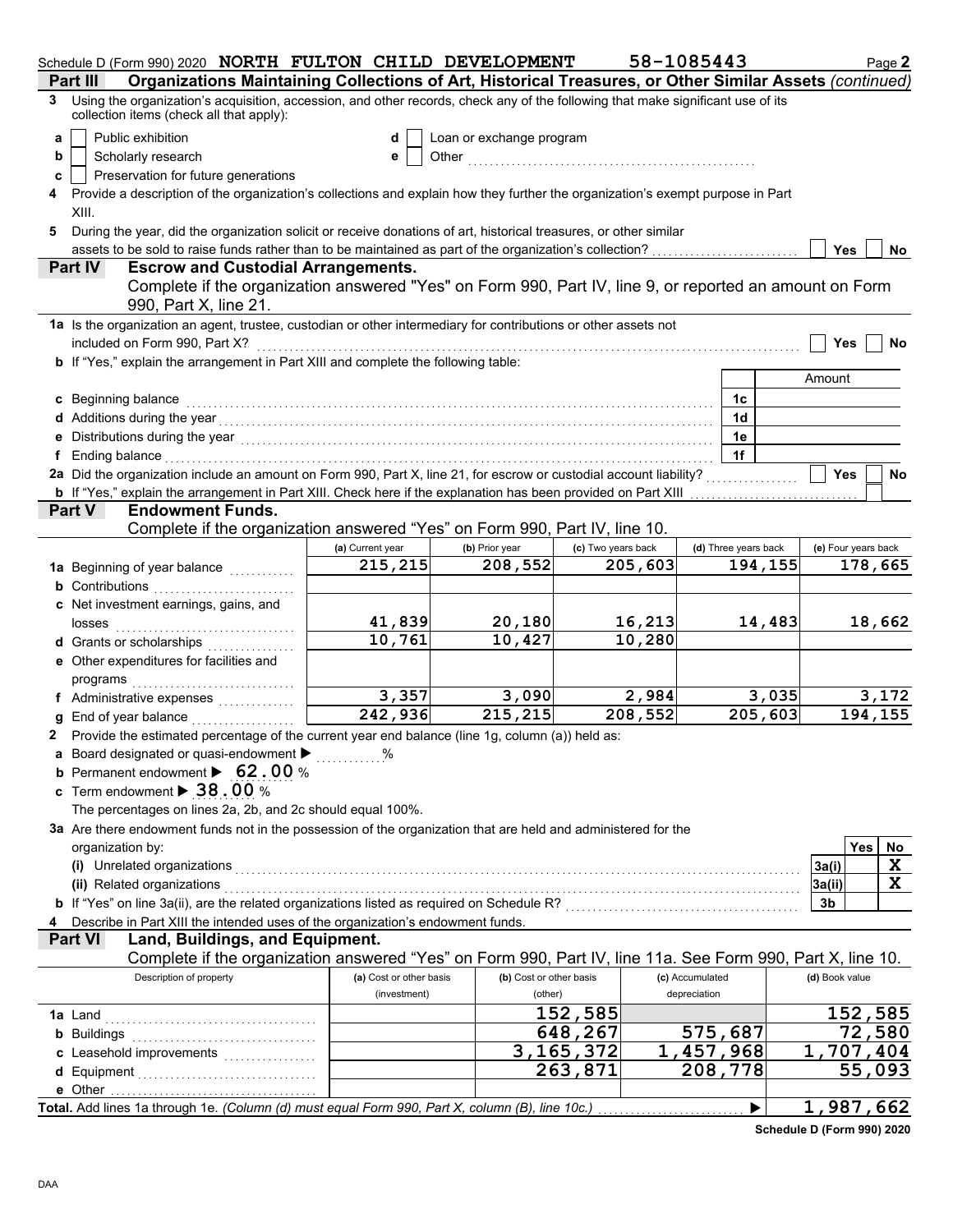|                           | Schedule D (Form 990) 2020 NORTH FULTON CHILD DEVELOPMENT                                                                                            |                | 58-1085443                       | Page 3         |
|---------------------------|------------------------------------------------------------------------------------------------------------------------------------------------------|----------------|----------------------------------|----------------|
| <b>Part VII</b>           | <b>Investments - Other Securities.</b>                                                                                                               |                |                                  |                |
|                           | Complete if the organization answered "Yes" on Form 990, Part IV, line 11b. See Form 990, Part X, line 12.                                           |                |                                  |                |
|                           | (a) Description of security or category                                                                                                              | (b) Book value | (c) Method of valuation:         |                |
|                           | (including name of security)                                                                                                                         |                | Cost or end-of-year market value |                |
| (1) Financial derivatives |                                                                                                                                                      |                |                                  |                |
|                           | (2) Closely held equity interests                                                                                                                    |                |                                  |                |
| $(3)$ Other               |                                                                                                                                                      |                |                                  |                |
| (A)                       |                                                                                                                                                      |                |                                  |                |
| (B)                       |                                                                                                                                                      |                |                                  |                |
| (C)                       |                                                                                                                                                      |                |                                  |                |
| (D)                       |                                                                                                                                                      |                |                                  |                |
| (E)                       |                                                                                                                                                      |                |                                  |                |
| (F)                       |                                                                                                                                                      |                |                                  |                |
| (G)                       |                                                                                                                                                      |                |                                  |                |
| (H)                       | Total. (Column (b) must equal Form 990, Part X, col. (B) line 12.)                                                                                   |                |                                  |                |
| <b>Part VIII</b>          | <b>Investments - Program Related.</b>                                                                                                                |                |                                  |                |
|                           | Complete if the organization answered "Yes" on Form 990, Part IV, line 11c. See Form 990, Part X, line 13.                                           |                |                                  |                |
|                           | (a) Description of investment                                                                                                                        | (b) Book value | (c) Method of valuation:         |                |
|                           |                                                                                                                                                      |                | Cost or end-of-year market value |                |
| (1)                       |                                                                                                                                                      |                |                                  |                |
| (2)                       |                                                                                                                                                      |                |                                  |                |
| (3)                       |                                                                                                                                                      |                |                                  |                |
| (4)                       |                                                                                                                                                      |                |                                  |                |
| (5)                       |                                                                                                                                                      |                |                                  |                |
| (6)                       |                                                                                                                                                      |                |                                  |                |
| (7)                       |                                                                                                                                                      |                |                                  |                |
| (8)                       |                                                                                                                                                      |                |                                  |                |
| (9)                       |                                                                                                                                                      |                |                                  |                |
|                           | Total. (Column (b) must equal Form 990, Part X, col. (B) line 13.)<br>▶                                                                              |                |                                  |                |
| Part IX                   | <b>Other Assets.</b>                                                                                                                                 |                |                                  |                |
|                           | Complete if the organization answered "Yes" on Form 990, Part IV, line 11d. See Form 990, Part X, line 15.                                           |                |                                  |                |
|                           | (a) Description                                                                                                                                      |                |                                  | (b) Book value |
| (1)                       |                                                                                                                                                      |                |                                  |                |
| (2)                       |                                                                                                                                                      |                |                                  |                |
| (3)                       |                                                                                                                                                      |                |                                  |                |
| (4)                       |                                                                                                                                                      |                |                                  |                |
| (5)                       |                                                                                                                                                      |                |                                  |                |
| (6)                       |                                                                                                                                                      |                |                                  |                |
| (7)                       |                                                                                                                                                      |                |                                  |                |
| (8)<br>(9)                |                                                                                                                                                      |                |                                  |                |
|                           | Total. (Column (b) must equal Form 990, Part X, col. (B) line 15.)                                                                                   |                |                                  |                |
| Part X                    | <b>Other Liabilities.</b>                                                                                                                            |                |                                  |                |
|                           | Complete if the organization answered "Yes" on Form 990, Part IV, line 11e or 11f. See Form 990, Part X,                                             |                |                                  |                |
|                           | line 25.                                                                                                                                             |                |                                  |                |
| 1.                        | (a) Description of liability                                                                                                                         |                |                                  | (b) Book value |
| (1)                       | Federal income taxes                                                                                                                                 |                |                                  |                |
| (2)                       |                                                                                                                                                      |                |                                  |                |
| (3)                       |                                                                                                                                                      |                |                                  |                |
| (4)                       |                                                                                                                                                      |                |                                  |                |
| (5)                       |                                                                                                                                                      |                |                                  |                |
| (6)                       |                                                                                                                                                      |                |                                  |                |
| (7)                       |                                                                                                                                                      |                |                                  |                |
| (8)                       |                                                                                                                                                      |                |                                  |                |
| (9)                       |                                                                                                                                                      |                |                                  |                |
|                           | Total. (Column (b) must equal Form 990, Part X, col. (B) line 25.)                                                                                   |                | ▶                                |                |
|                           | 2. Liability for uncertain tax positions. In Part XIII, provide the text of the footnote to the organization's financial statements that reports the |                |                                  |                |
|                           | organization's liability for uncertain tax positions under FASB ASC 740. Check here if the text of the footnote has been provided in Part XIII       |                |                                  | $ \mathbf{X} $ |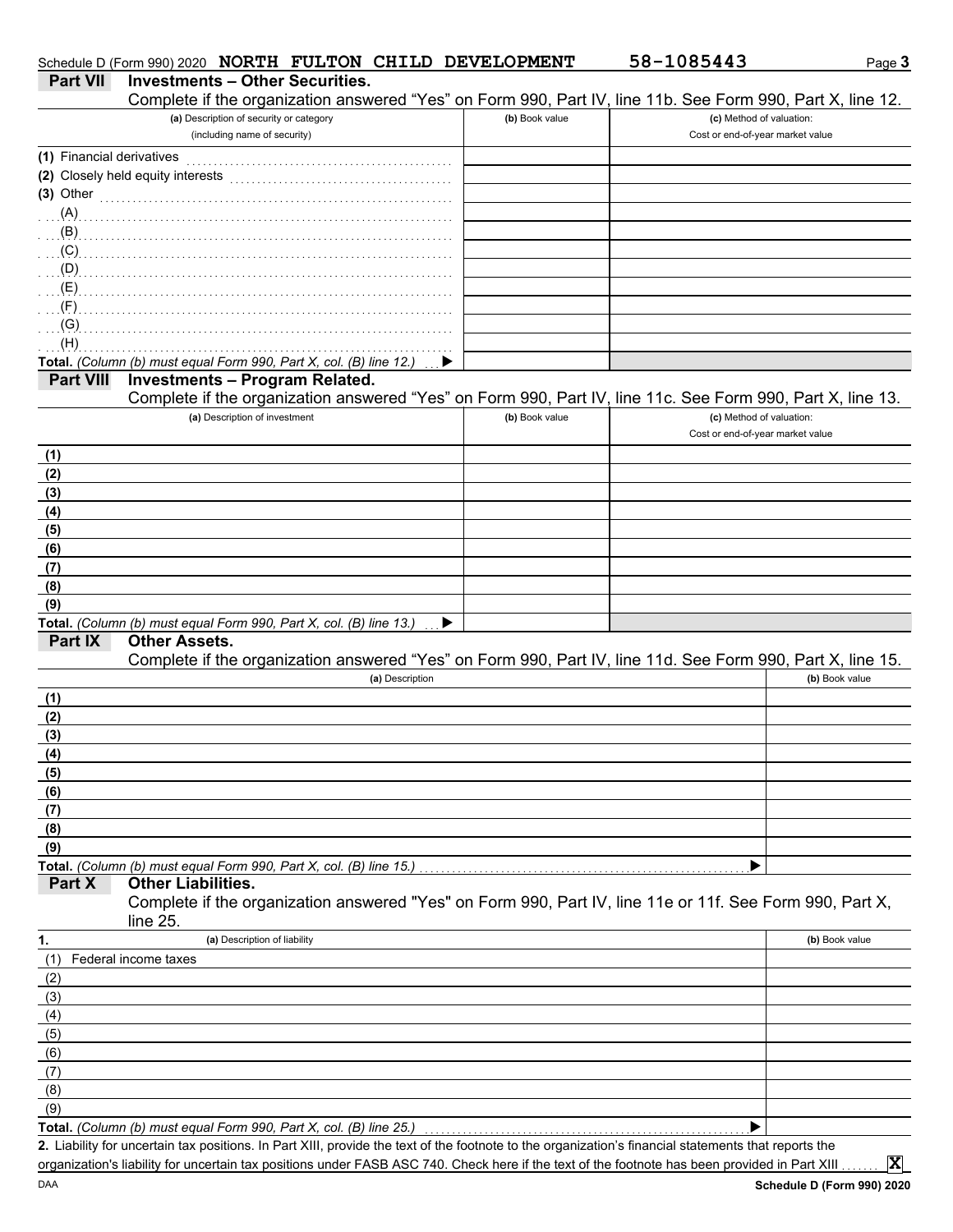|    | Schedule D (Form 990) 2020 NORTH FULTON CHILD DEVELOPMENT                                                                                                                                                                      |                | 58-1085443                                                                                                           |                 | Page 4                    |
|----|--------------------------------------------------------------------------------------------------------------------------------------------------------------------------------------------------------------------------------|----------------|----------------------------------------------------------------------------------------------------------------------|-----------------|---------------------------|
|    | Reconciliation of Revenue per Audited Financial Statements With Revenue per Return.<br>Part XI                                                                                                                                 |                |                                                                                                                      |                 |                           |
|    | Complete if the organization answered "Yes" on Form 990, Part IV, line 12a.                                                                                                                                                    |                |                                                                                                                      |                 |                           |
| 1. | Total revenue, gains, and other support per audited financial statements                                                                                                                                                       |                | and a strategic control of the control of the control of the control of the control of the control of the control of | 1               | 2,318,461                 |
| 2  | Amounts included on line 1 but not on Form 990, Part VIII, line 12:                                                                                                                                                            |                |                                                                                                                      |                 |                           |
|    |                                                                                                                                                                                                                                | 2a             | 26,863                                                                                                               |                 |                           |
|    |                                                                                                                                                                                                                                | 2 <sub>b</sub> | 1,420                                                                                                                |                 |                           |
| с  | Recoveries of prior year grants [[11] North Management of Prior (11] North Management of Prior (11] North Management Oriental Management Oriental Management Oriental Management Oriental Management Oriental Management Orien | 2c             |                                                                                                                      |                 |                           |
| d  |                                                                                                                                                                                                                                | 2d             |                                                                                                                      |                 |                           |
| е  | Add lines 2a through 2d [11] Additional Property of Additional Property and Property and Property and Property and Property and Property and Property and Property and Property and Property and Property and Property and Pro |                |                                                                                                                      | 2e              | 28,283                    |
| 3  | Subtract line 2e from line 1                                                                                                                                                                                                   |                |                                                                                                                      | 3               | 2,290,178                 |
|    | Amounts included on Form 990, Part VIII, line 12, but not on line 1:                                                                                                                                                           |                |                                                                                                                      |                 |                           |
|    |                                                                                                                                                                                                                                | 4a             |                                                                                                                      |                 |                           |
|    |                                                                                                                                                                                                                                |                |                                                                                                                      |                 |                           |
|    | Add lines 4a and 4b                                                                                                                                                                                                            |                |                                                                                                                      | 4с              |                           |
|    |                                                                                                                                                                                                                                |                |                                                                                                                      | $5\phantom{.0}$ | 2,290,178                 |
|    | Reconciliation of Expenses per Audited Financial Statements With Expenses per Return.<br><b>Part XII</b>                                                                                                                       |                |                                                                                                                      |                 |                           |
|    | Complete if the organization answered "Yes" on Form 990, Part IV, line 12a.                                                                                                                                                    |                |                                                                                                                      |                 |                           |
| 1  | Total expenses and losses per audited financial statements                                                                                                                                                                     |                |                                                                                                                      |                 | 1,980,539                 |
| 2  | Amounts included on line 1 but not on Form 990, Part IX, line 25:                                                                                                                                                              |                |                                                                                                                      |                 |                           |
| a  |                                                                                                                                                                                                                                | 2a             | 1,420                                                                                                                |                 |                           |
| b  | Prior year adjustments [11, 12] All the contract of the contract of the contract of the contract of the contract of the contract of the contract of the contract of the contract of the contract of the contract of the contra | 2 <sub>b</sub> |                                                                                                                      |                 |                           |
|    |                                                                                                                                                                                                                                | 2 <sub>c</sub> |                                                                                                                      |                 |                           |
| a  |                                                                                                                                                                                                                                | 2d             |                                                                                                                      |                 |                           |
| е  | Add lines 2a through 2d [[[[[[[[[[[[[[[[[[[[[[[[]]]]]]]]]] Add lines 2a through 2d                                                                                                                                             |                |                                                                                                                      | 2e              | $\frac{1,420}{1,979,119}$ |
| 3  | Subtract line 2e from line 1                                                                                                                                                                                                   |                |                                                                                                                      | $\mathbf{3}$    |                           |
| 4  | Amounts included on Form 990, Part IX, line 25, but not on line 1:                                                                                                                                                             |                |                                                                                                                      |                 |                           |
| a  | Investment expenses not included on Form 990, Part VIII, line 7b                                                                                                                                                               | 4a             |                                                                                                                      |                 |                           |
| b  |                                                                                                                                                                                                                                | 4 <sub>b</sub> |                                                                                                                      |                 |                           |
|    | Add lines 4a and 4b                                                                                                                                                                                                            |                |                                                                                                                      | 4c              |                           |
| 5. |                                                                                                                                                                                                                                |                |                                                                                                                      | 5               | 1,979,119                 |
|    | Part XIII Supplemental Information.                                                                                                                                                                                            |                |                                                                                                                      |                 |                           |
|    | Provide the descriptions required for Part II, lines 3, 5, and 9; Part III, lines 1a and 4; Part IV, lines 1b and 2b; Part V, line 4; Part X, line                                                                             |                |                                                                                                                      |                 |                           |

2; Part XI, lines 2d and 4b; and Part XII, lines 2d and 4b. Also complete this part to provide any additional information.

PART X - FIN 48 FOOTNOTE

THE ASSOCIATION IS A NONPROFIT ORGANIZATION EXEMPT FROM FEDERAL INCOME TAXES UNDER INTERNAL REVENUE CODE SECTION 501(C)(3). INCOME FROM CERTAIN ACTIVITIES NOT DIRECTLY RELATED TO THE ORGANIZATION'S TAX-EXEMPT PURPOSE IS SUBJECT TO TAXATION AS UNRELATED BUSINESS INCOME. THERE WAS NO UNRELATED BUSINESS INCOME FOR THE YEARS ENDED JUNE 30, 2021 AND 2020, RESPECTIVELY. MANAGEMENT BELIEVES THAT IT HAS APPROPRIATE SUPPORT FOR ANY TAX POSITIONS INCOME TAX RETURNS ARE SUBJECT TO EXAMINATION BY THE APPROPRIATE TAKEN BY THE ASSOCIATION, AND AS SUCH DOES NOT HAVE ANY UNCERTAIN TAX POSITIONS THAT ARE MATERIAL TO THE FINANCIAL STATEMENTS. THE ASSOCIATION'S REGULATORY AUTHORITIES AND REMAIN OPEN FOR THE LAST THREE YEARS.

. . . . . . . . . . . . . . . . . . . . . . . . . . . . . . . . . . . . . . . . . . . . . . . . . . . . . . . . . . . . . . . . . . . . . . . . . . . . . . . . . . . . . . . . . . . . . . . . . . . . . . . . . . . . . . . . . . . . . . . . . . . . . . . . . . . . . . . . . . . . . . . . . . . . . . . . . . . . . . . . .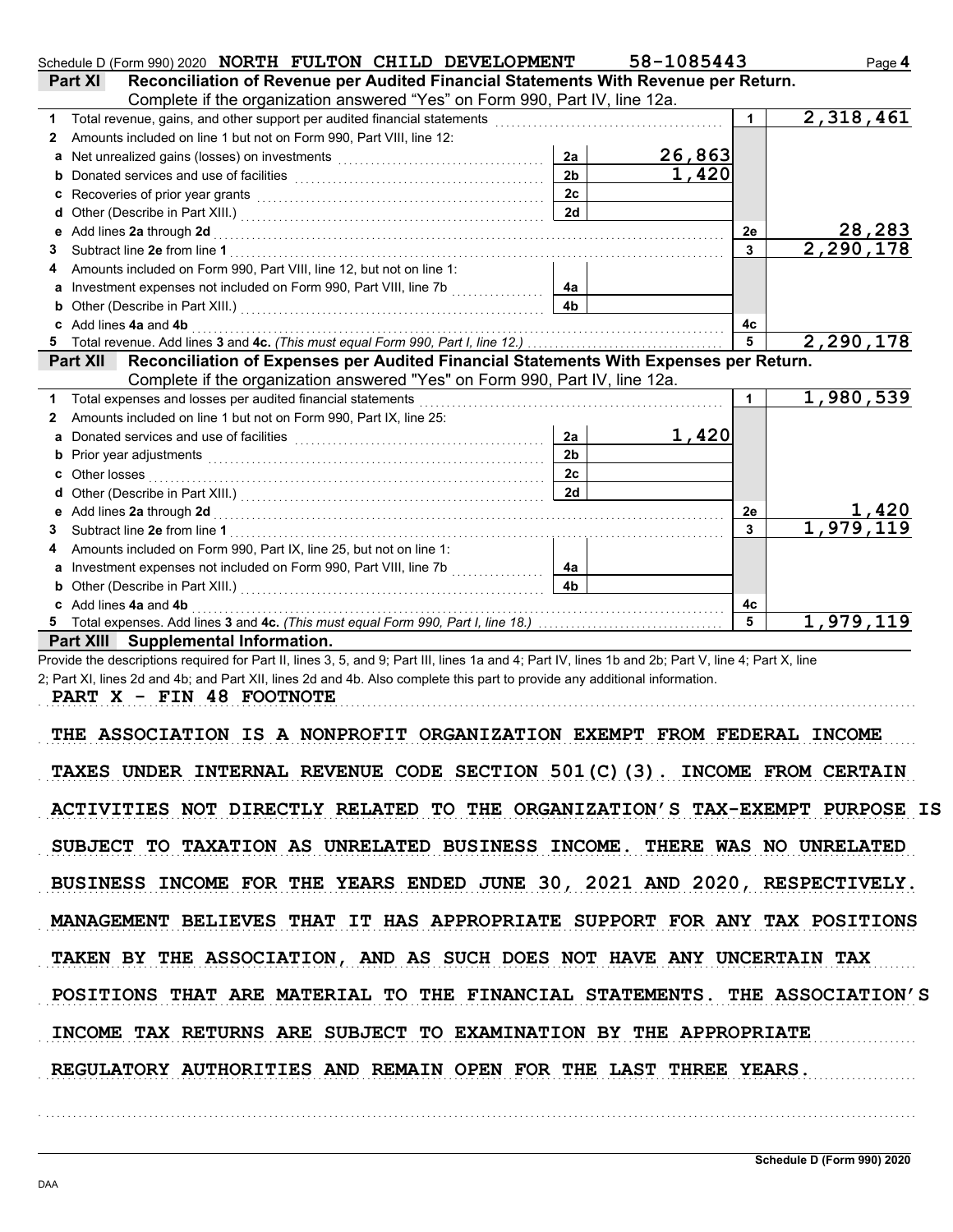| Schedule D (Form 990) 2020 NORTH FULTON CHILD DEVELOPMENT |  |  |  |
|-----------------------------------------------------------|--|--|--|
| <b>Part XIII Supplemental Information (continued)</b>     |  |  |  |

| Schedule D (Form 990) 2020 NORTH FULTON CHILD DEVELOPMENT<br>Part XIII Supplemental Information (continued) |  | 58-1085443 | Page 5 |
|-------------------------------------------------------------------------------------------------------------|--|------------|--------|
|                                                                                                             |  |            |        |
|                                                                                                             |  |            |        |
|                                                                                                             |  |            |        |
|                                                                                                             |  |            |        |
|                                                                                                             |  |            |        |
|                                                                                                             |  |            |        |
|                                                                                                             |  |            |        |
|                                                                                                             |  |            |        |
|                                                                                                             |  |            |        |
|                                                                                                             |  |            |        |
|                                                                                                             |  |            |        |
|                                                                                                             |  |            |        |
|                                                                                                             |  |            |        |
|                                                                                                             |  |            |        |
|                                                                                                             |  |            |        |
|                                                                                                             |  |            |        |
|                                                                                                             |  |            |        |
|                                                                                                             |  |            |        |
|                                                                                                             |  |            |        |
|                                                                                                             |  |            |        |
|                                                                                                             |  |            |        |
|                                                                                                             |  |            |        |
|                                                                                                             |  |            |        |
|                                                                                                             |  |            |        |
|                                                                                                             |  |            |        |
|                                                                                                             |  |            |        |
|                                                                                                             |  |            |        |
|                                                                                                             |  |            |        |
|                                                                                                             |  |            |        |
|                                                                                                             |  |            |        |
|                                                                                                             |  |            |        |
|                                                                                                             |  |            |        |
|                                                                                                             |  |            |        |
|                                                                                                             |  |            |        |
|                                                                                                             |  |            |        |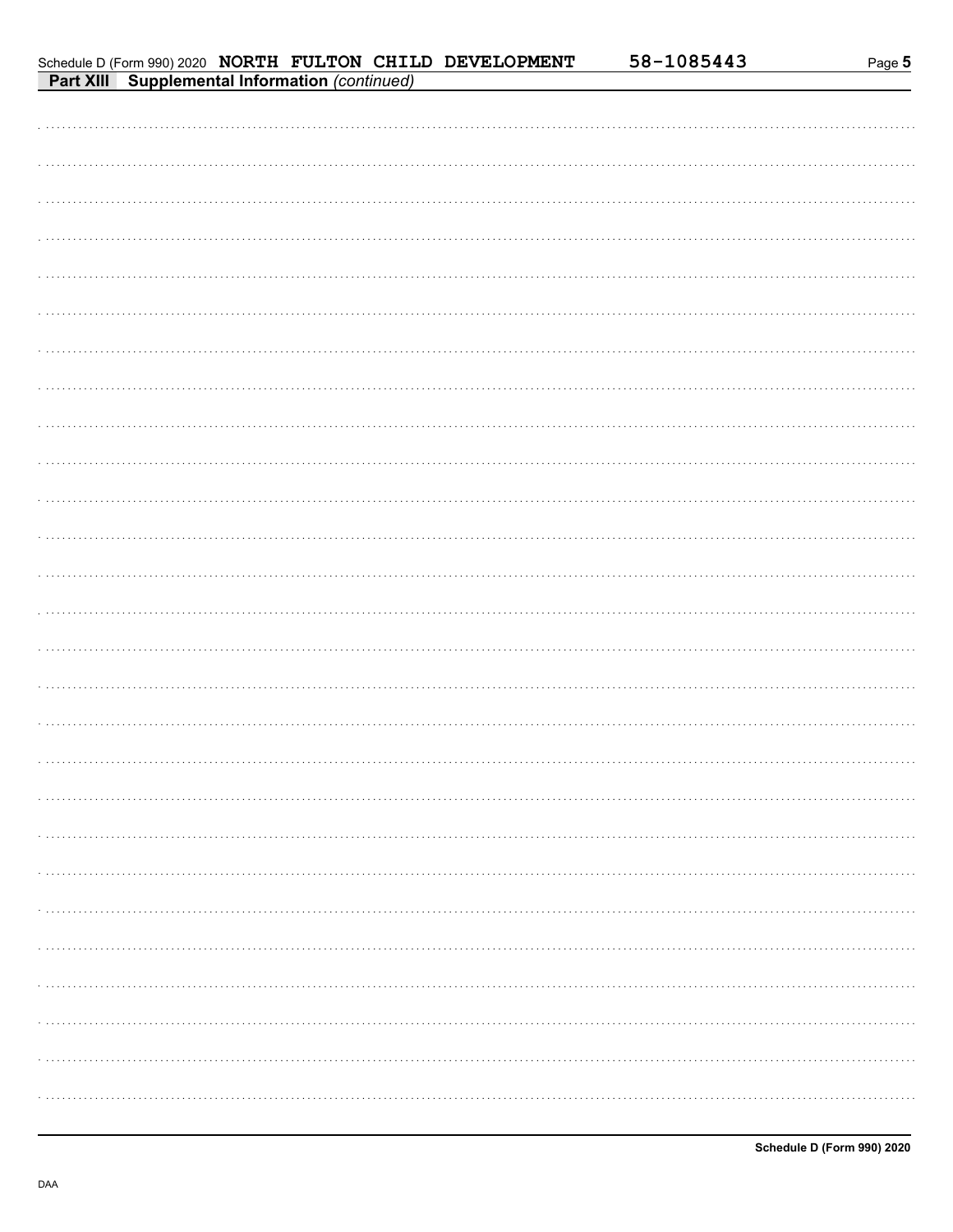DAA

# **(Form 990)**

# **SCHEDULE M Noncash Contributions**

 **Complete if the organizations answered "Yes" on Form 990, Part IV, lines 29 or 30.**

 **Attach to Form 990.**

| <b>Employer identification number</b><br>Name of the organization<br>NORTH FULTON CHILD DEVELOPMENT<br>58-1085443<br>ASSOCIATION, INC.<br>Part I<br><b>Types of Property</b><br>(c)<br>(b)<br>(d)<br>(a)<br>Noncash contribution<br>Check if<br>Method of determining<br>Number of contributions or<br>amounts reported on<br>applicable<br>noncash contribution amounts<br>items contributed<br>Form 990, Part VIII, line 1g<br>Art — Works of art<br>1<br>Art — Historical treasures<br>2<br>Art - Fractional interests<br>3<br>Books and publications <b>contained</b><br>4<br>Clothing and household<br>5<br>Cars and other vehicles with the care and other with the control of<br>6<br>Boats and planes<br>7<br>Intellectual property<br>8<br>Securities - Publicly traded<br>9<br>Securities - Closely held stock<br>Securities - Partnership, LLC,<br>or trust interests<br>Securities - Miscellaneous<br>Qualified conservation<br>contribution - Historic<br>structures<br>Qualified conservation<br>contribution - Other<br>Real estate - Residential<br>Real estate - Commercial<br>Real estate - Other<br>Collectibles <b>Collectibles</b><br>Food inventory<br><br>Drugs and medical supplies<br>Taxidermy<br>Historical artifacts<br>Scientific specimens<br><br>Archeological artifacts<br>Other C OFFICE FURNITUR<br>19<br>1,497 FAIR MARKET VALUE<br>X<br>2,700<br>Other COMPUTERS<br>9<br><b>FAIR MARKET</b><br><b>VALUE</b><br>X<br>267<br>25,889<br>X<br>Other $\blacktriangleright$ ( SUPPLIES/EQUIP)<br><b>FAIR MARKET</b><br><b>VALUE</b><br>Other $\blacktriangleright$ (<br>Number of Forms 8283 received by the organization during the tax year for contributions for<br>which the organization completed Form 8283, Part IV, Donee Acknowledgement<br>29<br>Yes<br>During the year, did the organization receive by contribution any property reported in Part I, lines 1 through<br>28, that it must hold for at least three years from the date of the initial contribution, and which isn't required<br>X<br>to be used for exempt purposes for the entire holding period?<br>30a<br>If "Yes," describe the arrangement in Part II.<br>b<br>Does the organization have a gift acceptance policy that requires the review of any nonstandard<br>X<br>contributions?<br>31<br>Does the organization hire or use third parties or related organizations to solicit, process, or sell noncash<br>X<br>contributions?<br>32a<br>If "Yes," describe in Part II.<br>b<br>If the organization didn't report an amount in column (c) for a type of property for which column (a) is checked, |    | Department of the Treasury<br>Internal Revenue Service |  | Go to www.irs.gov/Form990 for instructions and the latest information. |  | <b>Inspection</b> |    |
|---------------------------------------------------------------------------------------------------------------------------------------------------------------------------------------------------------------------------------------------------------------------------------------------------------------------------------------------------------------------------------------------------------------------------------------------------------------------------------------------------------------------------------------------------------------------------------------------------------------------------------------------------------------------------------------------------------------------------------------------------------------------------------------------------------------------------------------------------------------------------------------------------------------------------------------------------------------------------------------------------------------------------------------------------------------------------------------------------------------------------------------------------------------------------------------------------------------------------------------------------------------------------------------------------------------------------------------------------------------------------------------------------------------------------------------------------------------------------------------------------------------------------------------------------------------------------------------------------------------------------------------------------------------------------------------------------------------------------------------------------------------------------------------------------------------------------------------------------------------------------------------------------------------------------------------------------------------------------------------------------------------------------------------------------------------------------------------------------------------------------------------------------------------------------------------------------------------------------------------------------------------------------------------------------------------------------------------------------------------------------------------------------------------------------------------------------------------------------------------------------------------------------------------------------------------------------------------------------------------------|----|--------------------------------------------------------|--|------------------------------------------------------------------------|--|-------------------|----|
|                                                                                                                                                                                                                                                                                                                                                                                                                                                                                                                                                                                                                                                                                                                                                                                                                                                                                                                                                                                                                                                                                                                                                                                                                                                                                                                                                                                                                                                                                                                                                                                                                                                                                                                                                                                                                                                                                                                                                                                                                                                                                                                                                                                                                                                                                                                                                                                                                                                                                                                                                                                                                     |    |                                                        |  |                                                                        |  |                   |    |
|                                                                                                                                                                                                                                                                                                                                                                                                                                                                                                                                                                                                                                                                                                                                                                                                                                                                                                                                                                                                                                                                                                                                                                                                                                                                                                                                                                                                                                                                                                                                                                                                                                                                                                                                                                                                                                                                                                                                                                                                                                                                                                                                                                                                                                                                                                                                                                                                                                                                                                                                                                                                                     |    |                                                        |  |                                                                        |  |                   |    |
|                                                                                                                                                                                                                                                                                                                                                                                                                                                                                                                                                                                                                                                                                                                                                                                                                                                                                                                                                                                                                                                                                                                                                                                                                                                                                                                                                                                                                                                                                                                                                                                                                                                                                                                                                                                                                                                                                                                                                                                                                                                                                                                                                                                                                                                                                                                                                                                                                                                                                                                                                                                                                     |    |                                                        |  |                                                                        |  |                   |    |
|                                                                                                                                                                                                                                                                                                                                                                                                                                                                                                                                                                                                                                                                                                                                                                                                                                                                                                                                                                                                                                                                                                                                                                                                                                                                                                                                                                                                                                                                                                                                                                                                                                                                                                                                                                                                                                                                                                                                                                                                                                                                                                                                                                                                                                                                                                                                                                                                                                                                                                                                                                                                                     |    |                                                        |  |                                                                        |  |                   |    |
|                                                                                                                                                                                                                                                                                                                                                                                                                                                                                                                                                                                                                                                                                                                                                                                                                                                                                                                                                                                                                                                                                                                                                                                                                                                                                                                                                                                                                                                                                                                                                                                                                                                                                                                                                                                                                                                                                                                                                                                                                                                                                                                                                                                                                                                                                                                                                                                                                                                                                                                                                                                                                     |    |                                                        |  |                                                                        |  |                   |    |
|                                                                                                                                                                                                                                                                                                                                                                                                                                                                                                                                                                                                                                                                                                                                                                                                                                                                                                                                                                                                                                                                                                                                                                                                                                                                                                                                                                                                                                                                                                                                                                                                                                                                                                                                                                                                                                                                                                                                                                                                                                                                                                                                                                                                                                                                                                                                                                                                                                                                                                                                                                                                                     |    |                                                        |  |                                                                        |  |                   |    |
|                                                                                                                                                                                                                                                                                                                                                                                                                                                                                                                                                                                                                                                                                                                                                                                                                                                                                                                                                                                                                                                                                                                                                                                                                                                                                                                                                                                                                                                                                                                                                                                                                                                                                                                                                                                                                                                                                                                                                                                                                                                                                                                                                                                                                                                                                                                                                                                                                                                                                                                                                                                                                     |    |                                                        |  |                                                                        |  |                   |    |
|                                                                                                                                                                                                                                                                                                                                                                                                                                                                                                                                                                                                                                                                                                                                                                                                                                                                                                                                                                                                                                                                                                                                                                                                                                                                                                                                                                                                                                                                                                                                                                                                                                                                                                                                                                                                                                                                                                                                                                                                                                                                                                                                                                                                                                                                                                                                                                                                                                                                                                                                                                                                                     |    |                                                        |  |                                                                        |  |                   |    |
|                                                                                                                                                                                                                                                                                                                                                                                                                                                                                                                                                                                                                                                                                                                                                                                                                                                                                                                                                                                                                                                                                                                                                                                                                                                                                                                                                                                                                                                                                                                                                                                                                                                                                                                                                                                                                                                                                                                                                                                                                                                                                                                                                                                                                                                                                                                                                                                                                                                                                                                                                                                                                     |    |                                                        |  |                                                                        |  |                   |    |
|                                                                                                                                                                                                                                                                                                                                                                                                                                                                                                                                                                                                                                                                                                                                                                                                                                                                                                                                                                                                                                                                                                                                                                                                                                                                                                                                                                                                                                                                                                                                                                                                                                                                                                                                                                                                                                                                                                                                                                                                                                                                                                                                                                                                                                                                                                                                                                                                                                                                                                                                                                                                                     |    |                                                        |  |                                                                        |  |                   |    |
|                                                                                                                                                                                                                                                                                                                                                                                                                                                                                                                                                                                                                                                                                                                                                                                                                                                                                                                                                                                                                                                                                                                                                                                                                                                                                                                                                                                                                                                                                                                                                                                                                                                                                                                                                                                                                                                                                                                                                                                                                                                                                                                                                                                                                                                                                                                                                                                                                                                                                                                                                                                                                     |    |                                                        |  |                                                                        |  |                   |    |
|                                                                                                                                                                                                                                                                                                                                                                                                                                                                                                                                                                                                                                                                                                                                                                                                                                                                                                                                                                                                                                                                                                                                                                                                                                                                                                                                                                                                                                                                                                                                                                                                                                                                                                                                                                                                                                                                                                                                                                                                                                                                                                                                                                                                                                                                                                                                                                                                                                                                                                                                                                                                                     |    |                                                        |  |                                                                        |  |                   |    |
| 10<br>11<br>12<br>13<br>14<br>15<br>16<br>17<br>18<br>19<br>20<br>24<br>25<br>26<br>27<br>28<br>29<br>30a<br>31<br>32a<br>33                                                                                                                                                                                                                                                                                                                                                                                                                                                                                                                                                                                                                                                                                                                                                                                                                                                                                                                                                                                                                                                                                                                                                                                                                                                                                                                                                                                                                                                                                                                                                                                                                                                                                                                                                                                                                                                                                                                                                                                                                                                                                                                                                                                                                                                                                                                                                                                                                                                                                        |    |                                                        |  |                                                                        |  |                   |    |
|                                                                                                                                                                                                                                                                                                                                                                                                                                                                                                                                                                                                                                                                                                                                                                                                                                                                                                                                                                                                                                                                                                                                                                                                                                                                                                                                                                                                                                                                                                                                                                                                                                                                                                                                                                                                                                                                                                                                                                                                                                                                                                                                                                                                                                                                                                                                                                                                                                                                                                                                                                                                                     |    |                                                        |  |                                                                        |  |                   |    |
|                                                                                                                                                                                                                                                                                                                                                                                                                                                                                                                                                                                                                                                                                                                                                                                                                                                                                                                                                                                                                                                                                                                                                                                                                                                                                                                                                                                                                                                                                                                                                                                                                                                                                                                                                                                                                                                                                                                                                                                                                                                                                                                                                                                                                                                                                                                                                                                                                                                                                                                                                                                                                     |    |                                                        |  |                                                                        |  |                   |    |
|                                                                                                                                                                                                                                                                                                                                                                                                                                                                                                                                                                                                                                                                                                                                                                                                                                                                                                                                                                                                                                                                                                                                                                                                                                                                                                                                                                                                                                                                                                                                                                                                                                                                                                                                                                                                                                                                                                                                                                                                                                                                                                                                                                                                                                                                                                                                                                                                                                                                                                                                                                                                                     |    |                                                        |  |                                                                        |  |                   |    |
|                                                                                                                                                                                                                                                                                                                                                                                                                                                                                                                                                                                                                                                                                                                                                                                                                                                                                                                                                                                                                                                                                                                                                                                                                                                                                                                                                                                                                                                                                                                                                                                                                                                                                                                                                                                                                                                                                                                                                                                                                                                                                                                                                                                                                                                                                                                                                                                                                                                                                                                                                                                                                     |    |                                                        |  |                                                                        |  |                   |    |
|                                                                                                                                                                                                                                                                                                                                                                                                                                                                                                                                                                                                                                                                                                                                                                                                                                                                                                                                                                                                                                                                                                                                                                                                                                                                                                                                                                                                                                                                                                                                                                                                                                                                                                                                                                                                                                                                                                                                                                                                                                                                                                                                                                                                                                                                                                                                                                                                                                                                                                                                                                                                                     |    |                                                        |  |                                                                        |  |                   |    |
|                                                                                                                                                                                                                                                                                                                                                                                                                                                                                                                                                                                                                                                                                                                                                                                                                                                                                                                                                                                                                                                                                                                                                                                                                                                                                                                                                                                                                                                                                                                                                                                                                                                                                                                                                                                                                                                                                                                                                                                                                                                                                                                                                                                                                                                                                                                                                                                                                                                                                                                                                                                                                     |    |                                                        |  |                                                                        |  |                   |    |
|                                                                                                                                                                                                                                                                                                                                                                                                                                                                                                                                                                                                                                                                                                                                                                                                                                                                                                                                                                                                                                                                                                                                                                                                                                                                                                                                                                                                                                                                                                                                                                                                                                                                                                                                                                                                                                                                                                                                                                                                                                                                                                                                                                                                                                                                                                                                                                                                                                                                                                                                                                                                                     |    |                                                        |  |                                                                        |  |                   |    |
|                                                                                                                                                                                                                                                                                                                                                                                                                                                                                                                                                                                                                                                                                                                                                                                                                                                                                                                                                                                                                                                                                                                                                                                                                                                                                                                                                                                                                                                                                                                                                                                                                                                                                                                                                                                                                                                                                                                                                                                                                                                                                                                                                                                                                                                                                                                                                                                                                                                                                                                                                                                                                     |    |                                                        |  |                                                                        |  |                   |    |
|                                                                                                                                                                                                                                                                                                                                                                                                                                                                                                                                                                                                                                                                                                                                                                                                                                                                                                                                                                                                                                                                                                                                                                                                                                                                                                                                                                                                                                                                                                                                                                                                                                                                                                                                                                                                                                                                                                                                                                                                                                                                                                                                                                                                                                                                                                                                                                                                                                                                                                                                                                                                                     |    |                                                        |  |                                                                        |  |                   |    |
|                                                                                                                                                                                                                                                                                                                                                                                                                                                                                                                                                                                                                                                                                                                                                                                                                                                                                                                                                                                                                                                                                                                                                                                                                                                                                                                                                                                                                                                                                                                                                                                                                                                                                                                                                                                                                                                                                                                                                                                                                                                                                                                                                                                                                                                                                                                                                                                                                                                                                                                                                                                                                     |    |                                                        |  |                                                                        |  |                   |    |
|                                                                                                                                                                                                                                                                                                                                                                                                                                                                                                                                                                                                                                                                                                                                                                                                                                                                                                                                                                                                                                                                                                                                                                                                                                                                                                                                                                                                                                                                                                                                                                                                                                                                                                                                                                                                                                                                                                                                                                                                                                                                                                                                                                                                                                                                                                                                                                                                                                                                                                                                                                                                                     |    |                                                        |  |                                                                        |  |                   |    |
|                                                                                                                                                                                                                                                                                                                                                                                                                                                                                                                                                                                                                                                                                                                                                                                                                                                                                                                                                                                                                                                                                                                                                                                                                                                                                                                                                                                                                                                                                                                                                                                                                                                                                                                                                                                                                                                                                                                                                                                                                                                                                                                                                                                                                                                                                                                                                                                                                                                                                                                                                                                                                     |    |                                                        |  |                                                                        |  |                   |    |
|                                                                                                                                                                                                                                                                                                                                                                                                                                                                                                                                                                                                                                                                                                                                                                                                                                                                                                                                                                                                                                                                                                                                                                                                                                                                                                                                                                                                                                                                                                                                                                                                                                                                                                                                                                                                                                                                                                                                                                                                                                                                                                                                                                                                                                                                                                                                                                                                                                                                                                                                                                                                                     |    |                                                        |  |                                                                        |  |                   |    |
|                                                                                                                                                                                                                                                                                                                                                                                                                                                                                                                                                                                                                                                                                                                                                                                                                                                                                                                                                                                                                                                                                                                                                                                                                                                                                                                                                                                                                                                                                                                                                                                                                                                                                                                                                                                                                                                                                                                                                                                                                                                                                                                                                                                                                                                                                                                                                                                                                                                                                                                                                                                                                     |    |                                                        |  |                                                                        |  |                   |    |
|                                                                                                                                                                                                                                                                                                                                                                                                                                                                                                                                                                                                                                                                                                                                                                                                                                                                                                                                                                                                                                                                                                                                                                                                                                                                                                                                                                                                                                                                                                                                                                                                                                                                                                                                                                                                                                                                                                                                                                                                                                                                                                                                                                                                                                                                                                                                                                                                                                                                                                                                                                                                                     |    |                                                        |  |                                                                        |  |                   |    |
|                                                                                                                                                                                                                                                                                                                                                                                                                                                                                                                                                                                                                                                                                                                                                                                                                                                                                                                                                                                                                                                                                                                                                                                                                                                                                                                                                                                                                                                                                                                                                                                                                                                                                                                                                                                                                                                                                                                                                                                                                                                                                                                                                                                                                                                                                                                                                                                                                                                                                                                                                                                                                     | 21 |                                                        |  |                                                                        |  |                   |    |
|                                                                                                                                                                                                                                                                                                                                                                                                                                                                                                                                                                                                                                                                                                                                                                                                                                                                                                                                                                                                                                                                                                                                                                                                                                                                                                                                                                                                                                                                                                                                                                                                                                                                                                                                                                                                                                                                                                                                                                                                                                                                                                                                                                                                                                                                                                                                                                                                                                                                                                                                                                                                                     | 22 |                                                        |  |                                                                        |  |                   |    |
|                                                                                                                                                                                                                                                                                                                                                                                                                                                                                                                                                                                                                                                                                                                                                                                                                                                                                                                                                                                                                                                                                                                                                                                                                                                                                                                                                                                                                                                                                                                                                                                                                                                                                                                                                                                                                                                                                                                                                                                                                                                                                                                                                                                                                                                                                                                                                                                                                                                                                                                                                                                                                     | 23 |                                                        |  |                                                                        |  |                   |    |
|                                                                                                                                                                                                                                                                                                                                                                                                                                                                                                                                                                                                                                                                                                                                                                                                                                                                                                                                                                                                                                                                                                                                                                                                                                                                                                                                                                                                                                                                                                                                                                                                                                                                                                                                                                                                                                                                                                                                                                                                                                                                                                                                                                                                                                                                                                                                                                                                                                                                                                                                                                                                                     |    |                                                        |  |                                                                        |  |                   |    |
|                                                                                                                                                                                                                                                                                                                                                                                                                                                                                                                                                                                                                                                                                                                                                                                                                                                                                                                                                                                                                                                                                                                                                                                                                                                                                                                                                                                                                                                                                                                                                                                                                                                                                                                                                                                                                                                                                                                                                                                                                                                                                                                                                                                                                                                                                                                                                                                                                                                                                                                                                                                                                     |    |                                                        |  |                                                                        |  |                   |    |
|                                                                                                                                                                                                                                                                                                                                                                                                                                                                                                                                                                                                                                                                                                                                                                                                                                                                                                                                                                                                                                                                                                                                                                                                                                                                                                                                                                                                                                                                                                                                                                                                                                                                                                                                                                                                                                                                                                                                                                                                                                                                                                                                                                                                                                                                                                                                                                                                                                                                                                                                                                                                                     |    |                                                        |  |                                                                        |  |                   |    |
|                                                                                                                                                                                                                                                                                                                                                                                                                                                                                                                                                                                                                                                                                                                                                                                                                                                                                                                                                                                                                                                                                                                                                                                                                                                                                                                                                                                                                                                                                                                                                                                                                                                                                                                                                                                                                                                                                                                                                                                                                                                                                                                                                                                                                                                                                                                                                                                                                                                                                                                                                                                                                     |    |                                                        |  |                                                                        |  |                   |    |
|                                                                                                                                                                                                                                                                                                                                                                                                                                                                                                                                                                                                                                                                                                                                                                                                                                                                                                                                                                                                                                                                                                                                                                                                                                                                                                                                                                                                                                                                                                                                                                                                                                                                                                                                                                                                                                                                                                                                                                                                                                                                                                                                                                                                                                                                                                                                                                                                                                                                                                                                                                                                                     |    |                                                        |  |                                                                        |  |                   |    |
|                                                                                                                                                                                                                                                                                                                                                                                                                                                                                                                                                                                                                                                                                                                                                                                                                                                                                                                                                                                                                                                                                                                                                                                                                                                                                                                                                                                                                                                                                                                                                                                                                                                                                                                                                                                                                                                                                                                                                                                                                                                                                                                                                                                                                                                                                                                                                                                                                                                                                                                                                                                                                     |    |                                                        |  |                                                                        |  |                   |    |
|                                                                                                                                                                                                                                                                                                                                                                                                                                                                                                                                                                                                                                                                                                                                                                                                                                                                                                                                                                                                                                                                                                                                                                                                                                                                                                                                                                                                                                                                                                                                                                                                                                                                                                                                                                                                                                                                                                                                                                                                                                                                                                                                                                                                                                                                                                                                                                                                                                                                                                                                                                                                                     |    |                                                        |  |                                                                        |  |                   |    |
|                                                                                                                                                                                                                                                                                                                                                                                                                                                                                                                                                                                                                                                                                                                                                                                                                                                                                                                                                                                                                                                                                                                                                                                                                                                                                                                                                                                                                                                                                                                                                                                                                                                                                                                                                                                                                                                                                                                                                                                                                                                                                                                                                                                                                                                                                                                                                                                                                                                                                                                                                                                                                     |    |                                                        |  |                                                                        |  |                   | No |
|                                                                                                                                                                                                                                                                                                                                                                                                                                                                                                                                                                                                                                                                                                                                                                                                                                                                                                                                                                                                                                                                                                                                                                                                                                                                                                                                                                                                                                                                                                                                                                                                                                                                                                                                                                                                                                                                                                                                                                                                                                                                                                                                                                                                                                                                                                                                                                                                                                                                                                                                                                                                                     |    |                                                        |  |                                                                        |  |                   |    |
|                                                                                                                                                                                                                                                                                                                                                                                                                                                                                                                                                                                                                                                                                                                                                                                                                                                                                                                                                                                                                                                                                                                                                                                                                                                                                                                                                                                                                                                                                                                                                                                                                                                                                                                                                                                                                                                                                                                                                                                                                                                                                                                                                                                                                                                                                                                                                                                                                                                                                                                                                                                                                     |    |                                                        |  |                                                                        |  |                   |    |
|                                                                                                                                                                                                                                                                                                                                                                                                                                                                                                                                                                                                                                                                                                                                                                                                                                                                                                                                                                                                                                                                                                                                                                                                                                                                                                                                                                                                                                                                                                                                                                                                                                                                                                                                                                                                                                                                                                                                                                                                                                                                                                                                                                                                                                                                                                                                                                                                                                                                                                                                                                                                                     |    |                                                        |  |                                                                        |  |                   |    |
|                                                                                                                                                                                                                                                                                                                                                                                                                                                                                                                                                                                                                                                                                                                                                                                                                                                                                                                                                                                                                                                                                                                                                                                                                                                                                                                                                                                                                                                                                                                                                                                                                                                                                                                                                                                                                                                                                                                                                                                                                                                                                                                                                                                                                                                                                                                                                                                                                                                                                                                                                                                                                     |    |                                                        |  |                                                                        |  |                   |    |
|                                                                                                                                                                                                                                                                                                                                                                                                                                                                                                                                                                                                                                                                                                                                                                                                                                                                                                                                                                                                                                                                                                                                                                                                                                                                                                                                                                                                                                                                                                                                                                                                                                                                                                                                                                                                                                                                                                                                                                                                                                                                                                                                                                                                                                                                                                                                                                                                                                                                                                                                                                                                                     |    |                                                        |  |                                                                        |  |                   |    |
|                                                                                                                                                                                                                                                                                                                                                                                                                                                                                                                                                                                                                                                                                                                                                                                                                                                                                                                                                                                                                                                                                                                                                                                                                                                                                                                                                                                                                                                                                                                                                                                                                                                                                                                                                                                                                                                                                                                                                                                                                                                                                                                                                                                                                                                                                                                                                                                                                                                                                                                                                                                                                     |    |                                                        |  |                                                                        |  |                   |    |
|                                                                                                                                                                                                                                                                                                                                                                                                                                                                                                                                                                                                                                                                                                                                                                                                                                                                                                                                                                                                                                                                                                                                                                                                                                                                                                                                                                                                                                                                                                                                                                                                                                                                                                                                                                                                                                                                                                                                                                                                                                                                                                                                                                                                                                                                                                                                                                                                                                                                                                                                                                                                                     |    |                                                        |  |                                                                        |  |                   |    |
|                                                                                                                                                                                                                                                                                                                                                                                                                                                                                                                                                                                                                                                                                                                                                                                                                                                                                                                                                                                                                                                                                                                                                                                                                                                                                                                                                                                                                                                                                                                                                                                                                                                                                                                                                                                                                                                                                                                                                                                                                                                                                                                                                                                                                                                                                                                                                                                                                                                                                                                                                                                                                     |    |                                                        |  |                                                                        |  |                   |    |
|                                                                                                                                                                                                                                                                                                                                                                                                                                                                                                                                                                                                                                                                                                                                                                                                                                                                                                                                                                                                                                                                                                                                                                                                                                                                                                                                                                                                                                                                                                                                                                                                                                                                                                                                                                                                                                                                                                                                                                                                                                                                                                                                                                                                                                                                                                                                                                                                                                                                                                                                                                                                                     |    |                                                        |  |                                                                        |  |                   |    |
|                                                                                                                                                                                                                                                                                                                                                                                                                                                                                                                                                                                                                                                                                                                                                                                                                                                                                                                                                                                                                                                                                                                                                                                                                                                                                                                                                                                                                                                                                                                                                                                                                                                                                                                                                                                                                                                                                                                                                                                                                                                                                                                                                                                                                                                                                                                                                                                                                                                                                                                                                                                                                     |    | describe in Part II.                                   |  |                                                                        |  |                   |    |



OMB No. 1545-0047

|  |  | omplete if the organizations answered "Yes" on Form 990, Part IV, lines |
|--|--|-------------------------------------------------------------------------|
|  |  |                                                                         |

Department of the Treasury<br>Internal Revenue Service

| of the Treasury |  |
|-----------------|--|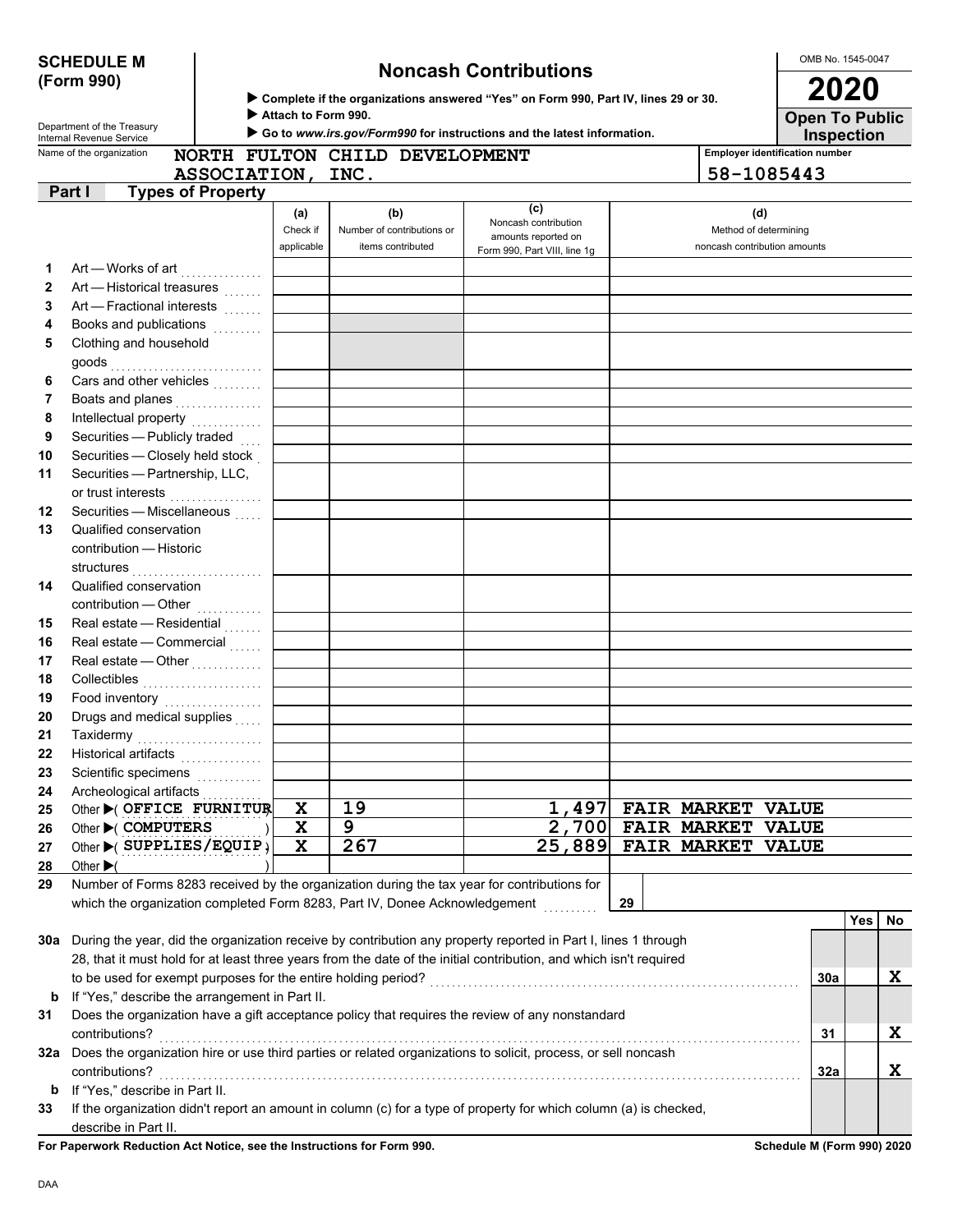| Part II | Schedule M (Form 990) 2020 NORTH FULTON CHILD DEVELOPMENT                         |  | 58-1085443 | Supplemental Information. Provide the information required by Part I, lines 30b, 32b, and 33, and whether<br>the organization is reporting in Part I, column (b), the number of contributions, the number of items received, | Page 2 |
|---------|-----------------------------------------------------------------------------------|--|------------|------------------------------------------------------------------------------------------------------------------------------------------------------------------------------------------------------------------------------|--------|
|         | or a combination of both. Also complete this part for any additional information. |  |            |                                                                                                                                                                                                                              |        |
|         |                                                                                   |  |            |                                                                                                                                                                                                                              |        |
|         |                                                                                   |  |            |                                                                                                                                                                                                                              |        |
|         |                                                                                   |  |            |                                                                                                                                                                                                                              |        |
|         |                                                                                   |  |            |                                                                                                                                                                                                                              |        |
|         |                                                                                   |  |            |                                                                                                                                                                                                                              |        |
|         |                                                                                   |  |            |                                                                                                                                                                                                                              |        |
|         |                                                                                   |  |            |                                                                                                                                                                                                                              |        |
|         |                                                                                   |  |            |                                                                                                                                                                                                                              |        |
|         |                                                                                   |  |            |                                                                                                                                                                                                                              |        |
|         |                                                                                   |  |            |                                                                                                                                                                                                                              |        |
|         |                                                                                   |  |            |                                                                                                                                                                                                                              |        |
|         |                                                                                   |  |            |                                                                                                                                                                                                                              |        |
|         |                                                                                   |  |            |                                                                                                                                                                                                                              |        |
|         |                                                                                   |  |            |                                                                                                                                                                                                                              |        |
|         |                                                                                   |  |            |                                                                                                                                                                                                                              |        |
|         |                                                                                   |  |            |                                                                                                                                                                                                                              |        |
|         |                                                                                   |  |            |                                                                                                                                                                                                                              |        |
|         |                                                                                   |  |            |                                                                                                                                                                                                                              |        |
|         |                                                                                   |  |            |                                                                                                                                                                                                                              |        |
|         |                                                                                   |  |            |                                                                                                                                                                                                                              |        |
|         |                                                                                   |  |            |                                                                                                                                                                                                                              |        |
|         |                                                                                   |  |            |                                                                                                                                                                                                                              |        |
|         |                                                                                   |  |            |                                                                                                                                                                                                                              |        |
|         |                                                                                   |  |            |                                                                                                                                                                                                                              |        |
|         |                                                                                   |  |            |                                                                                                                                                                                                                              |        |
|         |                                                                                   |  |            |                                                                                                                                                                                                                              |        |
|         |                                                                                   |  |            |                                                                                                                                                                                                                              |        |
|         |                                                                                   |  |            |                                                                                                                                                                                                                              |        |
|         |                                                                                   |  |            |                                                                                                                                                                                                                              |        |
|         |                                                                                   |  |            |                                                                                                                                                                                                                              |        |
|         |                                                                                   |  |            |                                                                                                                                                                                                                              |        |
|         |                                                                                   |  |            |                                                                                                                                                                                                                              |        |
|         |                                                                                   |  |            |                                                                                                                                                                                                                              |        |
|         |                                                                                   |  |            |                                                                                                                                                                                                                              |        |
|         |                                                                                   |  |            |                                                                                                                                                                                                                              |        |
|         |                                                                                   |  |            |                                                                                                                                                                                                                              |        |
|         |                                                                                   |  |            |                                                                                                                                                                                                                              |        |
|         |                                                                                   |  |            |                                                                                                                                                                                                                              |        |
|         |                                                                                   |  |            |                                                                                                                                                                                                                              |        |
|         |                                                                                   |  |            |                                                                                                                                                                                                                              |        |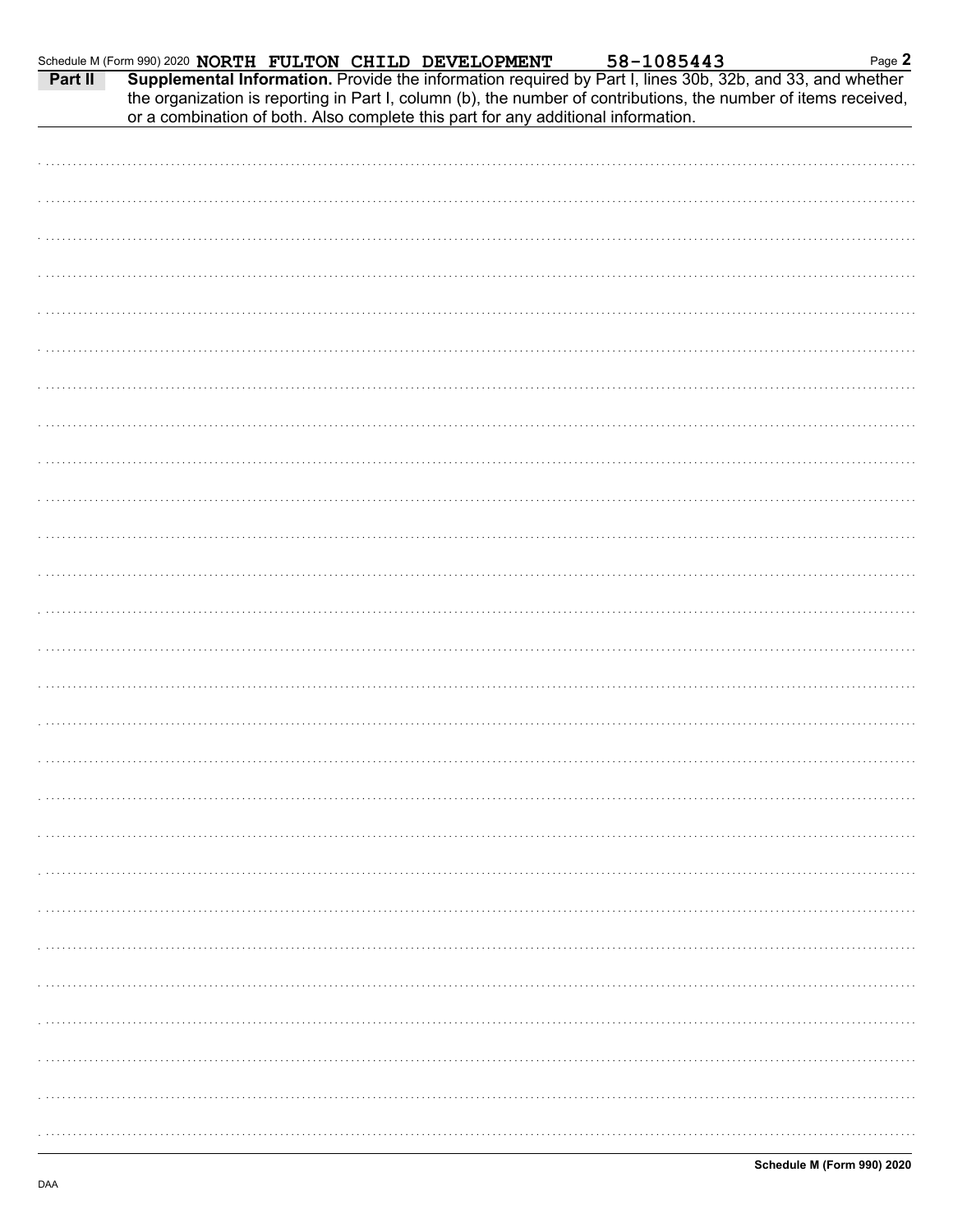| <b>SCHEDULE O</b><br>(Form 990 or 990-EZ)<br>Department of the Treasury | Supplemental Information to Form 990 or 990-EZ<br>Complete to provide information for responses to specific questions on<br>Form 990 or 990-EZ or to provide any additional information.<br>Attach to Form 990 or 990-EZ. |                                                     | OMB No. 1545-0047<br>2020<br><b>Open to Public</b> |
|-------------------------------------------------------------------------|---------------------------------------------------------------------------------------------------------------------------------------------------------------------------------------------------------------------------|-----------------------------------------------------|----------------------------------------------------|
| Internal Revenue Service                                                | Go to www.irs.gov/Form990 for the latest information.<br>Name of the organization NORTH FULTON CHILD DEVELOPMENT<br>ASSOCIATION, INC.                                                                                     | <b>Employer identification number</b><br>58-1085443 | <b>Inspection</b>                                  |
|                                                                         | DOING BUSINESS AS - ADDITIONAL NAMES                                                                                                                                                                                      |                                                     |                                                    |
|                                                                         | CHILDREN'S DEVELOPMENT ACADEMY                                                                                                                                                                                            |                                                     |                                                    |
|                                                                         | FORM 990 - ORGANIZATION'S MISSION                                                                                                                                                                                         |                                                     |                                                    |
| <b>MISSION:</b>                                                         |                                                                                                                                                                                                                           |                                                     |                                                    |
|                                                                         | AFFORDING ALL CHILDREN IN OUR COMMUNITY HIGH QUALITY EARLY EDUCATION.                                                                                                                                                     |                                                     |                                                    |
| <b>VISION:</b>                                                          |                                                                                                                                                                                                                           |                                                     |                                                    |
| BEST START.                                                             |                                                                                                                                                                                                                           |                                                     |                                                    |
| <b>BRIGHTEST FUTURE.</b>                                                |                                                                                                                                                                                                                           |                                                     |                                                    |
| EVERY CHILD.                                                            |                                                                                                                                                                                                                           |                                                     |                                                    |
|                                                                         | FORM 990, PART III, LINE 4A - FIRST ACCOMPLISHMENT                                                                                                                                                                        |                                                     |                                                    |
|                                                                         | CHILDREN'S CENTER: IN 2020-2021, THE CDA SERVED OVER 250 CHILDREN,                                                                                                                                                        |                                                     |                                                    |
|                                                                         | PROVIDING FULL-DAY EARLY CHILDHOOD EDUCATION IN THE CDA COMMUNITY CENTER.                                                                                                                                                 |                                                     |                                                    |
|                                                                         | THIS FACILITY HAS TEN VIBRANT CLASSROOMS-SEVEN FOR TODDLERS AND                                                                                                                                                           |                                                     |                                                    |
|                                                                         | PRESCHOOLERS, THREE FOR PREKINDERGARTEN CHILDREN-WITH WELL-QUALIFIED                                                                                                                                                      |                                                     |                                                    |
|                                                                         | TEACHERS NURTURING AND EDUCATING 156 YOUNGSTERS EACH DAY AGES ONE TO FIVE                                                                                                                                                 |                                                     |                                                    |
|                                                                         | YEARS. THESE CHILDREN RECEIVED:                                                                                                                                                                                           |                                                     |                                                    |
|                                                                         | -COMPREHENSIVE CURRICULUM PROMOTING COGNITIVE, PHYSICAL, LANGUAGE AND                                                                                                                                                     |                                                     |                                                    |
| SOCIAL DEVELOPMENT.                                                     |                                                                                                                                                                                                                           |                                                     |                                                    |
|                                                                         | -WHOLESOME NUTRITION, INCLUDING BREAKFAST, LUNCH AND A SNACK EACH DAY.                                                                                                                                                    |                                                     |                                                    |
|                                                                         | -IMMUNIZATION, HEALTH AND DENTAL SCREENINGS.                                                                                                                                                                              |                                                     |                                                    |
|                                                                         | -DEVELOPMENTAL SCREENINGS THROUGHOUT THE YEAR TO MONITOR EACH CHILD'S                                                                                                                                                     |                                                     |                                                    |
| PROGRESS.                                                               |                                                                                                                                                                                                                           |                                                     |                                                    |
|                                                                         | -PARENT-CHILD CONFERENCES TWICE A YEAR TO INFORM PARENTS ABOUT THEIR                                                                                                                                                      |                                                     |                                                    |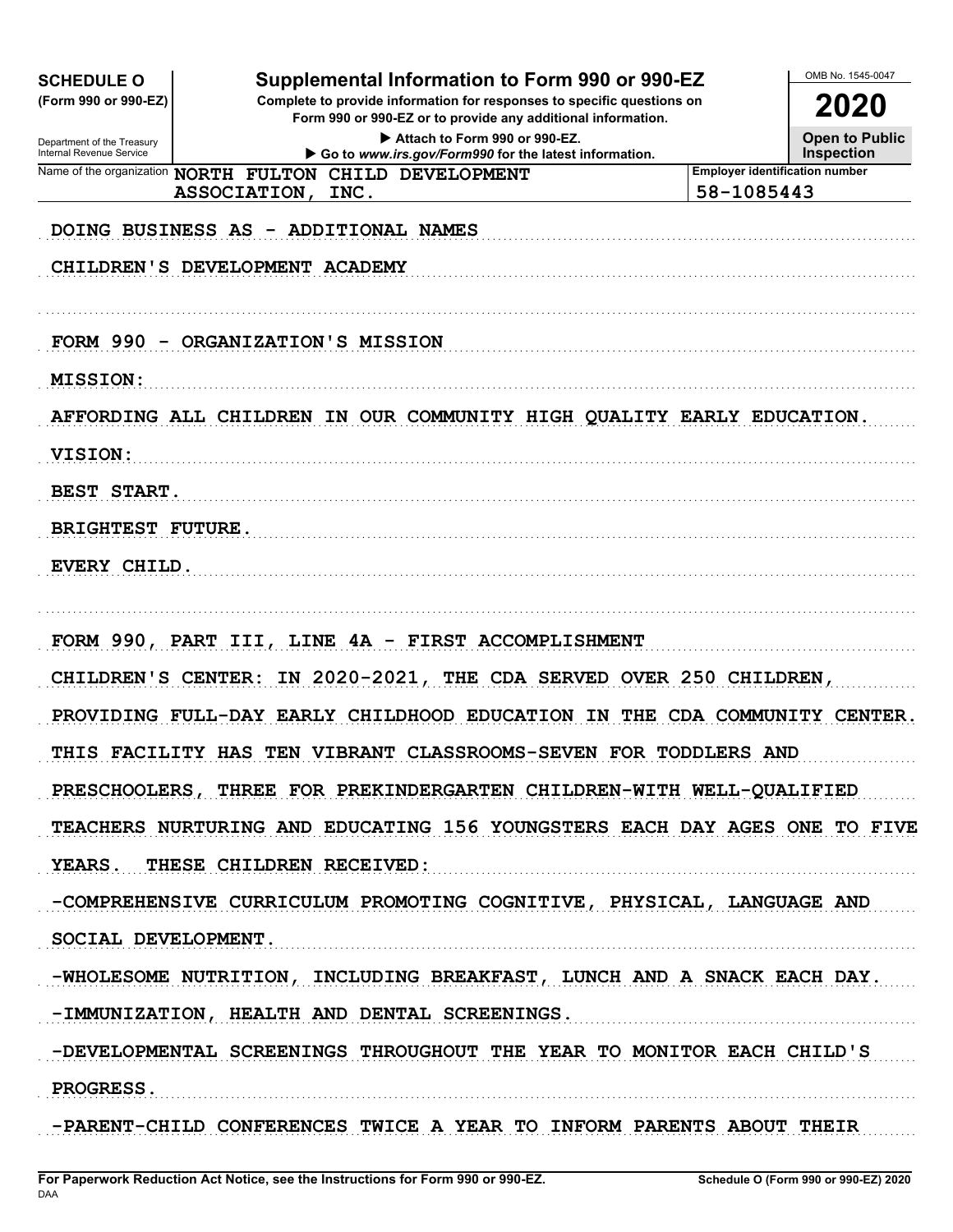| Schedule O (Form 990 or 990-EZ) 2020<br>Name of the organization                         | Page 2<br><b>Employer identification number</b> |
|------------------------------------------------------------------------------------------|-------------------------------------------------|
| NORTH FULTON CHILD DEVELOPMENT                                                           | 58-1085443                                      |
| CHILD'S PROGRESS AND TO ENGAGE                                                           | THEM IN THEIR SON OR DAUGHTER'S EDUCATION.      |
| -ENRICHMENT ACTIVITIES SUCH AS FIELD TRIPS, CULTURAL PERFORMANCES AND                    |                                                 |
| NATURE EXPLORATIONS.                                                                     |                                                 |
| CDA'S HARDWORKING PARENTS EARNED MEDIAN INCOMES OF ONLY \$22,243 IN 2020-                |                                                 |
| SO MARKET-RATE TUITION OF \$250-300 PER WEEK WOULD BE BEYOND THEIR<br>2021,              |                                                 |
| PARENTS' MEDIAN TUITION PAYMENT WAS ONLY \$62 PER<br>WITH SCHOLARSHIPS,<br><b>REACH.</b> |                                                 |
| WEEK, WHICH STILL REPRESENTS 15% OF THEIR HOUSEHOLD INCOME. CDA FAMILIES                 |                                                 |
| TANGIBLE SACRIFICES FOR THEIR CHILDREN'S EDUCATION.<br><b>MAKE</b>                       |                                                 |
| SCHOLARSHIPS MADE POSSIBLE BY GENEROUS PARTNERS ARE PROVIDING ENORMOUS                   |                                                 |
| OPPORTUNITIES LIKE THESE:                                                                |                                                 |
| -A SINGLE MOM WAS WORKING AT A HOTEL, BUT UNFORTUNATELY HER CHILD'S IMMUNE               |                                                 |
| SYSTEM WASN'T VERY STRONG AND HE KEPT GETTING ILL WHICH REQUIRED MOM TO                  |                                                 |
| SHE WAS THEN FIRED FROM HER JOB BUT SHE BEGAN RIGHT AWAY<br>STAY AT HOME.                |                                                 |
| LOOKING FOR A JOB. SHE WAS STAYING WITH HER MOTHER WHO WAS IN AND OUT OF                 |                                                 |
| THE HOSPITAL FOR CANCER TREATMENT.                                                       | THE HOSPITAL AND DOCTOR VISITS MADE IT          |
| TO FIND A JOB BUT AT LAST, SHE DID. BUT IT WAS AT A RATE<br>MORE DIFFICULT               |                                                 |
| MUCH LOWER THAN SHE PREVIOUSLY EARNED.                                                   | EVEN AT THE HIGHEST SCHOLARSHIP,                |
| SHE WAS UNABLE TO AFFORD THE \$75 A WEEK. WE GAVE HER A MONTH OF FREE                    |                                                 |
| TUITION AND THEN BEGAN CHARGING HER \$50 A WEEK WHICH SHE HAS BEEN ABLE TO               |                                                 |
| PAY.                                                                                     |                                                 |
| -JAKE WAS ENROLLED IN OUR GA PRE-K PROGRAM THIS YEAR. HIS HALF BROTHER WAS               |                                                 |
| PREVIOUSLY ENROLLED IN OUR PRE-K PROGRAM WHERE DAD PAID FOR HIS AFTER                    |                                                 |
| SCHOOL FEES. IT'S A SINGLE MOM HOUSEHOLD AND EVEN WITH A JOB, MOM WAS                    |                                                 |
| UNABLE TO PAY FOR THE \$40 EXTENDED CARE FEE. BECAUSE MOM NEEDED EXTENDED                |                                                 |
| CARE TO WORK- WE GAVE HER FREE EXTENDED CARE THIS YEAR.                                  |                                                 |
| -JENNIFER ENROLLED IN OUR PRE-K PROGRAM BY HER SISTER, AS HER MOTHER WAS                 |                                                 |
| NOT ABLE TO COMMUNICATE IN A LANGUAGE WE SPOKE. JENNIFER HAD NO PRIOR                    |                                                 |

PAGE 1 OF 6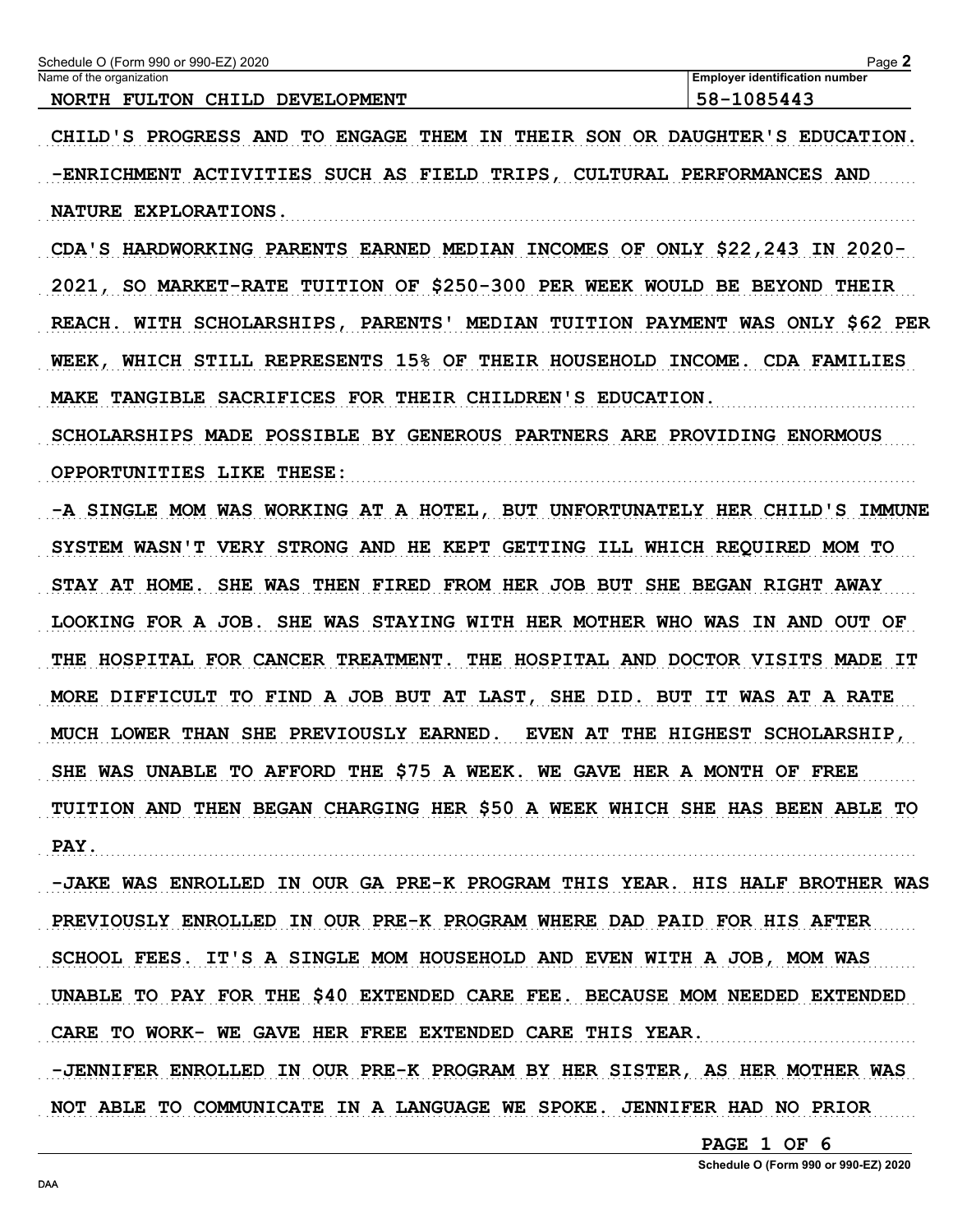| rvame or the organization<br>NORTH FULTON CHILD DEVELOPMENT                 | Employer identification number<br>58-1085443        |
|-----------------------------------------------------------------------------|-----------------------------------------------------|
| SCHOOLING AND IT WAS VERY SOON THAT WE REALIZED THERE WERE SIGNIFICANT      |                                                     |
| DEVELOPMENTAL DELAYS. AFTER COMPLETING THE ASQ, KATHY SAT DOWN WITH BOTH    |                                                     |
| THE SISTER AND MOM TO DISCUSS THE FINDINGS AND BEGAN THE REFERRAL PROCESS.  |                                                     |
| SHE ENDED UP QUALIFYING FOR A SPECIAL NEEDS PRE-K, BUT THE MOM DIDN'T       |                                                     |
| UNDERSTAND THE PROCESS IN ORDER FOR THE CHILD TO ATTEND THE PUBLIC SCHOOL   |                                                     |
| AND THE SISTER WAS AWAY AT COLLEGE AND WASN'T HELPING WITH THE              |                                                     |
| COMMUNICATION. AFTER 3 WEEKS OF CONVERSATIONS AND EMAILS WITH THE LOCAL     |                                                     |
| PUBLIC SCHOOL, TRANSPORTATION, AND THE AFTER SCHOOL CARE PROGRAM, THE CHILD |                                                     |
| WAS PLACED IN THE CORRECT PROGRAM AT THE PUBLIC SCHOOL AND IS NOW RECEIVING |                                                     |
| THE SERVICES SHE IS ENTITLED TO.                                            |                                                     |
| EARLY LITERACY: OUR EARLY LITERACY PROGRAM, NOW IN ITS TENTH YEAR, IS       |                                                     |
| DEMONSTRATING TREMENDOUS IMPACT ON OUR KIDS FOR WHOM EARLY LITERACY SKILLS  |                                                     |
| AND LANGUAGE ACQUISITION ARE ESSENTIAL. RESEARCH SHOWS THAT ACHIEVEMENT     |                                                     |
| DISPARITIES EXIST BETWEEN POOR CHILDREN AND THEIR AFFLUENT PEERS EVEN       |                                                     |
| BEFORE THE AGE OF FIVE, SO EARLY INTERVENTION IS CRITICAL TO CLOSE THE GAP. |                                                     |
| OUR EL COACH WORKS WITH BOTH TEACHERS AND PARENTS TO STIMULATE EARLY        |                                                     |
| LITERACY ACTIVITIES IN THE CLASSROOM AND AT HOME.                           |                                                     |
| NAEYC ACCREDITATION: THE CDA CONTINUES TO MEET OR EXCEED THE NATIONAL       |                                                     |
| STANDARDS FOR EARLY CARE AND LEARNING PROGRAMS. WE RECEIVED NAEYC           |                                                     |
| REACCREDITATION IN APRIL 2014 AND MAY 2019. FEWER THAN 6% OF GEORGIA'S      |                                                     |
| CHILDCARE CENTERS ARE NAEYC-ACCREDITED, SO OUR ACCREDITATION CLEARLY SETS   |                                                     |
| THE CDA APART AS A CENTER OF HIGH QUALITY.                                  |                                                     |
| QUALITY PROGRAMMING: THE CDA WAS ONE OF THE FIRST CENTERS IN THE STATE TO   |                                                     |
| EARN RENEWAL OF THEIR THREE-STAR QUALITY RATING (QR) FROM GEORGIA'S BRIGHT  |                                                     |
| FROM THE START IN JULY 2015 AND AGAIN IN JULY 2018. THIS IS THE HIGHEST     |                                                     |
| RATING POSSIBLE AND REPRESENTS INCREDIBLE HARD WORK BY OUR STAFF AND A      |                                                     |
| COMMITMENT TO PROVIDE HIGH QUALITY EARLY EDUCATION TO THE CHILDREN IN OUR   |                                                     |
|                                                                             | PAGE 2 OF 6<br>Schedule O (Form 990 or 990-EZ) 2020 |

Page 2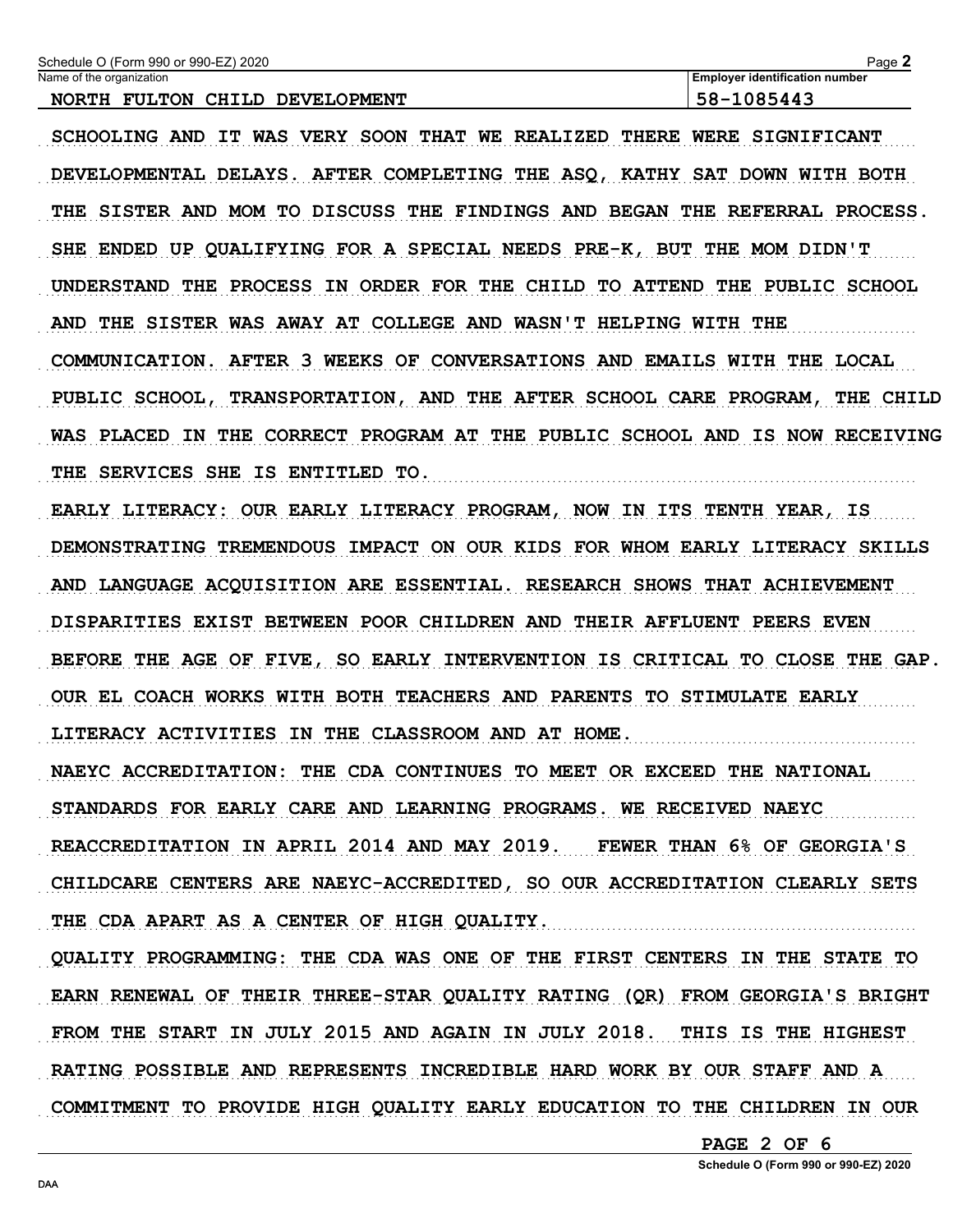| Name of the organization<br>NORTH FULTON CHILD DEVELOPMENT                       | <b>Employer identification number</b><br>58-1085443 |
|----------------------------------------------------------------------------------|-----------------------------------------------------|
| PROGRAM.                                                                         |                                                     |
| SINCE 2015 TEACHERS TRAIN ON THE QR INFANT, TODDLER AND<br><b>OUALITY RATED:</b> |                                                     |
| PRESCHOOL EVALUATION TOOLS. THE LITERACY COACH AND CENTER DIRECTOR SET A         |                                                     |
| PLAN TO INVOLVE EVERY STAFF MEMBER TO ENSURE THAT WE MET THE CRITERIA FOR        |                                                     |
| RENEWAL. BOARD MEMBERS OBSERVED CLASSROOMS FOR TEACHERS TO FEEL MORE             |                                                     |
| COMFORTABLE BEING EVALUATED. THE CDA RECEIVED 98 OUT OF 104 IN 2018 FOR          |                                                     |
| PROGRAM PORTFOLIO AND AN AVERAGE OF A 5.7 OUT OF 7 FOR CLASSROOM                 |                                                     |
| OBSERVATIONS MAINTAINING THE HIGHEST RATING - A 3 STAR.                          |                                                     |
| <b>SUBSIDY GRANT:</b>                                                            |                                                     |
| THE SUBSIDY GRANT ENDED IN SEPTEMBER 2020 DUE TO BUDGET CUTS, HOWEVER THE        |                                                     |
| MAJORITY OF THE FAMILIES WHO QUALIFIED FOR THE SUBSIDY GRANT NOW QUALITY         |                                                     |
| FOR THE CAPS SCHOLARSHIP.                                                        | CAPS CHANGED THEIR PAYMENT POLICY AND NOW PAY       |
| FOR THE FULL GOING RATE.<br>THE CDA'S 3 STAR PROGRAM ALSO GAVE US A 15%          |                                                     |
| INCREASE FOR EACH STUDENT.                                                       |                                                     |
| OTHER NOTEWORTHY EVENTS 2020-2021                                                |                                                     |
| HVAC CONTROL SYSTEM - AIR QUALITY UPGRADES WERE MADE TO IMPROVE CIRCULATION      |                                                     |
| OF AIR FLOW.                                                                     |                                                     |
| CLASSROOMS AND BATHROOMS RENOVATIONS OF 3A, 3B AND 3C WERE COMPLETED AS A        |                                                     |
| RESULT OF A GRANT FROM NORTHPOINT COMMUNITY CHURCH                               |                                                     |
| THE PLAYGROUND RUBBER FLOORING WAS REPLACED WITH FUNDS FROM THE CITY OF          |                                                     |
| ROSWELL - CDBG                                                                   |                                                     |
| THE MAIN PARKING LOT WAS REPAVED AND RESTRIPED IN NOVEMBER 2020 AND 5            |                                                     |
| ADDITIONAL PARKING SPOTS WERE ADDED TO THE ADMINISTRATIVE LEVEL. THIS            |                                                     |
| PROJECT WAS ALSO FUNDED BY THE CITY OF ROSWELL - CDBG.                           |                                                     |
| COVID-19: VARIOUS MEASURES HAVE BEEN IMPLEMENTED TO SAFEGUARD OUR CHILDREN       |                                                     |
| AND STAFF, WHICH INCLUDES BUT IS NOT LIMITED TO EXTENSIVE PPE SUPPLIES, A        |                                                     |
| NEW CARPOOL DROP-OFF/PICK-UP PROTOCOL, VIRTUAL TOUR ON THE CDA'S WEBSITE         |                                                     |
|                                                                                  | PAGE 3 OF 6                                         |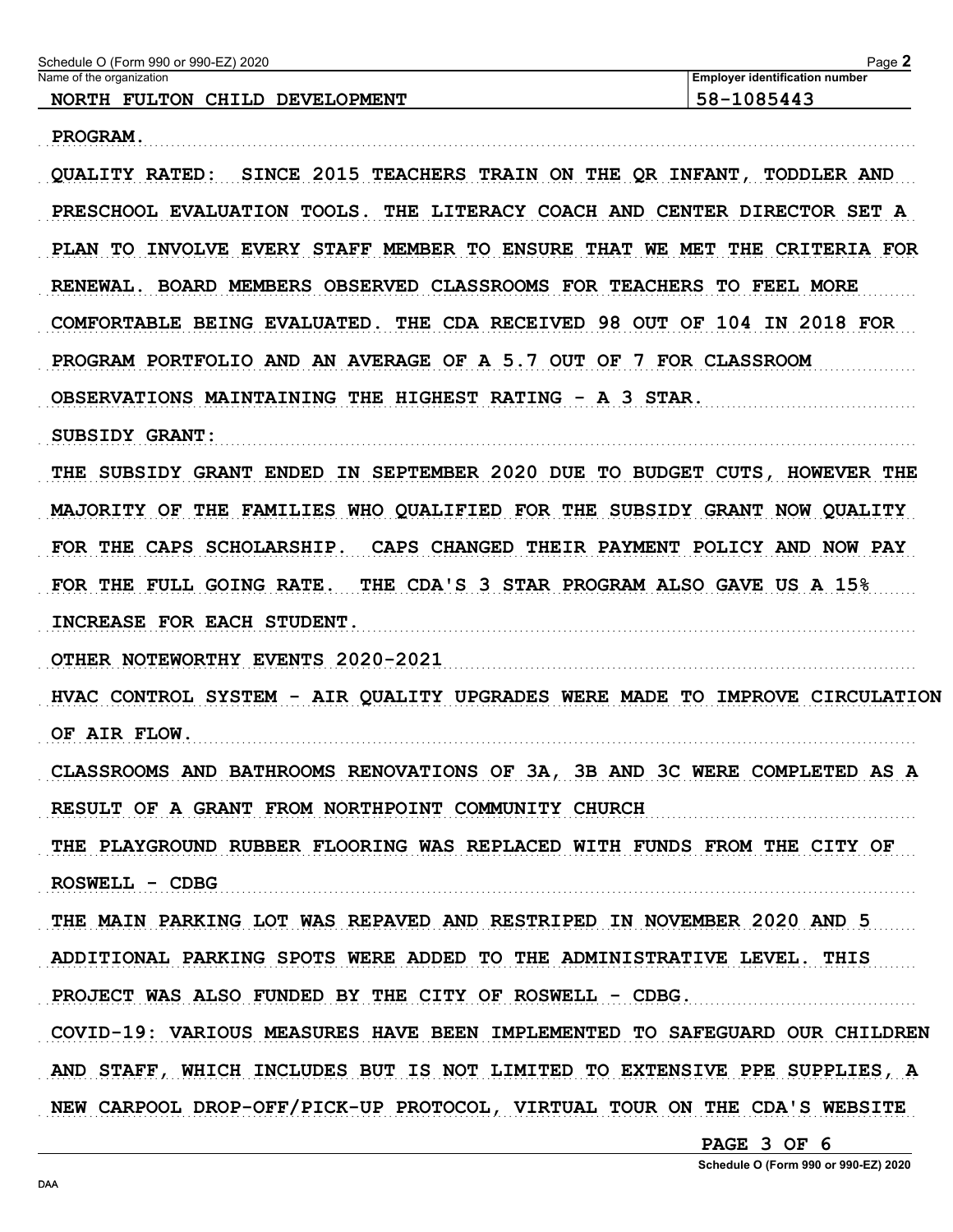| Name of the organization                                                       | <b>Employer identification number</b>    |
|--------------------------------------------------------------------------------|------------------------------------------|
| NORTH FULTON CHILD DEVELOPMENT                                                 | 58-1085443                               |
| SINCE ONLY STAFF AND CHILDREN ARE PERMITTED TO ACCESS                          | THE PREMISES,                            |
| DESIGNATED PLAY TIMES BY CLASS FOR PHYSICAL ACTIVITY, MASKING OF CHILDREN      |                                          |
| AND STAFF.                                                                     |                                          |
|                                                                                |                                          |
| FORM 990, PART III, LINE 4B - SECOND ACCOMPLISHMENT                            |                                          |
| GEORGIA PREK: SINCE AUGUST 2010, THE CDA HAS HAD THREE GA PREK CLASSROOMS      |                                          |
| AND HAS RETAINED ALL ITS PREK CLASSROOMS, DESPITE EXTENSIVE BUDGET CUTS        |                                          |
| ACROSS THE STATE, WHICH IS A TESTAMENT TO THE QUALITY OF OUR PROGRAM AND       |                                          |
| ITS VALUE TO OUR FAMILIES SERVED.                                              | THE STATE RAISED CLASS SIZE TO 22, SO WE |
| ARE ABLE TO SERVE 66 PREK CHILDREN. OUR PREK PROGRAM HAS AN EXCELLENT          |                                          |
| REPUTATION: AN INDEPENDENT, NATIONAL STUDY OF PREK CLASSROOMS RANKED THE       |                                          |
| CDA ABOVE THE NATIONAL AND GEORGIA AVERAGES ON 9 OUT OF 10 CRITERIA IN         |                                          |
| 2012.                                                                          |                                          |
| IN 2012, THE CDA WAS CHOSEN FOR A SIX-WEEK PILOT PROGRAM, THE PREK SUMMER      |                                          |
| TRANSITION PROGRAM, WHICH SERVED 32 CHILDREN DEEMED TO BE AT RISK OF SCHOOL    |                                          |
| FAILURE WITHOUT ADDITIONAL SUPPORT MAKING THE TRANSITION TO KINDERGARTEN.      |                                          |
| IN THE SUMMER OF 2013, WE WERE ASKED BY BRIGHT FROM THE START TO HELP<br>AND , |                                          |
| LAUNCH ANOTHER PILOT PROGRAM-THIS ONE PROVIDING A SIX-WEEK SUMMER              |                                          |
| PREPARATORY CURRICULUM FOR ENGLISH LANGUAGE LEARNERS ENTERING PREK IN THE      |                                          |
| FALL. THIS RISING PREK SUMMER TRANSITION PROGRAM WAS RENEWED IN 2014, 2015,    |                                          |
| 2016, 2017, 2018 AND 2019. IN 2020 BECAUSE OF COVID19, THERE WERE SOME         |                                          |
| RESTRICTIONS IN THE DURATION OF THE PROGRAM. THE PROGRAM LASTED FOUR WEEKS     |                                          |
| WITH TWO CLASSROOMS SERVING 25 CHILDREN. IN 2021, THERE WERE TWO               |                                          |
| CLASSROOMS SERVING 21 CHILDREN WITH A SIX WEEK DURATION.                       |                                          |
| IN 2012, THE CDA WAS ALSO CHOSEN FOR A SIX-WEEK PILOT PROGRAM, THE RISING      |                                          |
| KINDERGARTEN PROGRAM, WHICH SERVED 16 CHILDREN DEEMED TO BE AT RISK OF         |                                          |
| SCHOOL FAILURE WITHOUT ADDITIONAL SUPPORT MAKING THE TRANSITION TO             |                                          |
|                                                                                | PAGE 4 OF 6                              |
|                                                                                | Schedule O (Form 990 or 990-EZ) 2020     |

DAA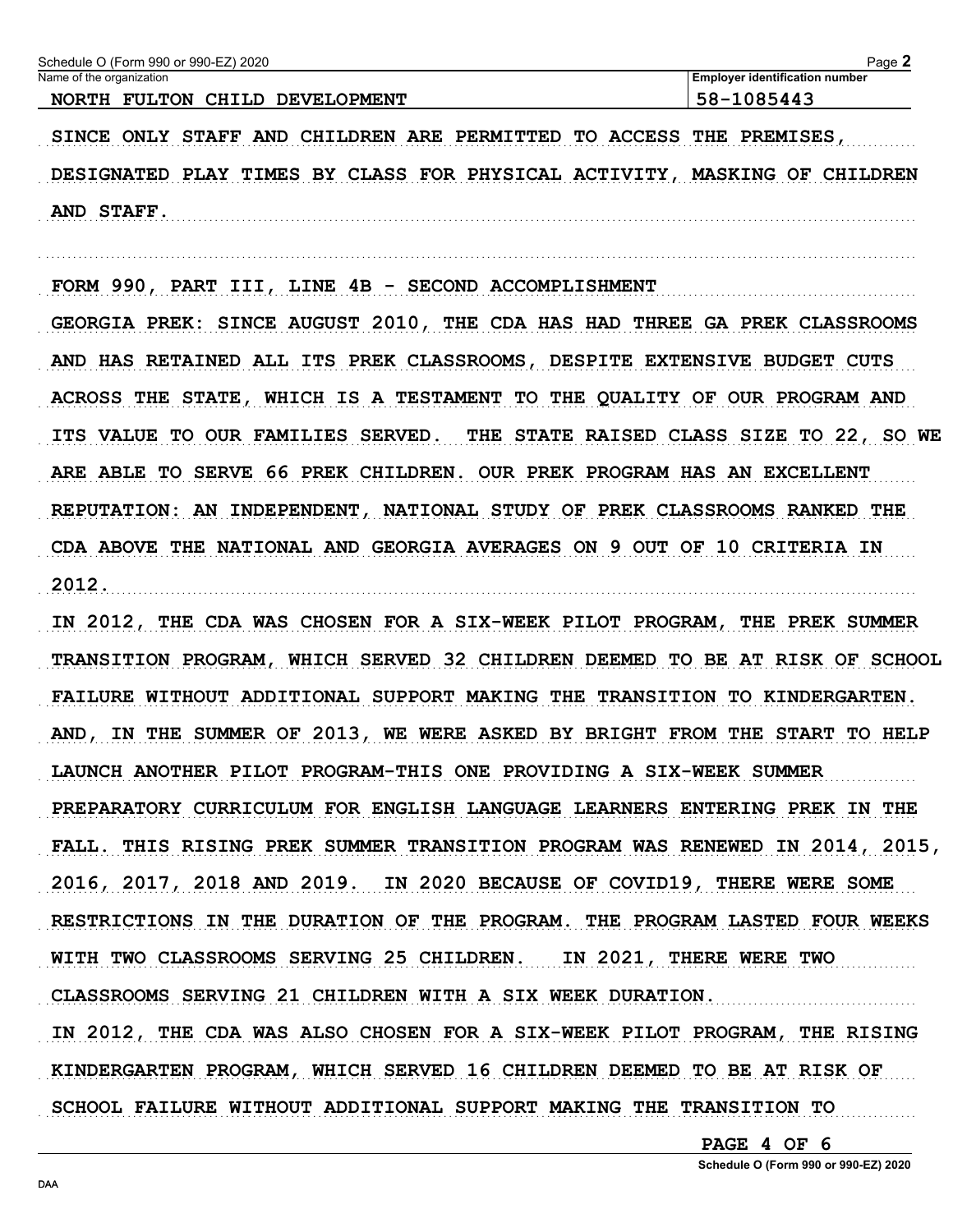| Schedule O (Form 990 or 990-EZ) 2020 | Page $\blacktriangle$                 |
|--------------------------------------|---------------------------------------|
| Name of the organization             | <b>Employer identification number</b> |
| NORTH FULTON CHILD DEVELOPMENT       | 58-1085443                            |
|                                      |                                       |

KINDERGARTEN. THE RISING KINDERGARTEN SUMMER TRANSITION PROGRAM WAS RENEWED IN 2014, 2015, 2016, 2017, 2018 AND 2019 WITH ONE CLASSROOM SERVING 16 CHILDREN. IN 2020 BECAUSE OF COVID19, THERE WERE SOME RESTRICTIONS IN THE DURATION OF THE PROGRAM. THE PROGRAM LASTED FOUR WEEKS WITH ONE CLASSROOM SERVING 14 STUDENTS. IN 2021, THERE WERE 12 CHILDREN IN ONE CLASSROOM AND THE PROGRAM RETURNED TO A SIX WEEK DURATION.

FORM 990, PART VI, LINE 11B - ORGANIZATION'S PROCESS TO REVIEW FORM 990 THE DRAFT 2020-2021 AUDIT AND 2021 FORM 990 ARE FIRST REVIEWED BY THE CDA FINANCE COMMITTEE WITH THE INDEPENDENT AUDITORS. THE REVISED DOCUMENTS ARE THAN PROVIDED ELECTRONICALLY TO THE FULL BOARD OF DIRECTORS FOR THEIR REVIEW. QUESTIONS, COMMENTS AND CONCERNS ARE ADDRESSED BY THE FINANCE COMMITTEE AND THE AUDITOR PRIOR TO THE BOARD'S FINAL REVIEW OF THE DOCUMENTS. THE BOARD OF DIRECTORS APPROVES THE FILING OF THE AUDIT AND **FORM 990.** 

FORM 990, PART VI, LINE 12C - ENFORCEMENT OF CONFLICTS POLICY DIRECTORS AND KEY EMPLOYEES COMPLETE A DISCLOSURE QUESTIONNAIRE ANNUALLY.

FORM 990, PART VI, LINE 15A - COMPENSATION PROCESS FOR TOP OFFICIAL DETERMINING THE COMPENSATION OF THE EXECUTIVE DIRECTOR BEGINS WITH A PERFORMANCE EVALUATION BY THE CHAIR, IMMEDIATE PAST CHAIR, AND CHAIR-ELECT. THE EXECUTIVE DIRECTOR'S COMPENSATION IS REVIEWED BY THE EXECUTIVE RESOURCES COMMITTEE, WHICH IS COMPRISED ENTIRELY OF INDEPENDENT INDIVIDUALS AND INCLUDES EXPERIENCED MANAGERS. THEIR REVIEW RELIES UPON EXECUTIVE COMPENSATION DATA GATHERED FROM OTHER LOCAL NON PROFIT ORGANIZATIONS OR OTHER COMPARABLE BODIES, AND THE CDA'S OWN PAST PRACTICE.

PAGE 5 OF 6